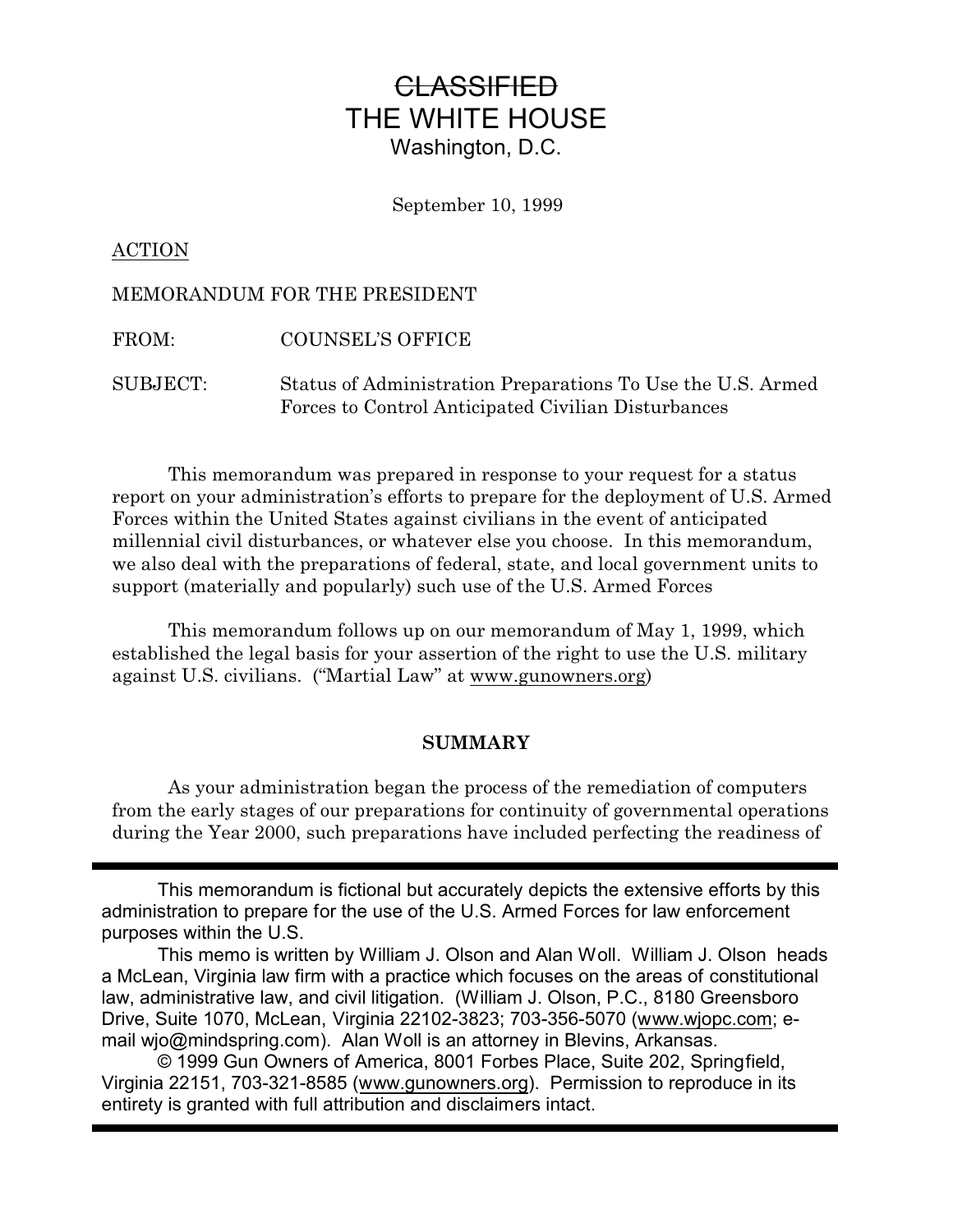U.S. military personnel for their deployment to address widespread civil disorders. (Although the degree of technological problem that the country will face from Y2K is unclear, the problem can be as serious as you want it to be.)

In addition to Y2K concerns, we have cited concerns regarding meeting a possible terrorist threat in the United States. Although the only prior domestic acts of violent terrorism are the **Oklahoma City Bombing** (April 19, 1995) and the **World Trade Center Bombing** (February 26, 1993), and both of these incidents had significant prior involvement by federal government personnel (see discussion below), it is clear that the American people will only surrender their freedoms if they are constantly reminded that the choice is between public safety and order, on the one hand, and constitutional rights and liberty on the other. Given that choice, we are confident that they will back your administration's actions to impose peace, forcibly if necessary, irrespective of the consequences.

It is our conclusion that due to those extensive preparations, U.S. military personnel are now generally well-prepared to aggressively and effectively intervene in force to restore order, ensure continuity of government, and achieve other presidential objectives nearly anywhere within the United States.

#### TABLE OF CONTENTS

| I. | <b>Preparation of the Military To Quell Domestic Disturbances</b> 3   |
|----|-----------------------------------------------------------------------|
|    |                                                                       |
|    | 1. New DoD Standards Regulating Support of Domestic Law               |
|    |                                                                       |
|    | 2. Re-education of Military Officers Regarding Posse Comitatus 7      |
|    | 3. Preparation of Public Support for Elimination of                   |
|    |                                                                       |
|    | a. Counter-terrorism Your Administration's Ace Bugbear 10             |
|    |                                                                       |
|    | B. Government Communications with U.S. Military Personnel             |
|    | To Prepare Them for Domestic Deployment in the Year 2000 14           |
|    | 1. Surveys of Military Personnel Unit Discipline. 14                  |
|    | 2. Threats to Unit Cohesion — Attacks on Your Administration 16       |
|    | 3. Expanding Military Personnel Awareness of Domestic                 |
|    |                                                                       |
|    | C. Additional Preparations for the Deployment and Utilization         |
|    | of U.S. Military Personnel for Domestic Civil Disturbance Mission. 25 |
|    | 1. Preparing Military Personnel for Domestic Civil Disturbance        |
|    |                                                                       |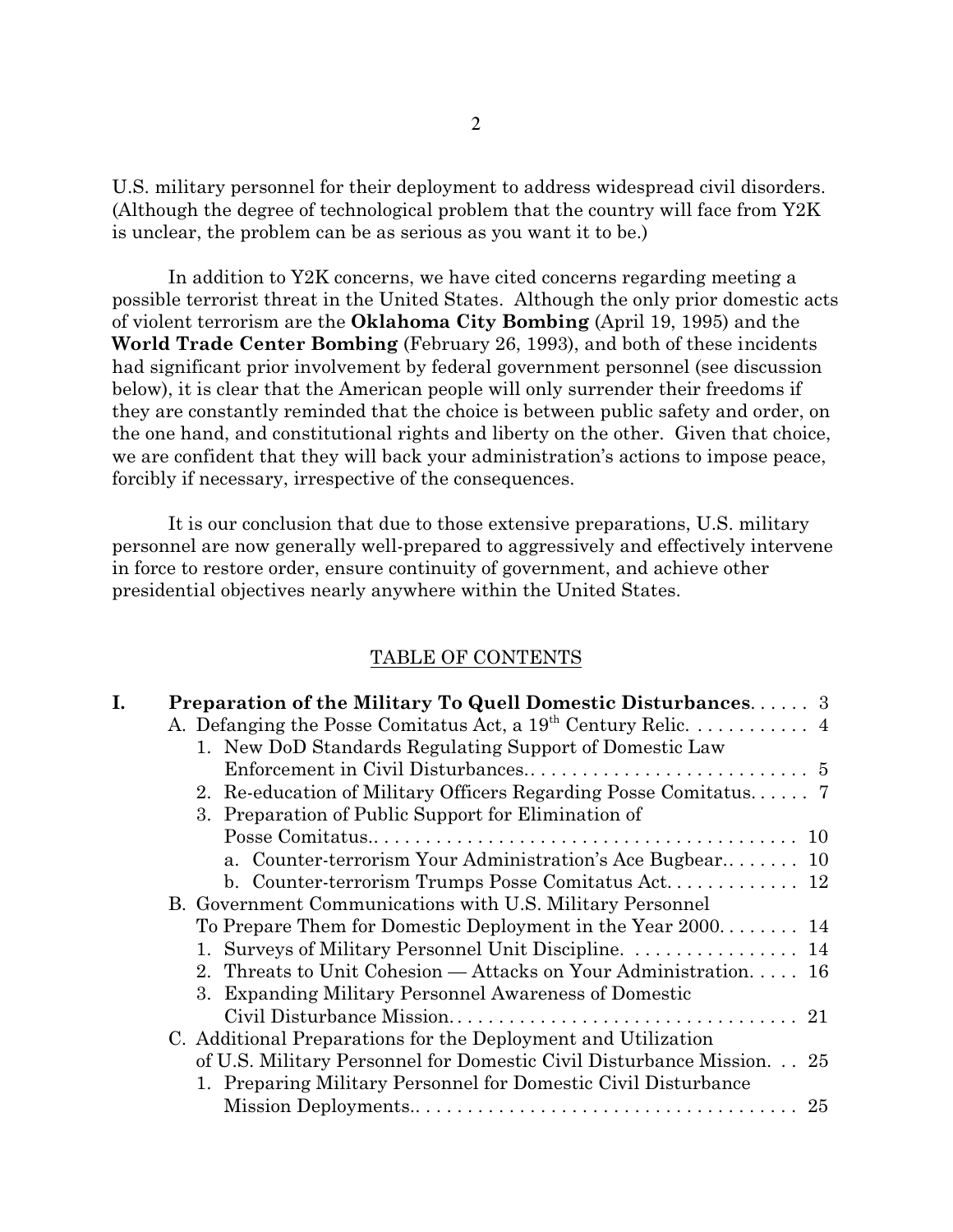| b. New Construction of Internment Camps. 31               |  |  |  |
|-----------------------------------------------------------|--|--|--|
|                                                           |  |  |  |
|                                                           |  |  |  |
|                                                           |  |  |  |
|                                                           |  |  |  |
|                                                           |  |  |  |
|                                                           |  |  |  |
|                                                           |  |  |  |
| <b>APPENDIX 1 - STATUTORY AUTHORITY FOR LIMITED DOD</b>   |  |  |  |
| <b>PARTICIPATION IN CIVILIAN LAW ENFORCEMENT 39</b>       |  |  |  |
| <b>APPENDIX 2 – CANADIAN AND BRITISH PREPARATIONS FOR</b> |  |  |  |
|                                                           |  |  |  |

# **I. Preparation of the Military to Quell Domestic Disturbances**

As discussed in the May 1, 1999 memorandum, cited above, you can persuasively assert that you have extensive constitutional and statutory authority to support your deployment of the U.S. military for domestic disturbances. Furthermore, you have already made good use of this authority, and resistance has been minimal. As Colonel Thomas Lujan has observed, during your administration, which is a short period of time when measured by the history of the United States, there have been a lot of deployments of Army forces within the United States.<sup>1</sup> (Worldwide, your deployments of the Armed Forces are said to be 300 percent greater than even the time of the Vietnam War.)

Your domestic deployments, ranging from the limited deployment of Delta Force members during the FBI's assault at **Waco**<sup>2</sup> to the more substantial deployment of military units along the **Mexican border**, 3 have prepared U.S.

 $1$  David Snyder, "Call Out the Guard: Is America Ready for a True Disaster?", CBN News, March 9, 1999. Colonel Lujan previously served as Staff Judge Advocate of the United States Special Operations Command.

<sup>&</sup>lt;sup>2</sup> Lee Hancock, "DPS Official Says Army Force Present at Waco Siege," *Dallas Morning News*, August 26, 1999. DPS stands for the Texas Department of Public Safety.

<sup>&</sup>lt;sup>3</sup> Operation Gatekeeper in California, Operation Hold-the-Line in Texas, and Operation Safeguard in Arizona. A listing of U.S. Military Operations is provided by the Federation of American Scientists at their website,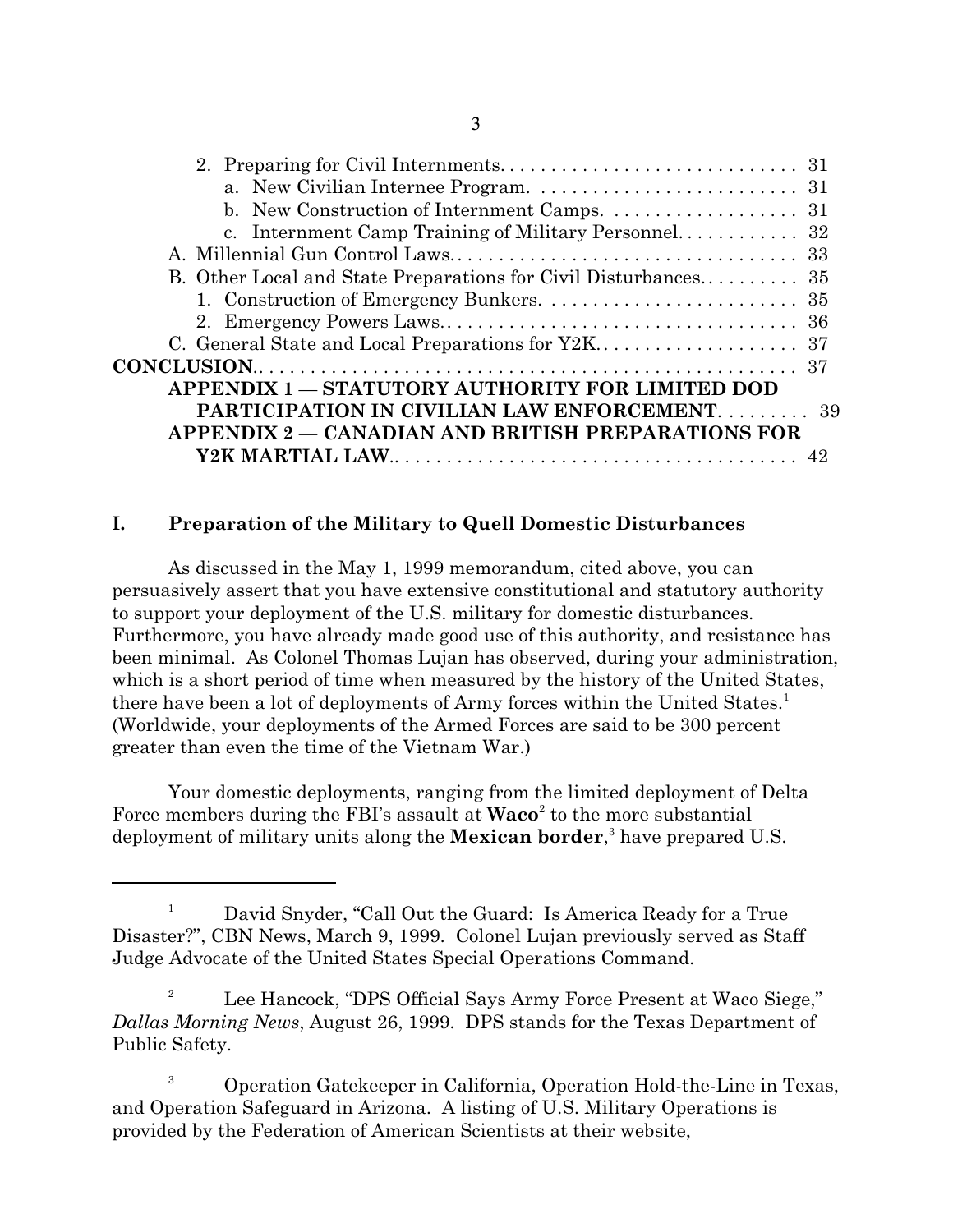military units, physically and mentally, for domestic use. Fortunately, the number of these deployments heretofore has escaped widespread public notice, as the institutional press has largely ignored these historic developments. However, the danger remains that the institutional press could follow the lead of Drudge-esque internet news sites,<sup>4</sup> which report in greater detail on the administration's plans for the use of the military.

In addition to these full-fledged deployments, your administration has actively exercised other statutory authority granted to the Department of Defense ("DoD") to support and participate in local law enforcement activities, further expanding and improving military and civilian law enforcement collaboration. *See* Appendix 1. Only recently has the resultant **militarization of state and local** law enforcement been documented.<sup>5</sup>

A. Defanging the Posse Comitatus Act, a 19th Century Relic

The most significant statutory limitation on the use of the military for law enforcement purposes is the commonly misunderstood **Posse Comitatus Act**, 18 U.S.C. § 1385. This historical appendage, a highly-partisan,  $19<sup>th</sup>$  Century artifact, is on its face practically meaningless. First, it only limits use of the U.S. Army and Air Force. More importantly, it does not apply "in such cases and under such circumstances as such employment of said force may be **expressly** authorized by the **Constitution** or by **act of Congress**," (*e.g.*, the statutory provisions discussed above $e^{6}$ 

http://www.fas.org.

<sup>4</sup> *E.g.*, www.worldnetdaily.com, voted the most popular website for 20 straight weeks, www.drudgereport.com, www.freerepublic.org, www.reagan.com, and www.newsmax.com.

<sup>5</sup> *See* Diane Weber, "Warrior Cops," CATO Institute Briefing Paper, August 26, 1999. Available at www.cato.org.

An increasingly popular theme among conspiracy theorists is that you exempted Delta Force from Posse Comitatus — either permanently, using PDD 25, or for the Waco attack, *see* http://www.drudgereport.com/matt.htm, September 7, 1999.

Conspiracy theorists have also focused upon the fact that the special operations units of the U.S. Army, Navy, and Air Force are assigned to the U.S. Special Operations Command. Subordinate to the U.S. Special Operations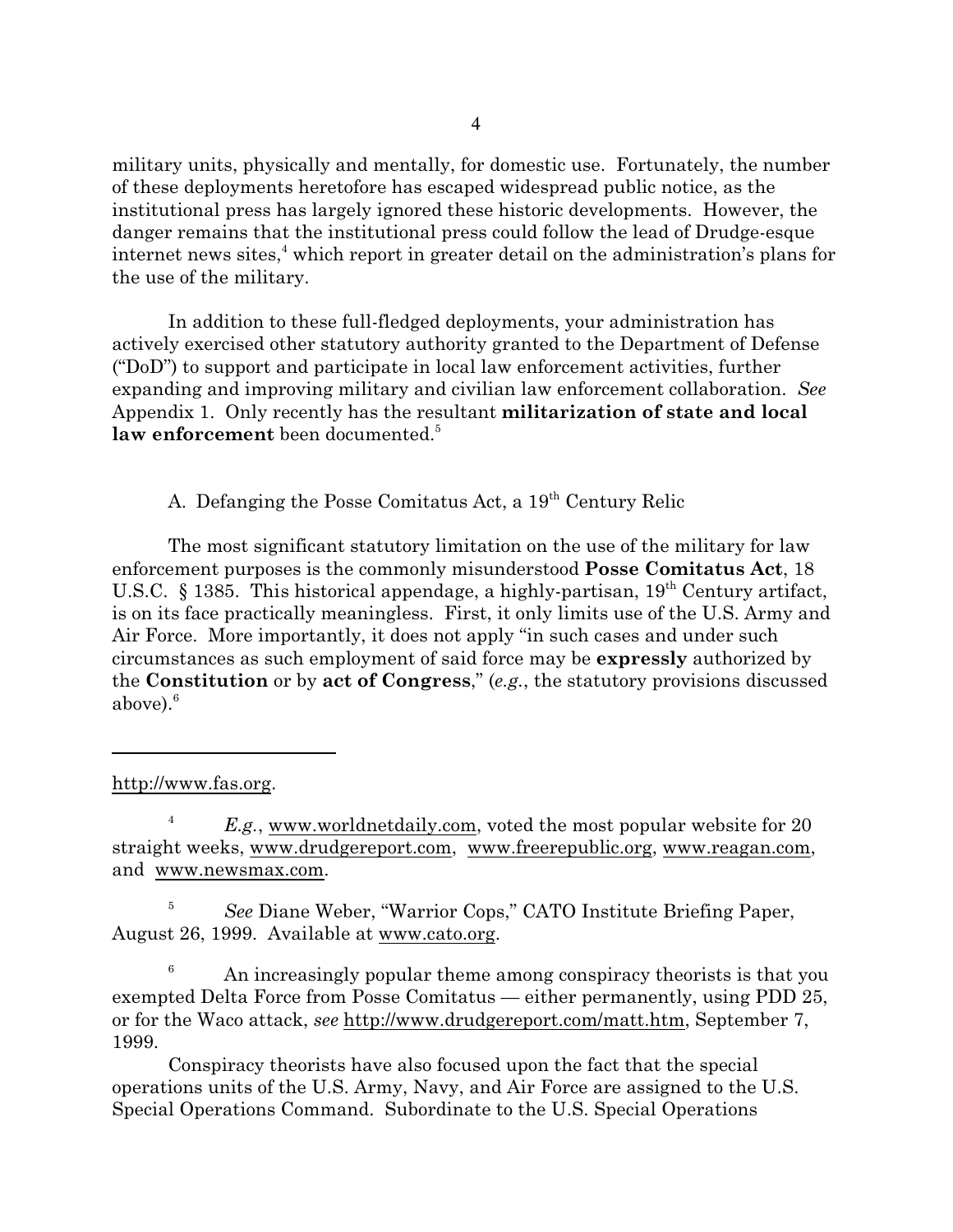Nevertheless, to facilitate the lawful utilization of military assets (including personnel) in domestic law enforcement, Congressional assistance has been forthcoming, as express statutory exceptions to this Act have been enacted. For example, early in your administration, we successfully expanded DoD's ability to support domestic law enforcement with two statutes, 10 U.S.C. §§ 381 and 382 (discussed at length in Appendix 1).

Unfortunately, the most recent effort to further gut the Posse Comitatus Act was not successful. The Department of Justice sought further relaxation of the Posse Comitatus Act's restrictions in 1998. While the timing of this effort (*i.e.*, in the final days of the 105<sup>th</sup> Congress, yet before the congressional elections, when attention was distracted) offered hope of success, the hope was not realized. It was most regrettable that, **Rep. Bob Barr (R-GA)**, one of the "House Managers" of your impeachment trial (who James Carville has targeted on your behalf), violated our trust and Congressional confidentiality when he issued a press release to let the American people know about the Department of Justice's request in a premature  $\mathrm{fashion.}^7$ 

We have had greater success in preparing the groundwork for a general disregard for the Act, with the assistance of the Office of the Secretary of the Army who has primary responsibility, to promulgate "all essential guidance on applicability of the ... Posse Comitatus Act" as well as other applicable statutes. *See* DoD Directive 3025.12, **"Military Assistance for Civil Disturbances (MACDIS)."**

> 1. New DoD Standards Regulating Support of Domestic Law Enforcement in Civil Disturbances

Command are distinct Special Operations Commands within the various theaters. For example, **U.S. Central Command identifies five component commands**: U.S. Army Forces Central Command, U.S. Naval Forces Central Command, U.S. Air Forces Central Command, U.S. Marine Forces Central Command, and **Special Operations Command Central**. Some speculate that this distinct chain of command, instituted by statute in 1987, was intended to permit Army and Air Force special forces units to circumvent the Posse Comitatus Act.

<sup>7</sup> September 29, 1998 Press Release of Rep. Barr, http://www.house.gov/ barr/p\_doj.html. Congressman Barr's lawsuit against the Justice Department for invasion of privacy in the U.S. District Court for the District of Columbia has thus far been rebuffed by Justice Department attorneys. (www.judicialwatch.org.)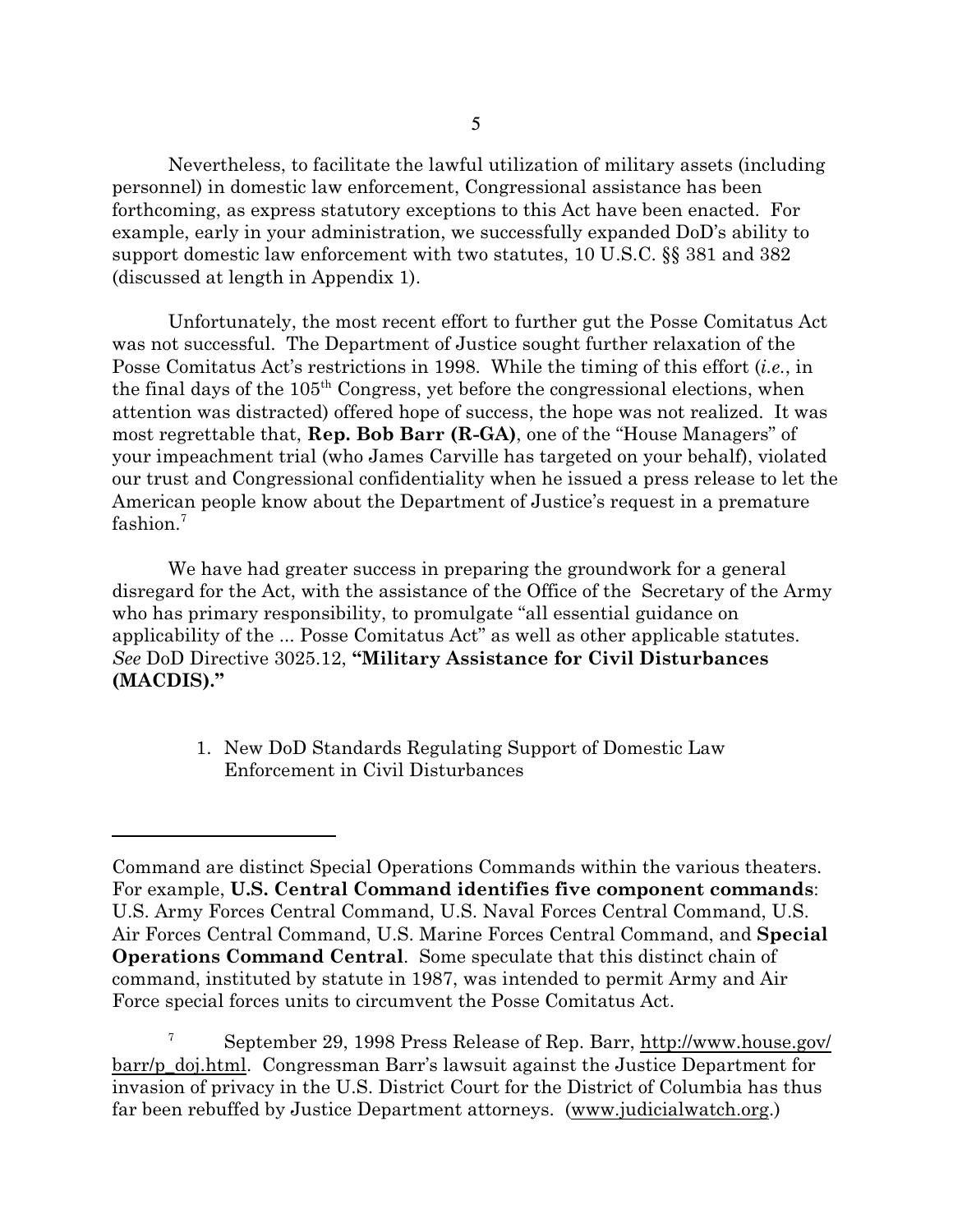During your administration, DoD has modernized the standards governing the military's necessary role in preserving public order. For example, the **Operational Support Planning Guide of Joint Task Force Six** (which is one of several joint task forces which coordinate military support to civilian law enforcement counter-drug activities in the United States) observes that:

Innovative approaches to providing new and more effective support to law enforcement agencies are constantly being sought, and **legal and policy barriers** to the application of military capabilities **are gradually being eliminated**. 8

Army Field Manual 100-19, "**Domestic Support Operations**," (July 1993) states that "[g]enerally, federal military forces may not give law enforcement assistance to civil authorities without running afoul of The Posse Comitatus Act. However, Constitutional and statutory exceptions to this prohibition do exist." It continues, "[u]nder the Constitution, two exceptions allow the use of the military to execute or enforce the law: when necessary to **protect civilian property and functions** and when necessary **to protect federal property and functions**."<sup>9</sup>

The Field Manual mentions another Presidential power which serves as an evident exception to the Posse Comitatus Act:

To save lives or to preserve property, the President may commit DOD resources to perform emergency work on public or private lands **prior to his official declaration of an emergency or major**

<sup>8</sup> Quoted in House Rept. 104-749, *Investigation Into the Activities of Federal Law Enforcement Agencies Toward the Branch Davidians*, p. 33, emphasis in original.

<sup>9</sup> Emphasis added, page 3-1. Page 3-2 of the Field Manual further defined these terms: **"when necessary to protect civilian property and functions"** refers to a "sudden and unexpected civil disturbance, disaster, or calamity [which] may seriously endanger life and property and disrupt normal governmental functions to such an extent that local authorities cannot control the situation." **"When necessary to protect federal property and functions"** is self-explanatory. The Field Manual adds that a President may order the armed forces to aid state civil authorities who are suffering from an insurrection or civil disturbance at the request of a state, to enforce federal authority, to protect federal property, or to protect the Constitutional rights of citizens within any state. It is our view that this language is sufficiently broad to provide a patina of legality to virtually any military actions you might desire to order.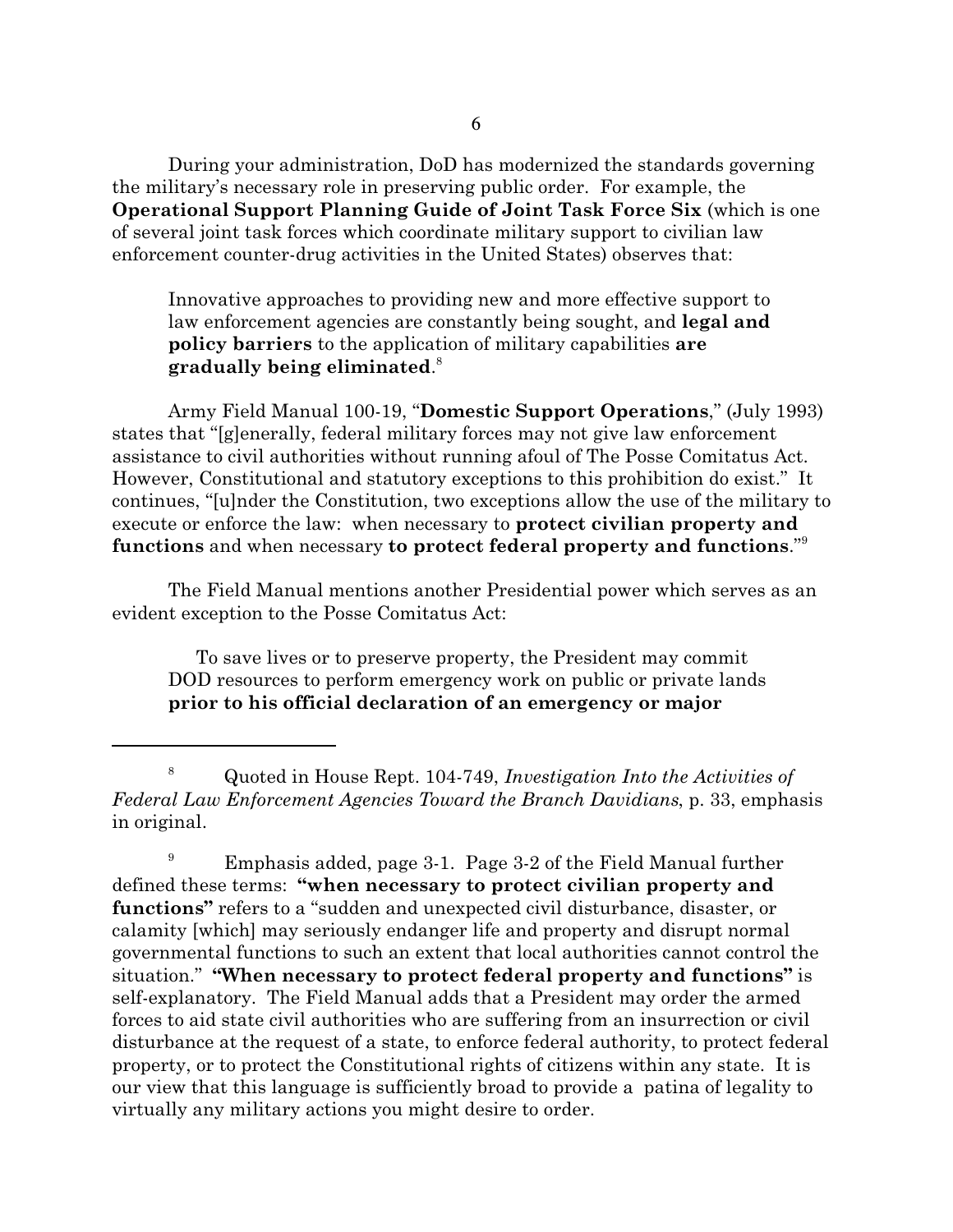**disaster**. Emergency work is defined as clearance and removal of debris and wreckage and temporary restoration of essential public facilities and services. $^{10}$ 

According to DoD Directive 5525.5,<sup>11</sup> "DoD Cooperation with Civilian **Law Enforcement Officials**," the following actions are **not subject** to Posse Comitatus:

Actions that are taken under the **inherent right** of the U.S. Government, a sovereign national entity under the U.S. Constitution, to ensure the preservation of public order and **to carry out governmental operations within its territorial limits**, or otherwise in accordance with applicable law, by force, if necessary.<sup>12</sup>

Recently your administration has ceased even referencing the Posse Comitatus Act. For example:

- The DoD Directive governing military responses to civil disturbances DoD Directive 3025.15, "**Military Assistance to Civil Authorities**," (February 18, 1997) — does not even cite the Posse Comitatus Act as an authority, while four other statutes are explicitly referenced.
- ! Air Force Instruction 31-210, "**The Air Force Antiterrorism/Force Protection (AT/FP) Program Standards**," (August 1, 1999) makes no explicit reference to the Posse Comitatus Act, notwithstanding the Instruction's extensive concern with fighting domestic terrorism.

2. Re-education of Military Officers Regarding Posse Comitatus

<sup>12</sup> Emphasis added. The quotation is taken from paragraph E.4.1.2.3 of Enclosure 4: Restrictions on Participation of Dod Personnel in Civilian Law Enforcement Activities. The two exceptions to Posse Comitatus referenced in FM 100-19, above, are replicated at paragraphs E.4.1.2.3.1 and .2. This document is available on Franklin Frith's website: http://www.y2kcoming.com/fed\_gov\_doc.htm.

<sup>&</sup>lt;sup>10</sup> Emphasis added, page 3-3. Although there is no express Constitutional or statutory basis for this exception, it is inherent in the concept of a truly national government. *See* DoD Directive 5525.5, below.

 $11$  December 20, 1989.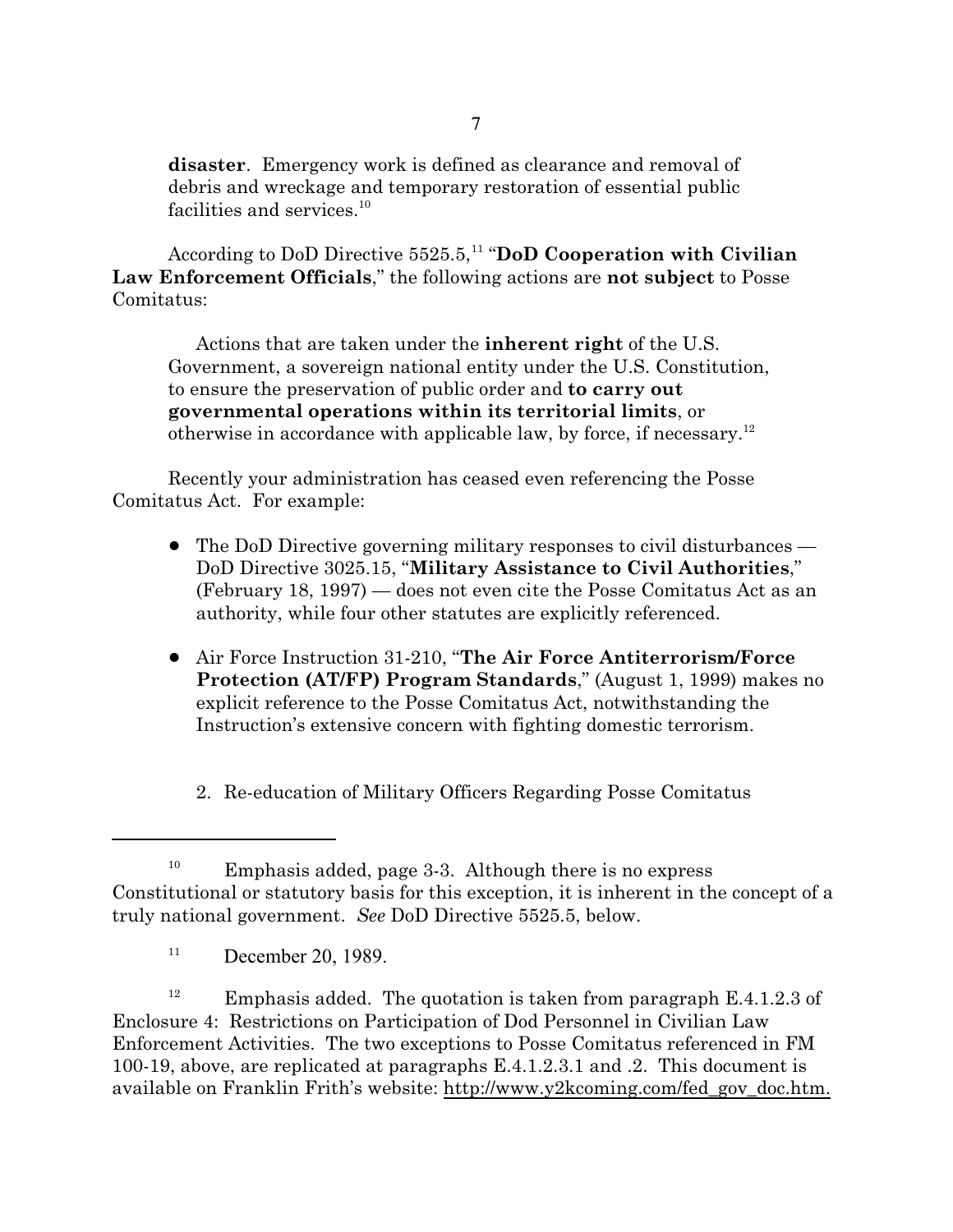However, the deletion of references to the Posse Comitatus Act from DoD authorities is insufficient to prevent improper applications of the Act in the field. Because of this, DoD has also instituted a program of re-education for military officers regarding the actual scope of the Act.

One notable example of the need for re-education was the conduct of the commander of **Joint Task Force Los Angeles** ("JTF-LA") during the 1992 Los Angeles riots. JTF-LA — comprised of U.S. infantry, marines, and federalized units of the California National Guard<sup>13</sup> — was created when President Bush ordered the deployment of "[u]nits and members of the Armed Forces of the United States and Federal law enforcement officers ... to suppress the violence ... and to restore law and order in about the City and County of Los Angeles, and other districts of California.<sup>14</sup> Pursuant to this order, soldiers of the U.S. Army's  $7<sup>th</sup>$  Infantry Division and Marines from Camp Pendleton were deployed in Los Angeles beginning on May  $3.^{15}$ 

However, efforts to use these resources aggressively were hampered when the JTF-LA commander "required each request for assistance to be subjected to a nebulous test to determine whether the requested assignment constituted a law enforcement or military function." As a result, the federal troops became "largely unavailable for most assignments requested by the LAPD."<sup>16</sup>

14 57 *Fed. Reg.* 19361, emphasis added.

<sup>15</sup> Colonel Thomas Lujan, "Legal Aspects of Domestic Employment of the Army," *Parameters*, Autumn 1997.

<sup>16</sup> Christopher Schnaubelt, "Lessons in Command and Control from the Los Angeles Riots," *Parameters*, Summer 1997, quoting from Judge (and former FBI Director) William Webster's report concerning the military and law enforcement response to the Los Angeles riots.

<sup>&</sup>lt;sup>13</sup> Field Manual 90-41, the Joint Task Force Liaison Handbook, published in August 1998, also makes **no reference** to the Posse Comitatus Act. While joint task forces operate overseas as well as within the United States, any deployment involving military assistance to civil authorities would necessarily result in a joint task force. There are also permanent **joint task forces** (*e.g.*, Joint Task Force 6) which are heavily involved in the provision of military support and personnel to facilitate the accomplishment of civilian law enforcement projects.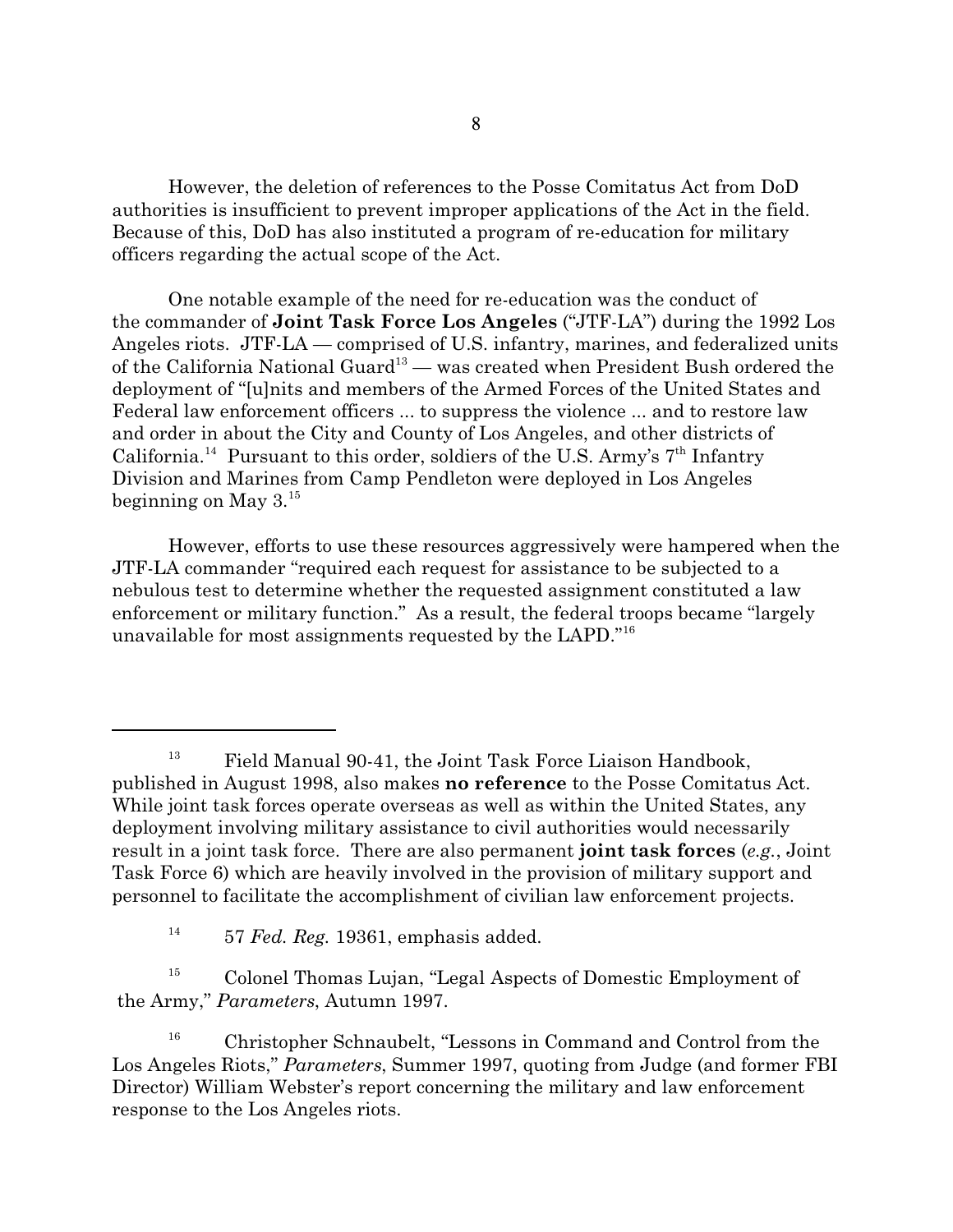A 1997 article in *Parameters*, a quarterly publication of the U.S. Army War College, pointed out that legal restrictions imposed by the Posse Comitatus Act did not apply to the JTF-LA. According to this article, since President Bush's executive order provided JTF-LA with authority to perform law enforcement duties, "Posse Comitatus therefore could not limit the military's options in this circumstance."<sup>17</sup>

Col. Lujan observed in a second *Parameters* article that:

The JTF commander apparently believed that he and his troops were constrained by the **Posse Comitatus Act**, and therefore could not legally participate in law enforcement activities. He was mistaken. In this particular situation, pursuant to the presidential power to **quell domestic violence**, federal troops are **expressly exempted** from the prohibitions of **Posse Comitatus**. This exemption applies equally to active-duty military and federalized National Guard troops.... This **misunderstanding** seriously degraded the effectiveness of military support of local law enforcement in Los Angeles. $^{18}$ 

Colonel Lujan expounded on the extent of your authority as President:<sup>19</sup> "The lesson is clear. By the **stroke of a pen**, within a single day, the underlying framework for the authorized use of military force within the United States can be completely changed."<sup>20</sup> He concluded: "senior leaders will have to reorient their thinking. Given the scarcity of resources, our nation can ill afford to have the effectiveness of their military assets **artificially constrained** by a misunderstanding of the law."<sup>21</sup>

Another military publication, produced by the Foreign Military Studies Office (part of the U.S. Army Combined Arms Center at Fort Leavenworth, Kansas), also discussed the applicability of Posse Comitatus to the Los Angeles riots:

The Joint Task Force chain of command required that law enforcement agency requests for assistance be subjected to a test to

- 20 *Id.*, emphasis added.
- 21 *Id.*, emphasis added.

 $17$  Schnaubelt. Although the legal authority for this conclusion that whenever a president orders the army to perform law enforcement duties the Posse Comitatus Act would not apply is unknown, we certainly agree with his conclusion.

<sup>&</sup>lt;sup>18</sup> Lujan, emphasis added.

 $^{19}$  Using language reminiscent of your aide Paul Begala.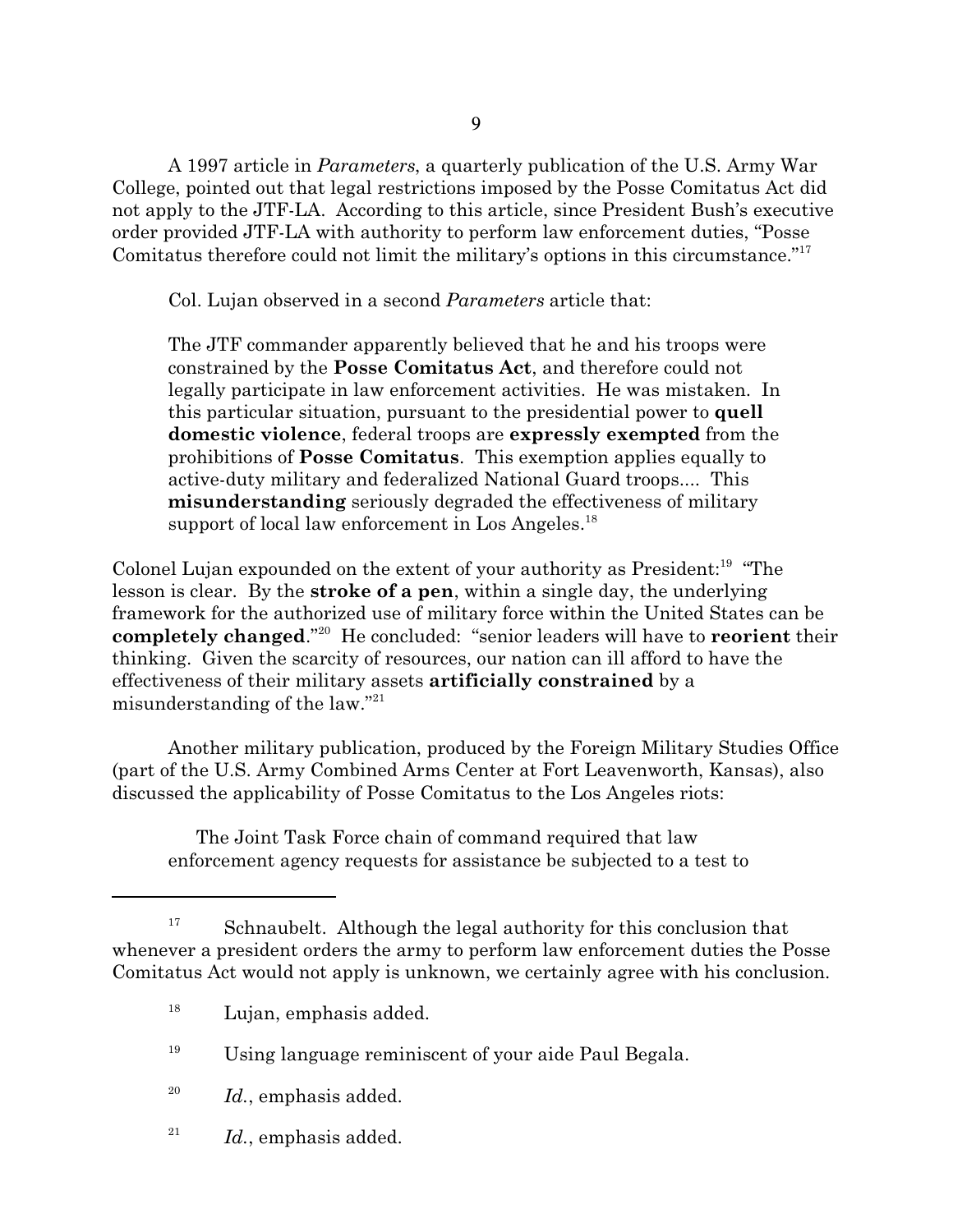determine whether the requested assignment was a law enforcement or a military function. Regular military officers were concerned with breaking the law by being involved in law enforcement activities (**although** they were under a Presidential Order to restore law and order). This was an **unnecessary constraint** because the Posse Comitatus Act **does not necessarily apply** in cases of 'a sudden and unexpected civil disturbance, disaster or calamity.'<sup>22</sup>

Recently, discussions at Fort Leavenworth's School of Advanced Military Studies have anticipated that the Act will be repealed, from the expectation of future "turbulence within the United States."<sup>23</sup>

> 3. Preparation of Public Support for Elimination of Posse Comitatus

**Secretary of Defense William Cohen** has taken the lead in publicly raising questions regarding the appropriateness of permitting the Posse Comitatus Act to govern deployments of the U.S. military in the 21<sup>st</sup> Century. This media campaign has been undertaken under the primary theme of counter-terrorism.<sup>24</sup>

a. Counter-terrorism Is Your Administration's Ace Bugbear

This theme has been quite effective both for electoral purposes (as you have observed, the **single greatest contributing cause to your re-election was the** Oklahoma City bombing, and the spin that was placed on it)<sup>25</sup> and to increase the

<sup>23</sup> Robert Kaplan, "Fort Leavenworth and the Eclipse of Nationhood" *The Atlantic Monthly*, Volume 278, No. 3, (September 1996).

 $24$  However, there is useful overlap between counter-terrorism efforts and efforts for Y2K, as when an FBI official testified regarding preparations for terrorist actions at a Congressional hearing on Y2K. Jim Wolf, "U.S. Prepares For Possible Y2K Violence," *Reuters*, August 31, 1999.

25 "Relaxing on Air Force One after the election, Bill Clinton told reporters it was the Oklahoma City bombing that proved the turning-point in his political fortunes." Ambrose Evans-Pritchard, "Bomb that gave Clinton victory

<sup>&</sup>lt;sup>22</sup> William Mendel, "Combat in Cities: The LA Riots and Operation Rio," Foreign Military Studies Office Publication, July 1996, quoting U.S. Army Field Manual 100-19, *Domestic Support Operations*, July 1, 1993.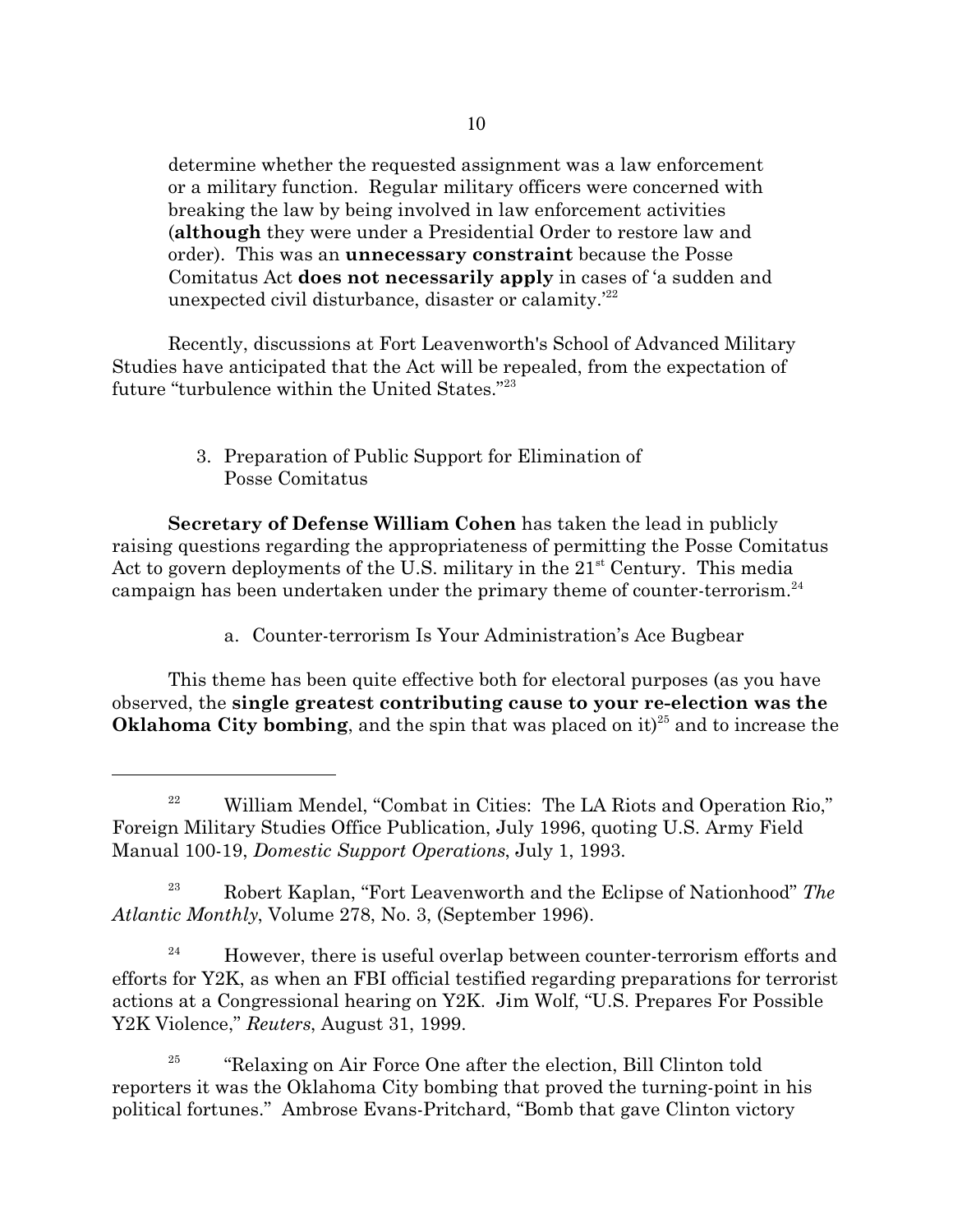power of the federal government. Using anti-terrorism, you have been able to further limit the scope of Posse Comitatus (obtaining Congressional approval of 10 U.S.C. § 382, which places DoD assets at the disposal of the Department of Justice whenever an emergency situation arises involving a biological or chemical weapon of mass destruction). You have also been able to obtain significant reductions in civil liberties through the **Antiterrorism and Effective Death Penalty Act of 1996**. 26

More recently, your administration has effectively used the anti-terrorism threat to significantly expand funding for federal and military law enforcement.<sup>27</sup> Efforts to demonize your political opponents (*e.g,* conservative Christian organizations) as violent, racist fringe groups (an effective continuation of the successful multi-year effort to label talk-radio opponents of the administration in the same terms) both justify greater budget requests for federal law enforcement agencies (led by individuals personally loyal to you), $^{28}$  while facilitating the media's association of future emergency situations to actions taken by these political opponents. (We should also credit the efforts of Morris Dees and his disciples, who fervently and indiscriminately incite fear and hatred of any conservatives who oppose you. $^{29})\,$ 

Thus, the Oklahoma City paradigm has be followed again and again, to great benefit for your administration. The characterization of such groups as presenting

could still return to haunt him," *London Daily Telegraph*, November 10, 1996.

<sup>26</sup> For example, the anti-terrorism law federalized state crimes, and reduced habeas corpus protections against prosecutorial abuse at the trial level, allows the government to use "secret evidence" against certain individuals; expands wiretap authority; and requires banks to freeze the assets of domestic groups identified by government officials. The law also funded studies to identify which ammunition should be banned as armor-piercing, and criminalized sales of ammunition where it was used for violent crimes. "Congress Passes Government Terror Bill," *The Gun Owners*, June 1996.

 $27$  Pamela Brogan, "\$49.2 million earmarked for Fort Leonard Wood Homeland Defense terrorist program," *Gannett News Service*, June 25, 1999.

<sup>28</sup> According to the GAO, counterterrorism spending was **\$6.5 billion** in FY 1998, and **\$10 billion** in FY 2000. "Combating Terrorism: Observations on Growth in Federal Programs," *GAO*, June 1999.

<sup>29</sup> *See, e.g.*, Morris Dees, "Gathering Storm, America's Militia Threat," HarperCollins, 1997.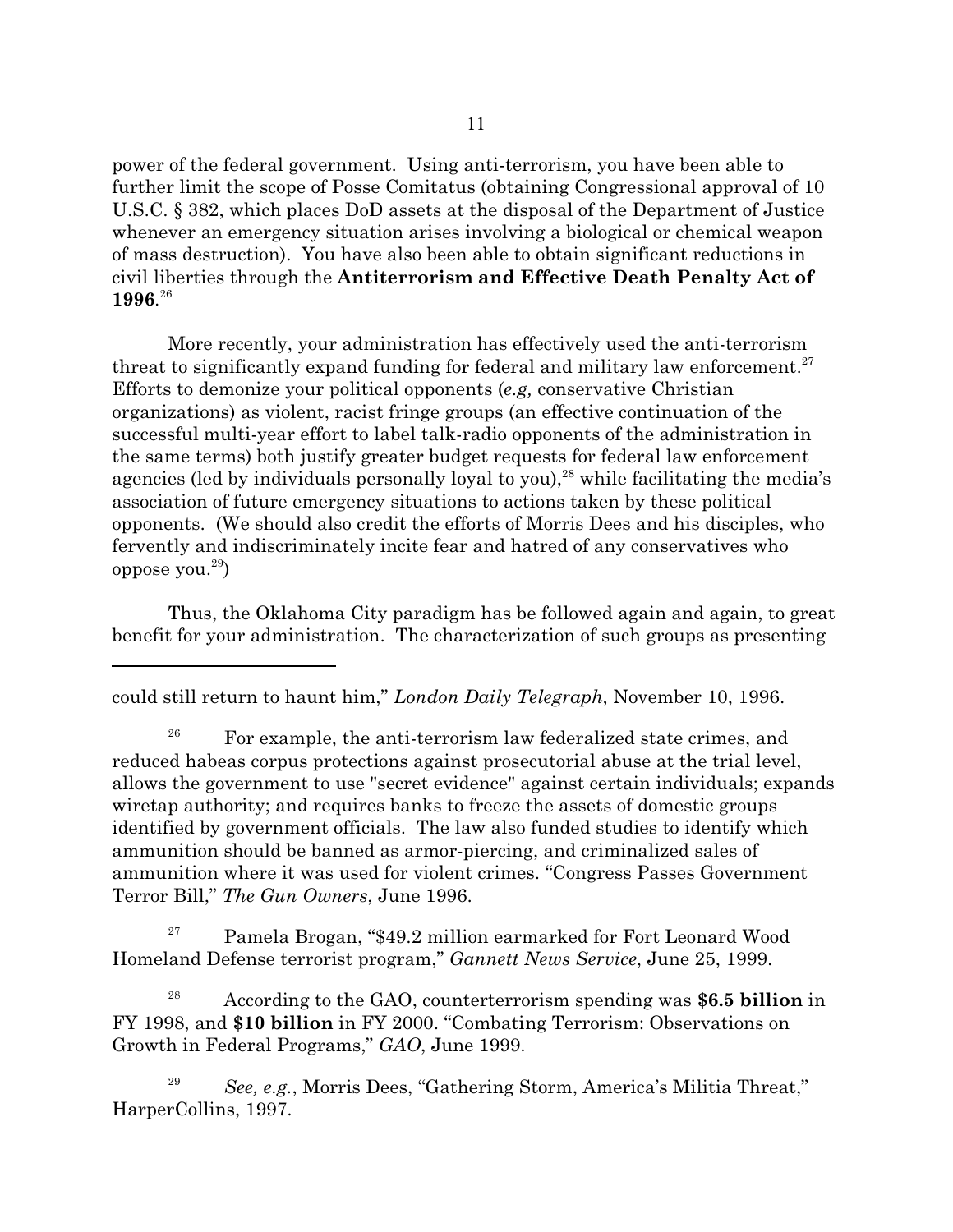a personal threat to the lives of Congressmen and Senators has also proven extremely effective (notwithstanding the lack of knowledge of any specific credible threats). $30<sup>30</sup>$ 

Fortunately, the institutional press continues to play up the dangers from domestic terrorism, even supporting Secretary of Defense Cohen's call for increased domestic intelligence gathering.<sup>31</sup> Like the demonizing of conservative Christians, this effort has been strongly supported outside the administration, as where the CEO of Global Options asserted:

Whether by bombing a jetliner or attacking crowds in Times Square, it's **almost certain** the Year 2000 will be ushered in with a major terrorist attack. We have **every reason** to believe that people are going to try to mark that date.<sup>32</sup>

This media campaign has facilitated military efforts to assuage fears of their participation in federal and local law enforcement efforts. Nevertheless, the balance between the traditionalist Posse Comitatus view and the modern police state view is difficult to maintain. As Deputy Defense Secretary John Hamre stated: "We are **not seeking** to become involved in this, but we **have asked** to become involved because we are the only part of the government that has the resources that can be mobilized."<sup>33</sup>

b. Counter-terrorism Trumps Posse Comitatus Act

Regarding the efforts to further cripple the Posse Comitatus Act, in a September 10, 1998 interview with the *Army Times*, Secretary Cohen predicted that armored units of the U.S. military would be used to guard government buildings —

30 Jim Wolf, "U.S. Prepares for Possible Y2K Violence," *Reuters*, August 31, 1999.

<sup>31</sup> William Cohen, "Preparing For A Grave New World," Op-ed piece, *Washington Post*, July 26, 1999.

 $32$  Emphasis added. Jim Wolf, "Firm Predicts Y2K Terror Surge Against U.S.," *Reuters*, July 7, 1999.

 $33$  Emphasis added. Jonathan Landay, "Delicate task of rallying public about threat of terrorism," *Christian Science Monitor*, February 3, 1999.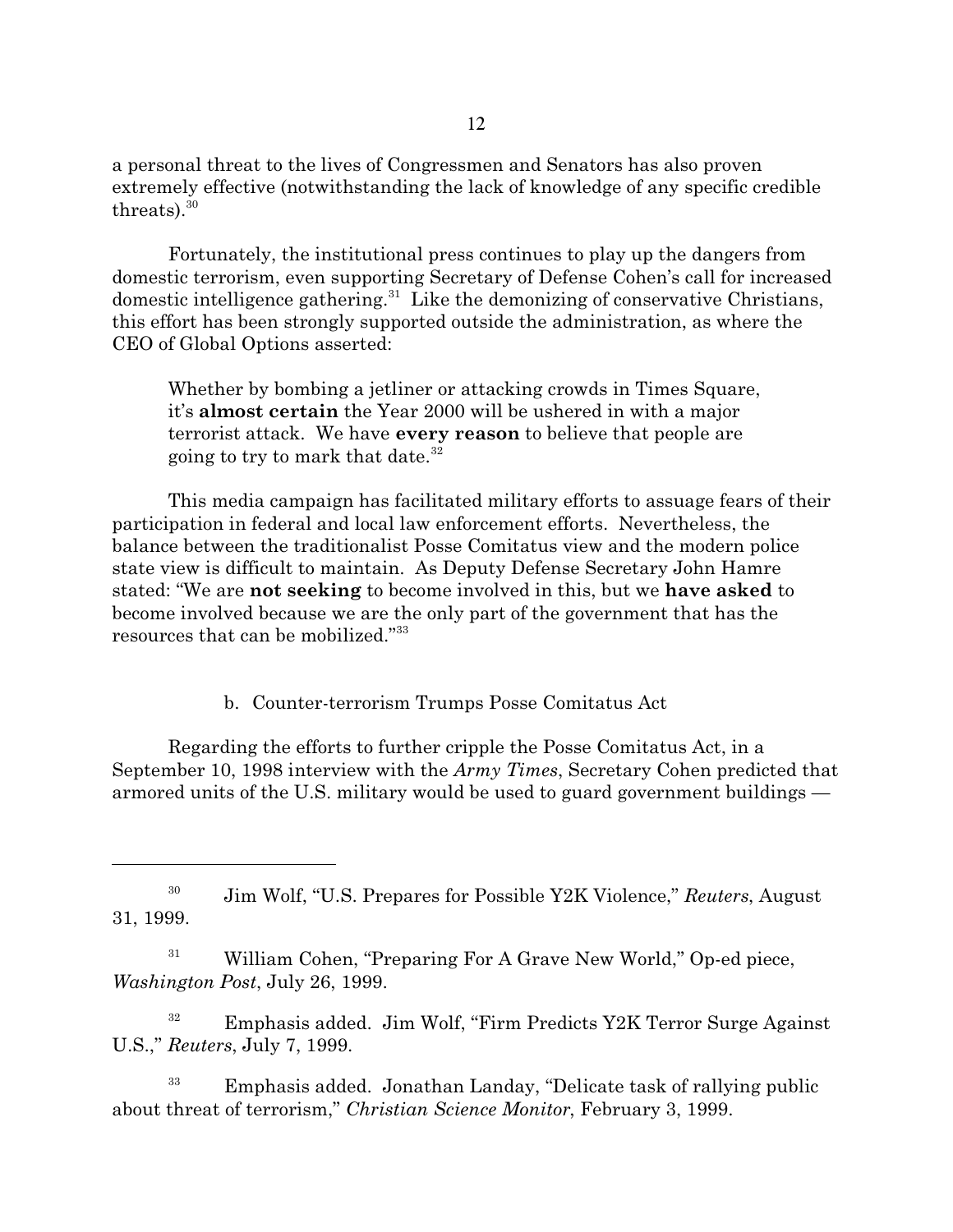even civilian hotels. He further warned of the need for Americans to choose between civil liberties and more intrusive means of protection.<sup>34</sup>

This *Army Times* article exemplifies the conflict between the Posse Comitatus and police state perspectives; it went on to quote a colonel and judge advocate in the Army Reserve, John Odom, Jr., as pointing out that such deployments would require dramatic revisions in the Posse Comitatus Act before they would be legal. However, Secretary Cohen confidently predicted in the September 10 interview that terrorist access to weapons of mass destruction is "going to change the way in which the American people view security in our own country," a prerequisite to obtaining such dramatic revisions in the Act.

Also pursuant to that end, in a July 26, 1999 op-ed piece printed in the *Washington Post*, Secretary Cohen cited the "greater threat." He there assured the American people that "[f]ears about the military's role in domestic affairs are unfounded," explaining that:

There need be no fear or foreboding by the American people of the preparations of their government. On the contrary, the **greater threat** to our civil liberties stems from the chaos and carnage that might result from an attack for which we had failed to prepare and the demands for action that would follow.

On this same topic, in a press briefing at the National Press Club on March 17, 1998, Secretary Cohen stated that:

We can either choose to ignore [weapons of mass destruction] or we can choose to confront directly the kind of challenge that these weapons pose to our security in the future. We can either confront them and thereby provide for **greater security** and protection for the  $21<sup>st</sup>$ Century, or we can ignore them. $35$ 

 $34$  Fortunately, with the current state of government education, the public no longer recalls Benjamin Franklin's aphorism: "They that can give up **essential liberty** to obtain a little **temporary safety** deserve neither liberty nor safety."

<sup>&</sup>lt;sup>35</sup> News Briefing, March 17, 1998, Office of the Assistant Secretary of Defense (Public Affairs),

http://www.defenselink.mil/news/Mar1998/t03171998\_t031/ npc.html. Secretary Cohen did an excellent job of presenting the American people with their choice governmentally-protected safety or dangerous, unregulated liberty. In honor of Secretary Cohen's clever rhetorical configuration, we now call this public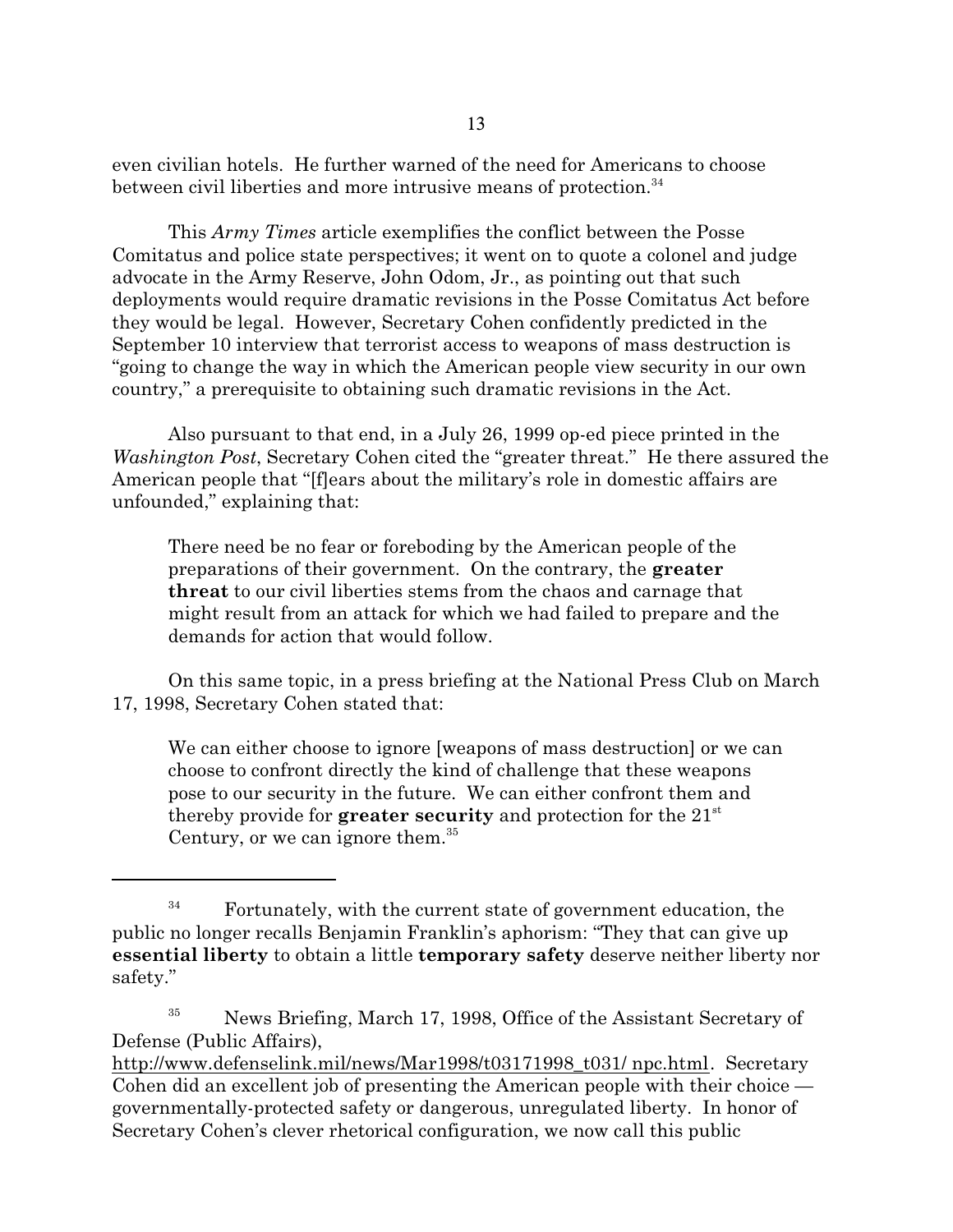An Army spokesman explained that the necessity of having the military to become more involved in domestic law enforcement duties:

the threat to civil liberties might be worse if the military failed to devise a response now and was mobilized without clear limits on its responsibilities and concrete lines of civilian command. 'We do not want to be in a posture where the only thing which you can do at that time is turn it into **marital law** because we haven't done the process of ... working out those arrangements with the FBI and working it out with local civil defense people and emergency preparedness people,' the senior Pentagon official says. 'If none of that takes place ... that is far more likely to lead to an unacceptable role for the military in our society.'<sup>36</sup>

B. Government Communications with U.S. Military Personnel To Prepare Them for Domestic Deployment in the Year 2000

Of course, civil disturbance deployments will be ineffective notwithstanding your legal authority, and field commanders who are willing to obey your orders to the fullest — if the soldiers, marines, airmen, and sailors are not prepared to carry out **their** orders. There are two elements to addressing this concern: what are the current views held by these military personnel, and what threats have arisen to maintaining critical military discipline during civil disturbance deployments.

1. Surveys of Military Personnel Unit Discipline

The current views of these military personnel are constantly being monitored, formally and informally. This process began with Lt. Cdr. Guy Cunningham pursuant to the development of his thesis entitled *Peacekeeping and U.N. Operational Control: Their Effects on Unit Cohesion*, which was stimulated by your **Presidential Decision Directive 25**. 37

information strategy "the greater threat" ploy.

<sup>&</sup>lt;sup>36</sup> Ellipses in original, emphasis added. Jonathan Landay, "Delicate" Task of Rallying Public About Threat of Terrorism," *Christian Science Monitor*, February 3, 1999.

 $37$  Of course, PDD 25, a classified presidential directive which regulates U.S. participation in U.N. peacekeeping, arose out of the growing consensus that such peacekeeping actions are a useful tool to help prevent and resolve conflicts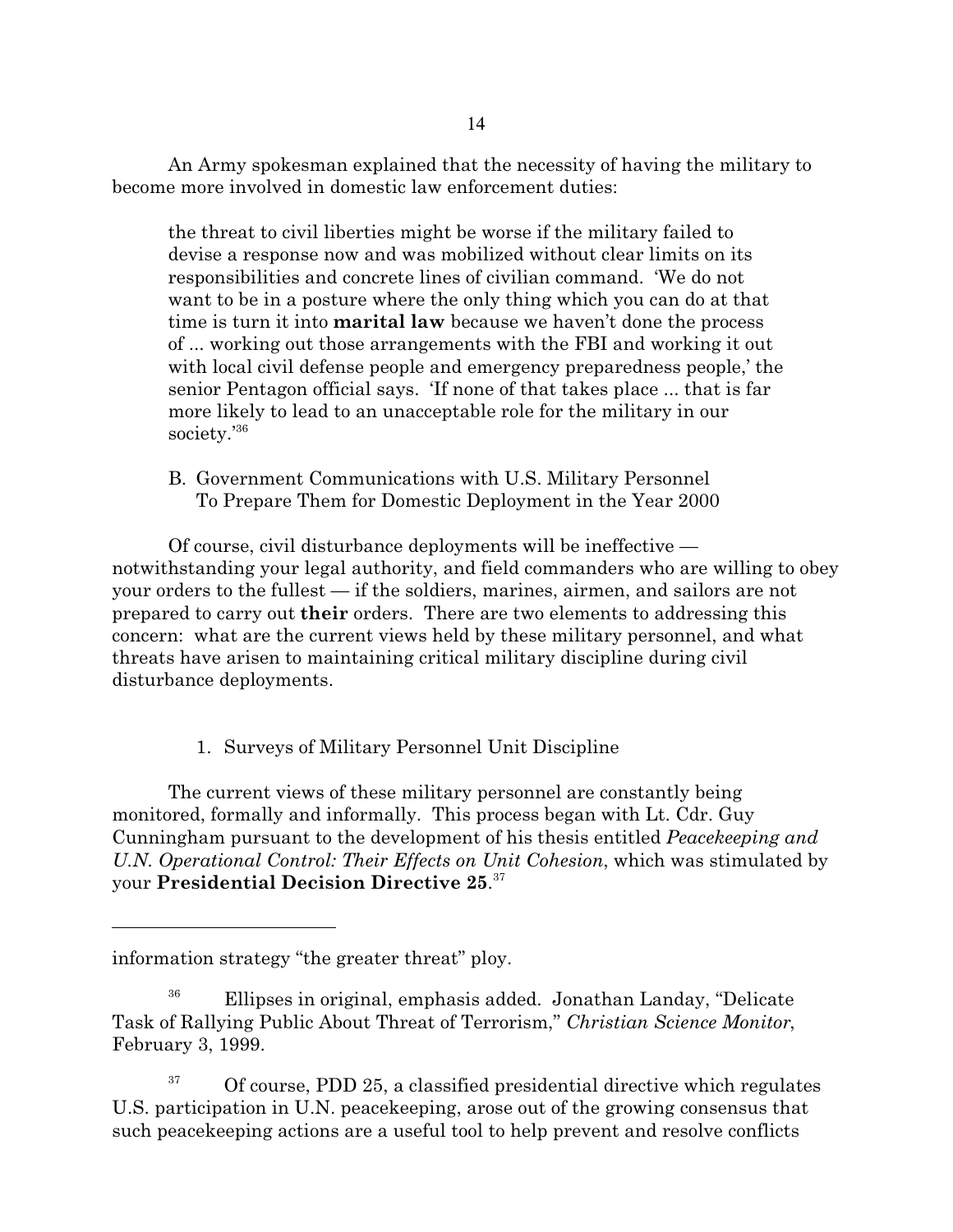On May 10, 1994, Lt. Cdr. Cunningham administered a "Combat Arms Survey" to 300 active duty Marines at the Marine Corps' Air-Ground Combat Center at **Twenty-Nine Palms**, California. Question 46 of that survey presented a scenario:

The U.S. government declares a ban on the possession, sale, transportation, and transfer of all non-sporting firearms. A thirty (30) day amnesty period is permitted for these firearms to be turned over to the local authorities. At the end of this period, a number of citizen groups refuse to turn over their firearms.<sup>38</sup> Consider the following statement:

# **I would fire upon U.S. citizens who refuse or resist confiscation of firearms banned by the U.S. government**.

G G G G G No opinion Strongly disagree Disagree Agree Strongly agree

As 61 percent of the Marines surveyed expressed some level of disagreement with such an order, Cunningham concluded that the issuance of such an order would result in a complete unit breakdown. As **more than 26 percent did express a willingness to fire on U.S. citizens to take their weapons**, consideration is also being given to the formulation of elite units — not unlike the volunteer sharpshooter regiments formed in the U.S. Army during the Civil War, committed to the maintenance of unit discipline and available for the special assignments.

Of course, subsequent surveys have administered more carefully (to avoid public disclosure) and sometimes less formally.<sup>39</sup> While the results of these more recent surveys have been somewhat more encouraging, the danger remains that

 $38$  This was also the scenario undergirding a live-fire exercise held earlier this year, according to a FEMA official. See further discussion, below.

 $39$  One advantage of less formal "surveys" is the avoidance of anonymity — commissioned and noncommissioned officers are thereby able to identify which individuals hold certain opinions. However, as with all surveys, caution should be observed in assuming that surveyed results are accurate, particularly in face-to-face encounters where the inquirer may be told the answer it is believed he (or she) is looking for.

before they pose direct threats to our national security. See www.fas.org.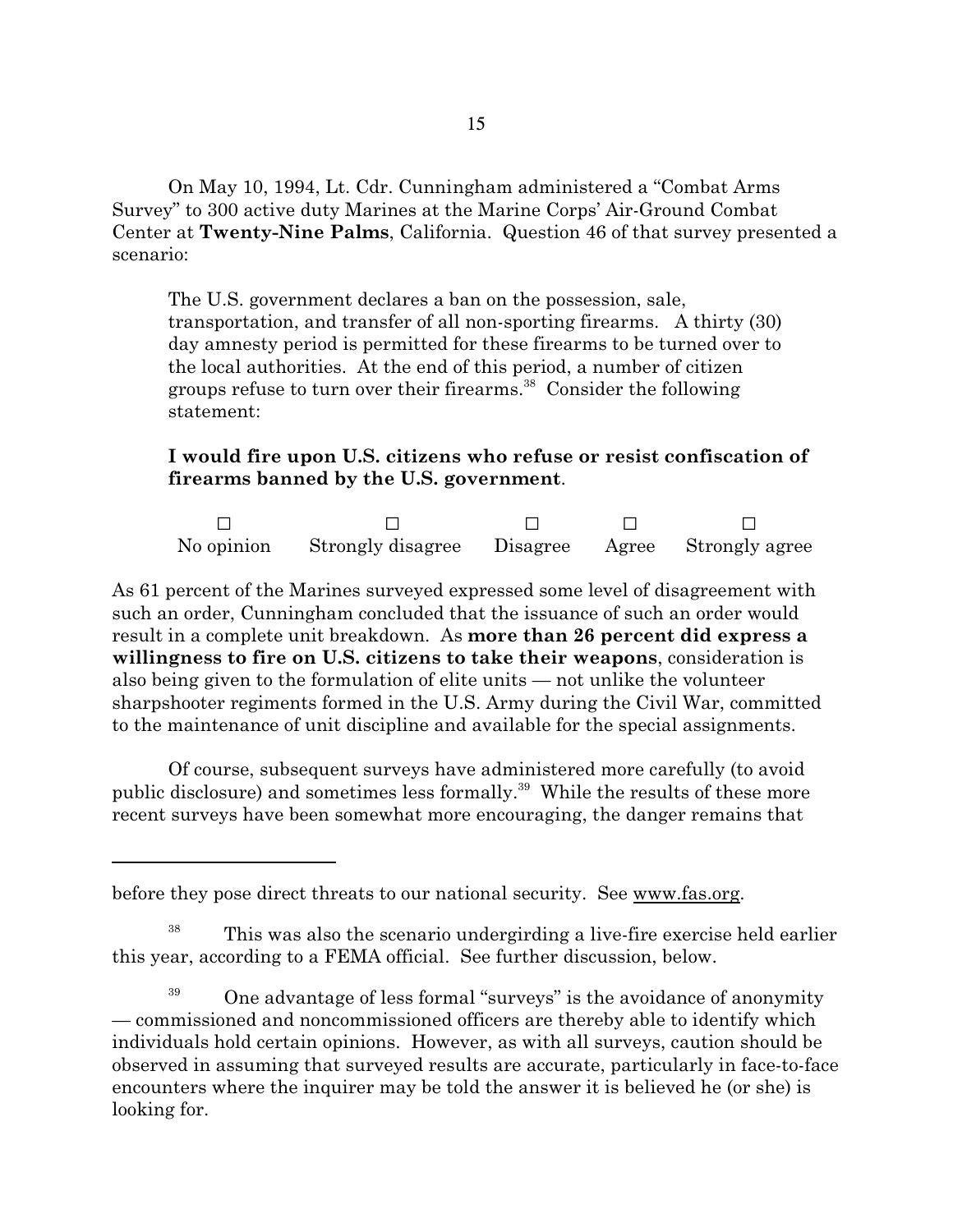certain law enforcement tasking of military units when deployed in support of civilian authorities in a civil disturbance context may result in the loss of unit cohesion.

Another means of ensuring military discipline is the incorporation of greater numbers of non-citizens and **non-native born** individuals into the military. According to Senator Spencer Abraham (R-MI):

Today, over **60,000 active military personnel are immigrants** to this country. In some branches of the services, 5 percent or more of active-duty enlisted personnel are immigrants, and this is particularly important given our armed forces' current recruitment difficulties. Officials estimate today that half of all the new recruits at the Army station in Flushing, New York, are immigrants. In New York City, about one-third of the recruits are green card holders who are not even yet naturalized citizens.<sup>40</sup>

Also, the use of **foreign troops** is a time-honored method. Training in civil disturbance deployments with foreign troops has been undertaken. For example, National Guard units from three states engaged in a four-day training exercise with troops from **Latvia, Lithuania, and Estonia**. 41 Training included "taking over and securing an area -- where [the soldiers] faced dissenters and people begging for food and money."<sup>42</sup> Col. Dennis Hull, Emergency Management Coordinator for the Michigan National Guard, observed that the guard is "prepared to activate state military emergency operations center and joint military operations." He added that he is aware of a "plan with the Department of the Army for a Y2K event on a national level" that involves use of the National Guard.<sup>43</sup>

Col. Hull set an admirable example for other National Guard commanders to follow when he observed that the:

<sup>&</sup>lt;sup>40</sup> May 26, 1999 hearing, U.S. Senate Committee on The Judiciary, Subcommittee on Immigration, "Immigration and the U.S. Armed Forces," *Washington Transcript Service*.

<sup>&</sup>lt;sup>41</sup> Franklin Frith, "Foreign Troops and National Guard Preparing for Y2K," July 7, 1999, published on his website: http://www.y2kcoming.com/ Docs/Frith%20reports/supplement\_no\_2.htm.

<sup>42</sup> *Id.,* quoting the *Traverse City Record Eagle*, June 19, 1999.

<sup>43</sup> Frith, Foreign Troops.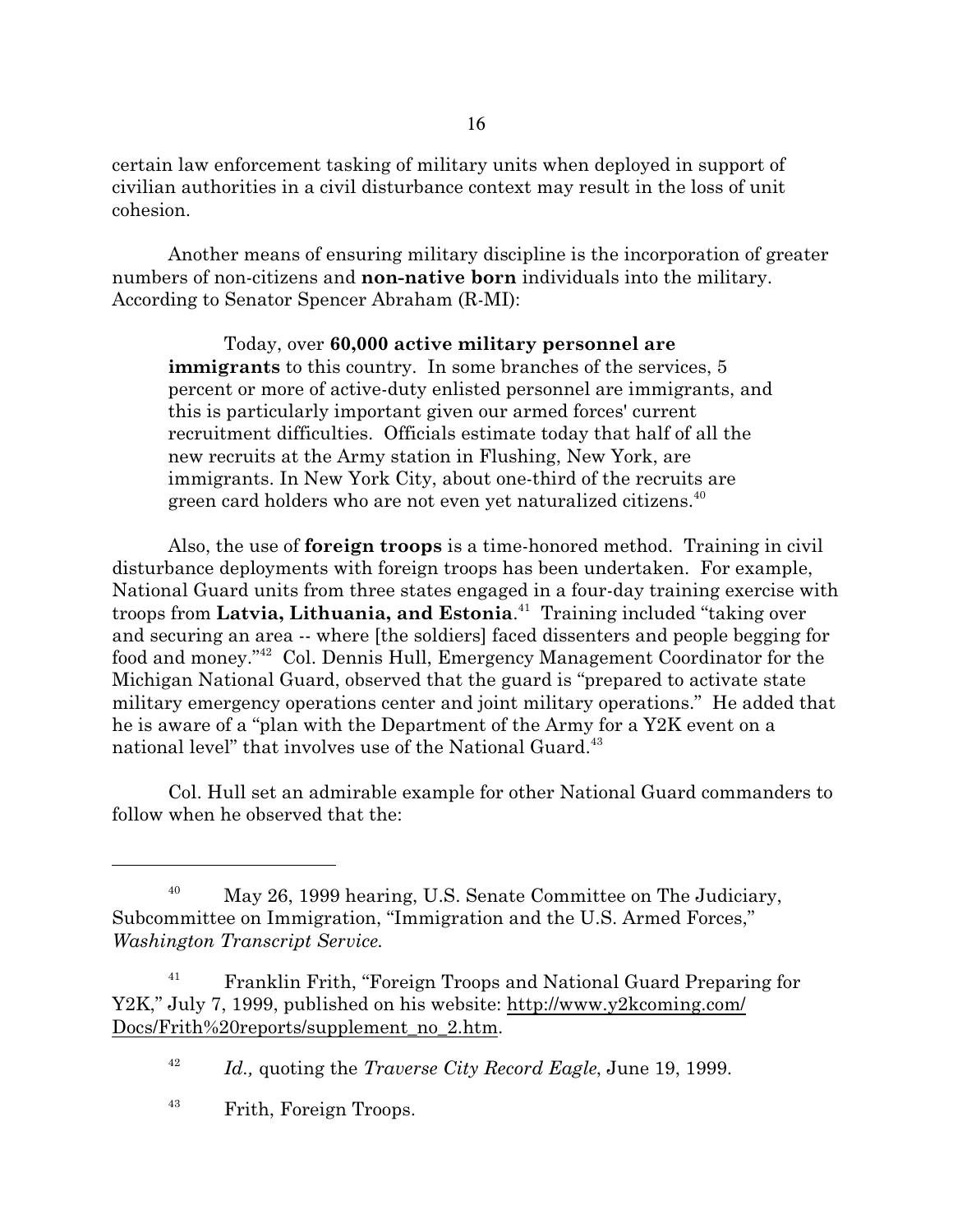National [G]uard is federally funded, trained by the federal government, and all of the equipment is owned by the federal government.... The president can federalize the guard and use them however he wants."<sup>44</sup>

## 2. Threats to Unit Cohesion — Attacks on Your Administration

Unfortunately, efforts are underway to viciously slander your administration. Such efforts could undermine military discipline. We are entering a particularly critical time, as there are several efforts underfoot to undermine public (and military) confidence in this administration. Perhaps most damaging, military personnel are confronted with the prospect that their participation in civil disturbance suppression may result in media harassment, or even criminal liability (*e.g.*, arising out of a continuing cycle of Congressional hearings run by publicityseeking demagogues who display animus towards you personally). It may have been this prospect of such consequences that improperly influenced the behavior of the commander of Joint Task Force-Los Angeles.

First, there is the recent public relations disaster — arising out of the Texas Rangers' fanatical commitment to seeking the "truth" without concern for the 'consequences, collaborating with the formerly reasonable but increasingly recalcitrant federal judge who is hearing the wrongful death suit filed by Branch Davidians<sup>45</sup> — regarding the pacification of the Branch Davidian compound in Waco. This nightmare has raised doubts about the credibility and integrity of high ranking administration officials, notably the Attorney General, (who is tasked with overseeing the approval of requests for the provision of military support to civil authorities under the current system).<sup>46</sup> There have even been public calls for "the

44 *Id.*

<sup>46</sup> Personal attacks on the integrity of your administration's officials and appointees are a standard weapon of the ultra-right anti-American Reaganite racist camp. *See, e.g.*, Paul Craig Roberts, "When reputation is lost," *Washington Times*, August 9, 1999; The Dave Bossie Investigative Report, www.bossiereport.com,

<sup>&</sup>lt;sup>45</sup> Lee Hancock, "ATF attempts to block search for siege evidence; Judge acts to let Rangers look for tear-gas shell," *Dallas Morning News*, September 4, 1999.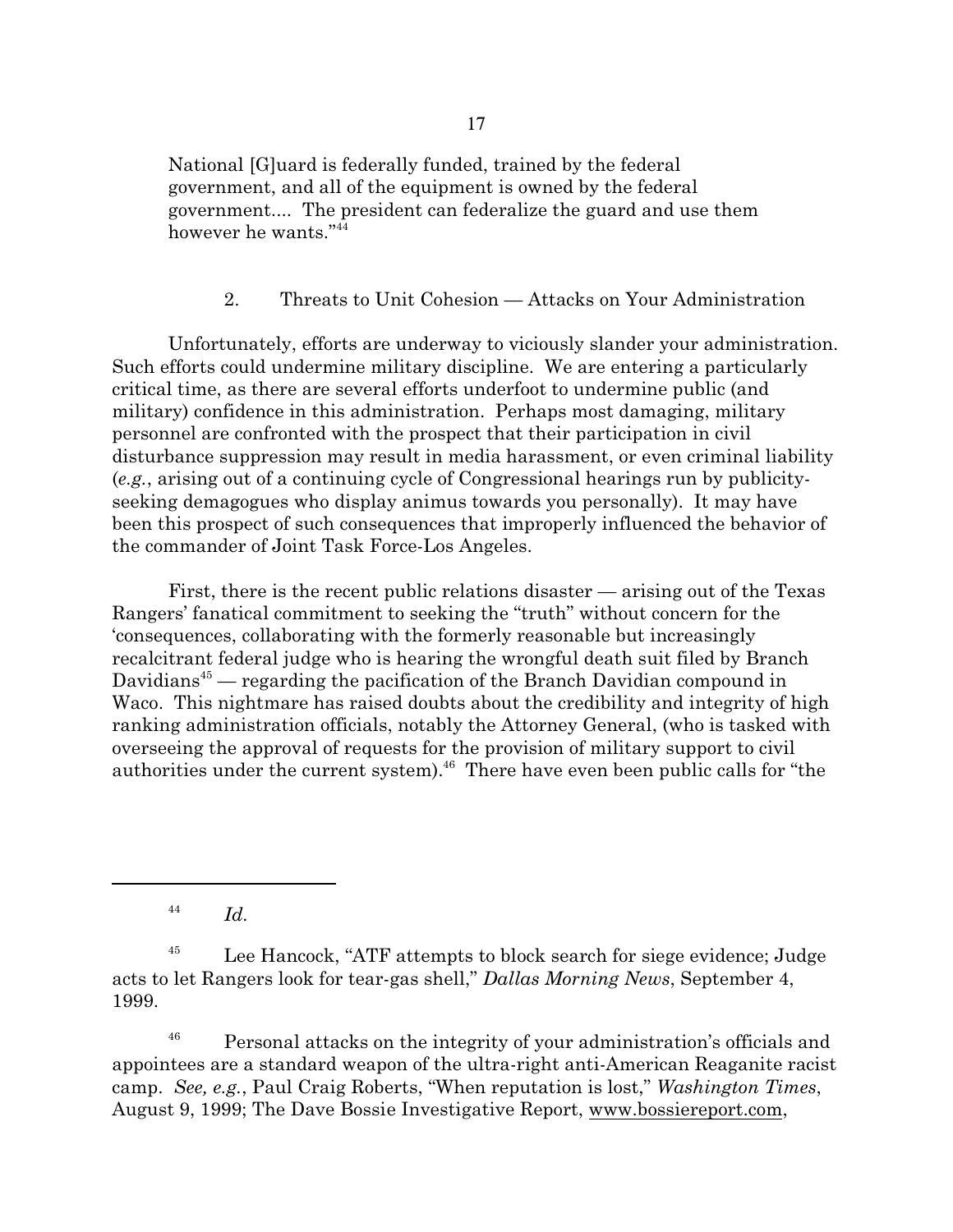federal officials who approved the illegal attacks" to be in federal prison.<sup>47</sup> Further the GAO's report on the FBI's acquisition (if not use) of military tear gas, illumination, and **high-explosive 40 mm rounds** for the Waco pacification further muddies the public perception of support by the military to federal law enforcement activities.<sup>48</sup>

Additionally, discussions about the presence of domestic and foreign Special Operations Forces before and during the assault (even allegations that Delta Force participated in the assault, operating the armored vehicles used against the compound) $49$  have raised the topic of military support to civil authorities in a highly unflattering context. Worse, after years of having a dishonest and inflammatory film — "**Waco: The Rules of Engagement**" — celebrated left and right, now a sequel has been produced, entitled "**Waco: A New Revelation**."<sup>50</sup> If the first film is any measure, the sequel will produce years of stories critical of your administration. After watching this film, Rep. Bob Barr (R-GA) called for new hearings on Waco; Rep. Dan Burton (R-IN), Chairman of the House Government Reform Committee, has announced another round of Congressional hearings.<sup>51</sup>

<sup>47</sup> Paul Craig Roberts, "The Waco hit on civil rights," *Washington Times*, September 3, 1999.

<sup>48</sup> Lee Hancock, "ATF attempts...," *supra*. The report that evidence in ATF's custody may now be missing is hardly confidence-inspiring.

<sup>49</sup> *See, e.g.*, Lee Hancock, "Delta Force had active role in raid, ex-CIA officer told," *Dallas Morning News*, August 27, 1999.

<sup>50</sup> Paul Craig Roberts, "Waco's unfolding saga," *Washington Times*, August 23, 1999; Richard Leiby, "FBI Reverses Position on Actions in Waco Siege; FBI Reveals Waco Munitions Were Potentially Incendiary," *Washington Post*, August 26, 1999. The film is available from MGA Inc., at (800) 277-9802. Roberts, a former Assistant Secretary of the Treasury in the Reagan Administration, and now a nationally-syndicated columnist, has been on a crusade to unearth what he views as the truth about Waco, and a wide variety of other government operations, has become a favorite of so-called patriots, and deserves careful watching.

 $51$  Burton's press release announcing the hearings is posted at http://www.house.gov/reform/press/99.08.27.htm.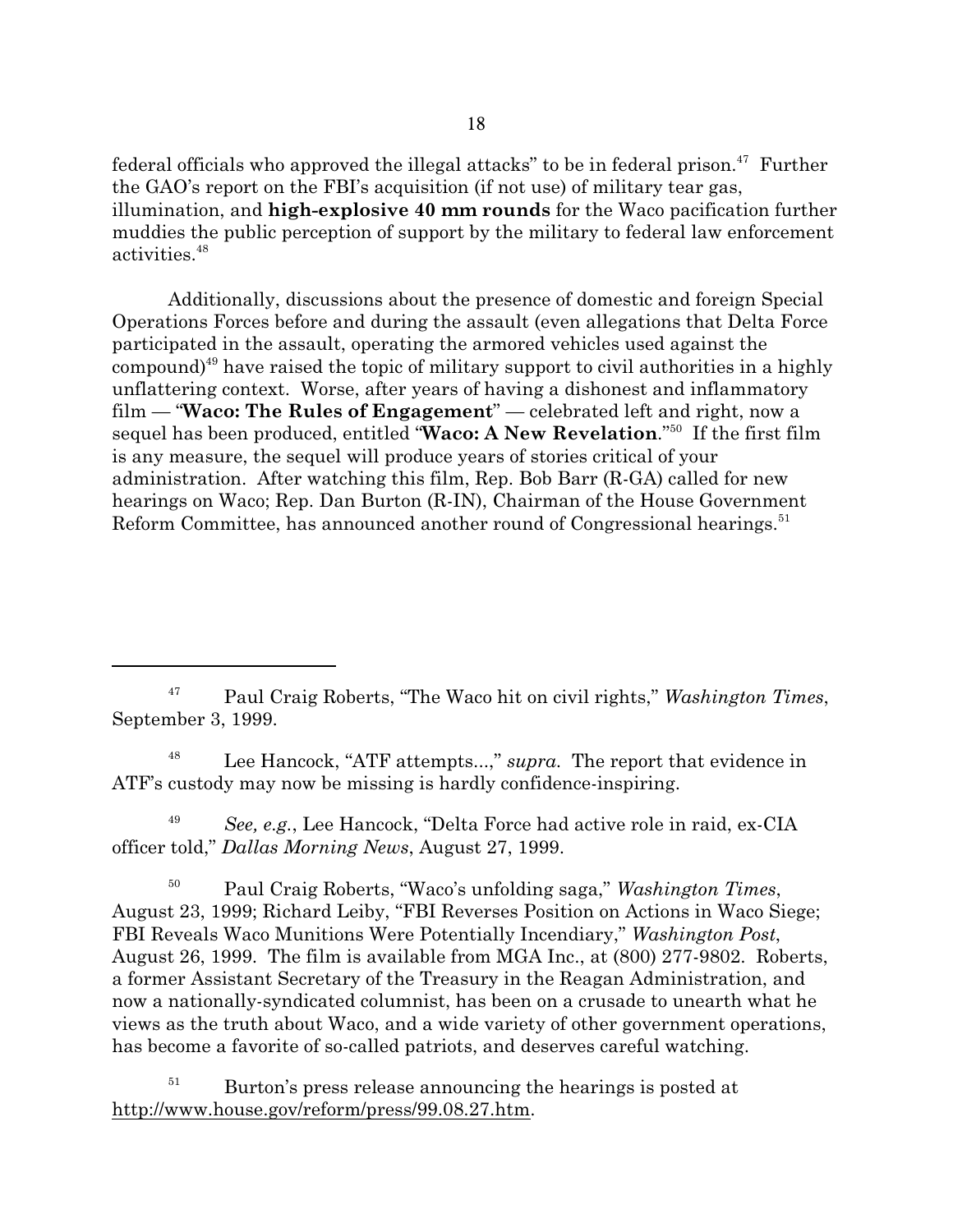Another extremely problematic public relations issue has arisen from our inability to resolve concerns arising from the destruction of **TWA Flight 800**. 52 This issue is particularly troubling in that prominent retired members of the military (including a former Chairman of the Joint Chiefs of Staff, **Adm. Thomas Moorer**!) have led the effort to challenge and accuse our public findings the very least).<sup>53</sup> Every administration has faced a certain level of sniping from retired officers like **Col. David Hackworth**, 54 who are forever bad-mouthing what they would view as the politicization of the military and crying for greater defense spending. But the presence of retired admirals and generals publicly challenging the veracity of executive agencies appears unprecedented. In the past, these officers have been restrained by the fact that they, technically, could be recalled to active military service, by their loyalty to the President as their Commander-in-Chief, and, by the fact that their retirement is paid for by the government. For some reason, these natural checks on the candor of retired military have worked as well of late.

<sup>53</sup> Other retired military personnel involved in attacking this administration's position include **Rear Admiral Mark Hill**, a former accident investigator; retired **Air Force Brigadier General Ben Partin**, an convention munitions design expert; and **Naval Commander William Donaldson**, a former JAG officer and naval crash investigator. A reserve officer, **Air National Guard Major Fred Meyer**, a Vietnam veteran, claims to have witnessed a missile flight followed by a blinding white explosion and then a petrochemical explosion. Even **Victoria Cummock**, a member of the White House Commission on Aviation Safety and Security, challenges the FBI explanation for the presence of plastic explosive residue on the airplane debris. Leading the attacks on your administration are two dangerous groups, "Associated Retired Aviation Professionals" led by Cdr. Donaldson (http://twa800.com), and "Flight 800 Independent Researchers Organization" (http://flight800.org)

<sup>54</sup> http://www.hackworth.com.

 $52$  This issue has recently been the subject of articles on the August 28, 1999 UPI wire (http://twa800.com/news/upi8-28.htm); three articles dated August 27, 1999: *Paris Match* (http://www.parismatch.tm.fr), *Insight Magazine* (http://twa800.com/news/omera8-27.htm), and Nando Net (http://www.nando.net/ nation/story/0,1038,86797-137080-955753-0,00.html); the August 16, 1999 issue of the *New American* (http://www.thenewamerican.com/tna/1999/08-16-99/vo15 no17\_flight800.htm), as well as July 1999 articles in *Business Wire* (http://twa800.com/news/firo7-14.htm and the *Village Voice* (http://twa800.com/ news/voice7-15.htm).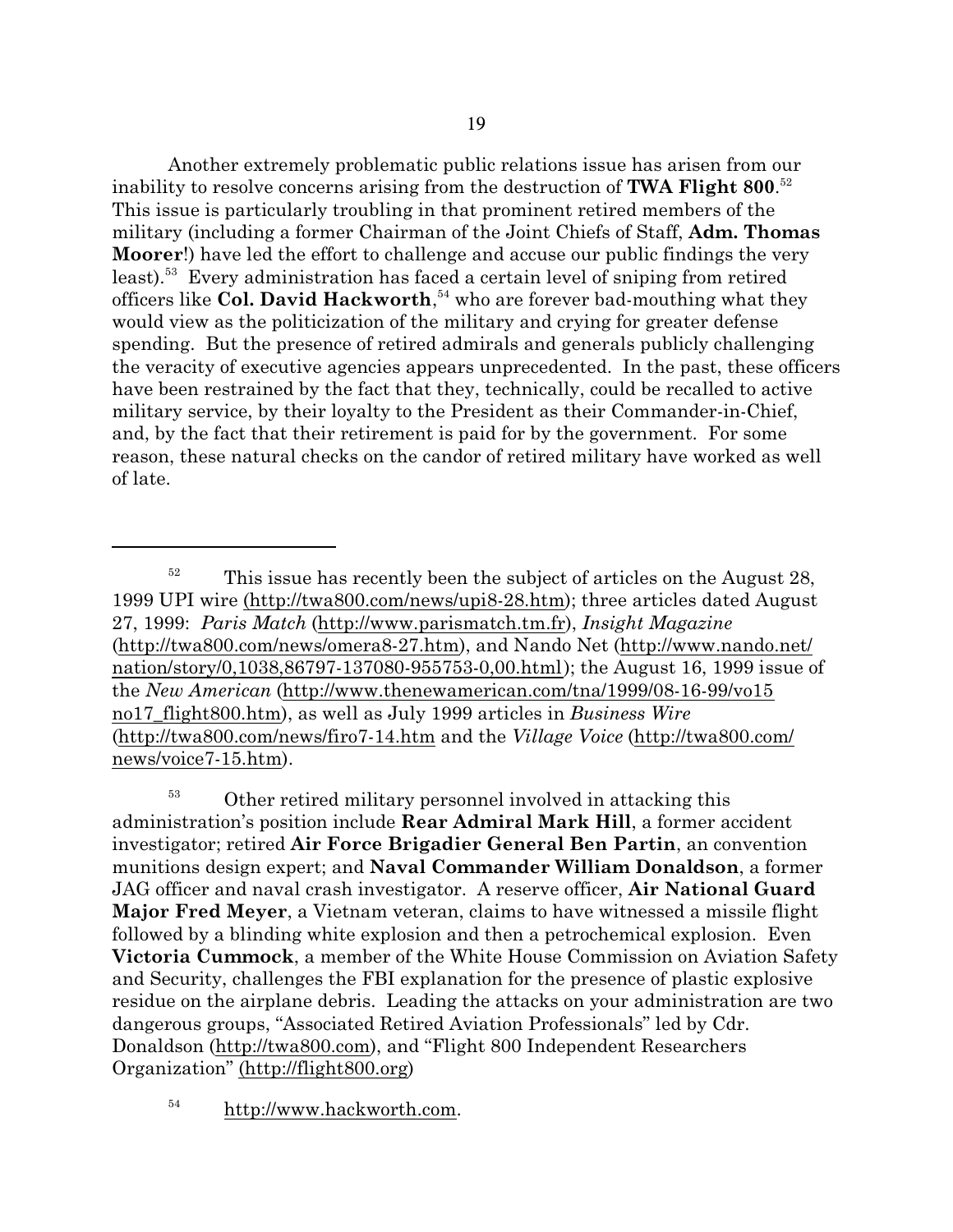If the allegations of misrepresentations by the administration (particularly if by the FBI) in the investigation of this flight's mid-air explosion begin to receive credulous treatment in the general press, the combination of this issue and Waco could require reconsideration of current contingency plans for deployments of military units. There are already efforts to combine both issues.<sup>55</sup>

Another issue that refuses to die is the bombing of the **Murrah Building in Oklahoma City**. <sup>56</sup> While the spinning of this event was extremely effective in the short term (perhaps the single greatest contributing cause to your re-election, as you acknowledged),<sup>57</sup> any change in the perception (*e.g.*, the presence of a government cover-up, or lying about the facts surrounding the bombing) could be just as damaging. There are already indications that the loss of trust from Waco is affecting the public's view of the government line on Oklahoma City. For example, a September 6, 1999 wire story led with quotations from a woman whose grandchildren died in the explosion:

After what I've heard about Waco, I'm beginning to blame the federal government for my grandchildren dying. I don't trust the information we've gotten so far about Waco or the information we've gotten on the bombing. I can't believe what we've been told.<sup>58</sup>

Formerly, allegations that the explosion was not due to an ANFO explosion, and that the ATF and federal judicial officials had been tipped off beforehand, had been around for years without convincing anyone.<sup>59</sup> It's bad enough that citizens are

<sup>56</sup> For example, the Art Bell show had a show discussing Waco and Oklahoma City on August 29, 1999; http://www.artbell.com. This graveyard shift talk show host specializes in anti-Clinton conspiracy theories and extraterrestrials.

<sup>57</sup> Ambrose Evans-Pritchard, "Bomb that gave Clinton victory could still return to haunt him," *London Daily Telegraph*, November 10, 1996.

<sup>58</sup> Quotation of Jannie Coverdale in "Waco Revelations Raise Questions," *AP*, September 6, 1999.

 $59$  See Gen. Partin's report to Congress on the Oklahoma City bombing advancing his dangerous theory that there were explosive devices inside the building, and that it was physically impossible for the damage done to the building to have all been caused by the explosion of the truck parked curbside, at

<sup>55</sup> Jon Dougherty, "Waco: wrong about the right," *WorldNetDaily*, August 27, 1999. http://www.worldnetdaily.com/bluesky\_dougherty\_com/19990827\_xcjod \_waco\_brwro.shtml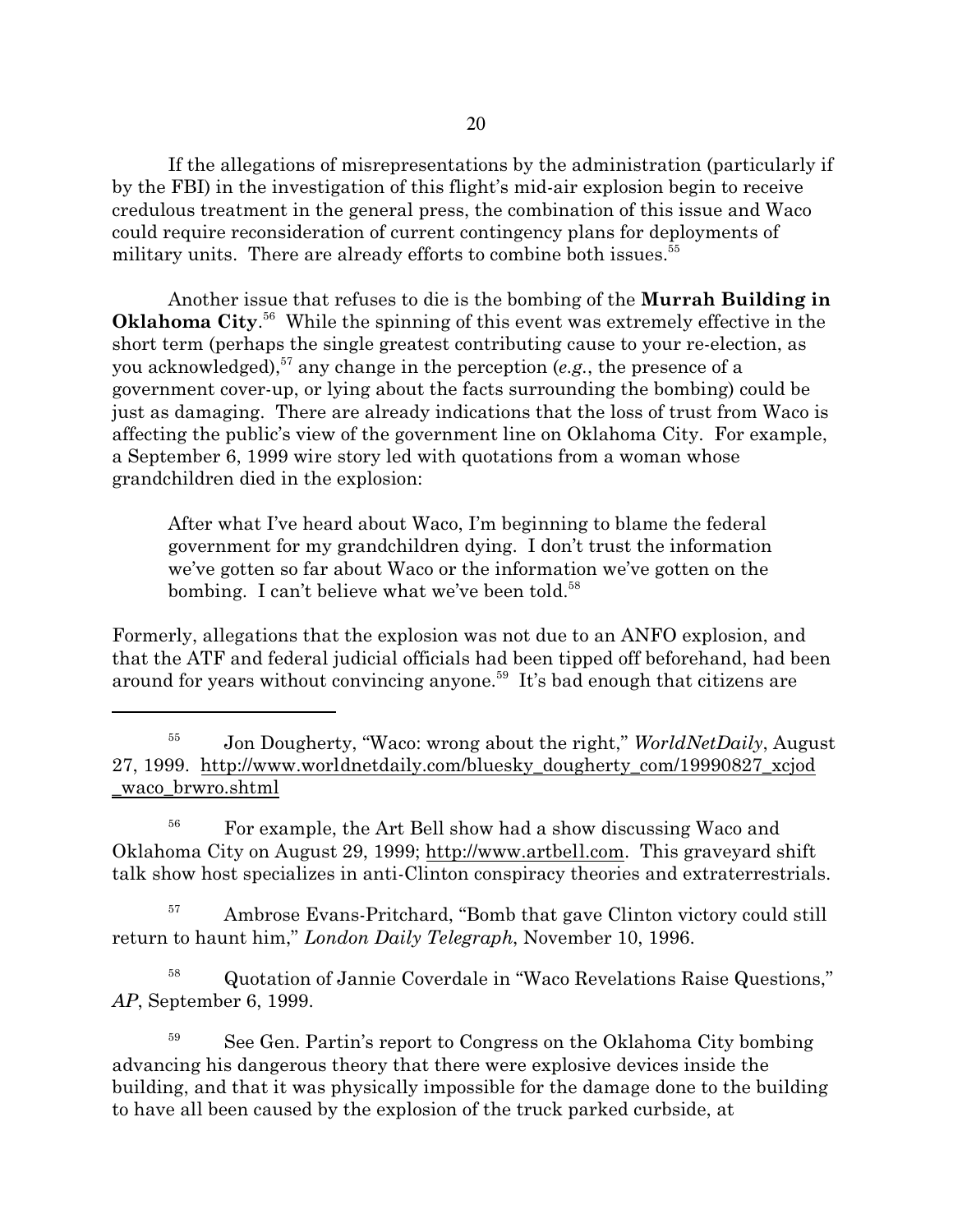tying together Waco and Oklahoma City — it's incredible such garbage could be viewed as newsworthy (even on a holiday weekend). When the institutional media starts to tie Oklahoma City to Waco, the damage could prove to be irreparable. Likewise, the consequences of a congressional investigation into Oklahoma City (as suggested in that article) could be equally disastrous (although the Republicans have long run scared of being demonized by association).

Conspiracy theorists have now begun to assert the existence of "governmentsponsored domestic terrorism" performed by hate-minded racists recruited by the FBI!<sup>60</sup> These people need to be silenced before things spin out of control.

It may be necessary to ensure military unit cohesion by identifying additional military personnel to reinforce the awareness of punitive nature of military discipline — such as with **Army Spec. Michael New**, who refused to serve under UN command in Macedonia;<sup>61</sup> Lt. **Ryan Berry**, a Roman Catholic who refused to serve with females on missile silo duty; $^{62}$  and the servicemen and women of several branches who have been disciplined (including imprisonment) for refusal to take the anthrax vaccine.<sup>63</sup> (Of course, the need for such discipline in the latter issue may

http://www.parascope.com/mx/okm.htm.

60 Joel Skousen, WORLD AFFAIRS BRIEF, September 4, 1999, quoted at http://www.garynorth.com/y2k/detail\_.cfm/6028. Skousen alleges that:

The FBI counter-terrorism section is funding a lot of its anti-right wing and anti-Christian preparations by merging its costs with funding for the Y2k crisis--such as the multi-million dollar bunker (National Infrastructure Protection System) being built near the White House. This, in my opinion, is a new central command center dedicated, in large measure, to the management and elimination of "domestic threats" to the dark side of government. The fact that [the FBI] chose to single out the "right wing fringe element" during a Y2k [Congressional] hearing (which is the least of our problems in Y2k) is indicative, in my opinion, of this agency's true target.

 $61$  His slick, professionally-run fundraising operation runs the website at http://www.mikenew.com.

62 Jon Dougherty, "Waco: wrong about the right," WorldNetDaily, August 27, 1999. http://www.worldnetdaily.com/bluesky\_dougherty\_com/19990827\_ xcjod\_waco\_brwro.shtml

<sup>63</sup> Elizabeth Vargas, "Anthrax Vaccine Refusal," *ABC Good Morning America*, June 21, 1999; Bradley Graham, "Air Force Censures Vaccine Critic,"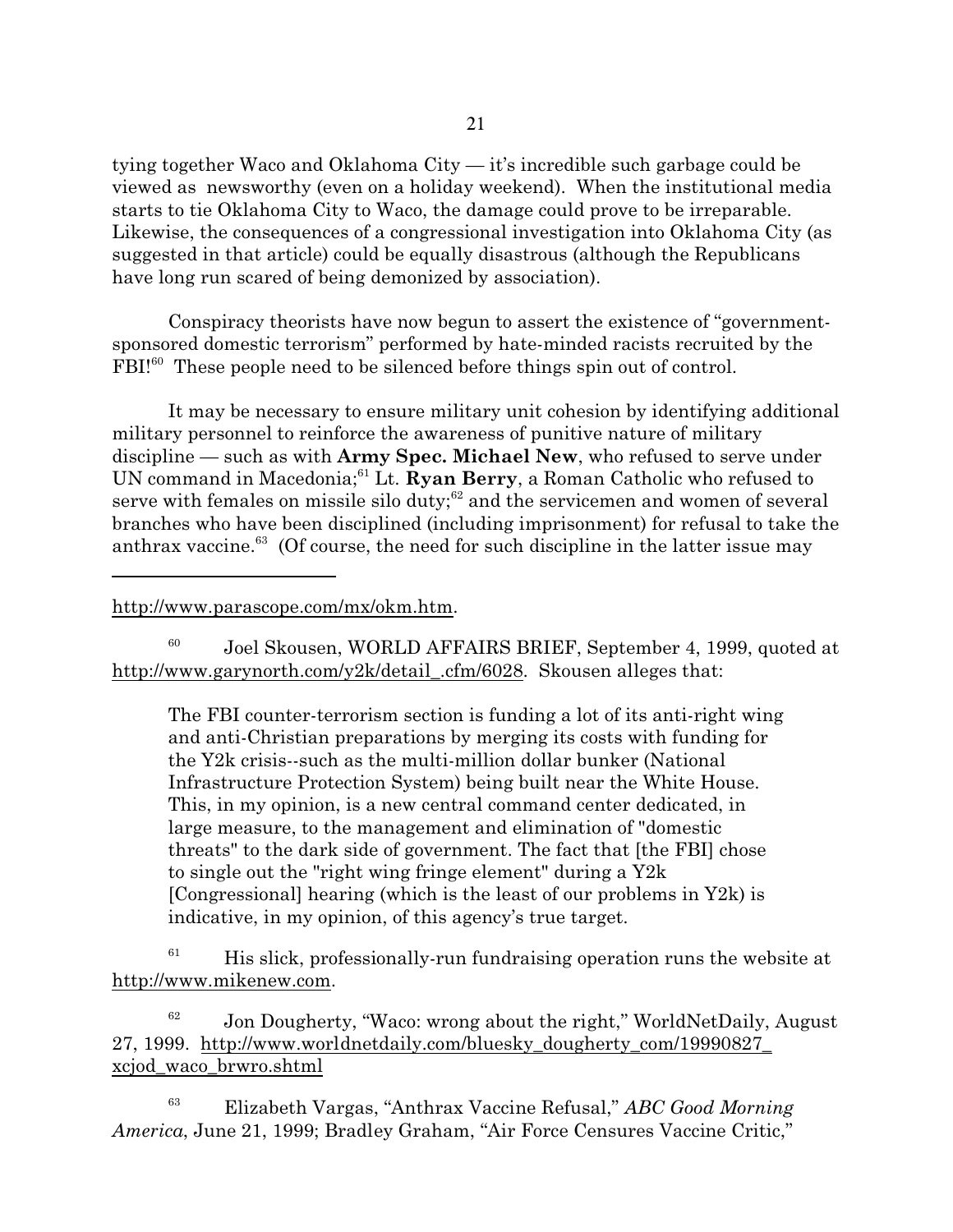reflect an inadequate level of submission to their superior officers, and ultimately to you as Commander-in-Chief, within the armed forces.)

> 3. Expanding Military Personnel Awareness of the Domestic Civil Disturbance Mission

For U.S. military personnel to be ready for effective deployment in a civil disturbance mission within the United States, they must become aware of the prospect of such deployments in response to Y2K.

**DoD's Y2K Management Plan**<sup>64</sup> sets forth the following goal:

The goal of the DoD Y2K program is to ensure the continuance of a mission-capable force able to execute the National Military Strategy before, on, and after January 1, 2000, **unaffected** by the **failure of mission critical or support systems** to properly process date-related information.

The Management Plan observes that 100 percent compliance will not be achieved by DoD:

Despite the best efforts of the DoD to ensure AIS systems (weapon/business) are Y2K compliant, **not all DoD systems will achieve that goal by 1 January 2000**. Many non-DoD systems **which interface** will also fail to meet the Y2K deadline. Consequently, **even compliant systems may experience various degrees of disruptions as a result of interface or user defined data problems or problems with infrastructure**.

*Washington Post*, August 2, 1999; Ellen Barry, "Maine Airman Faces Court-Martial," *Boston Globe*, August 4, 1999; Milton Copulos and Holly Myers, "DoD vaccination vexations," *Washington Times*, August 7, 1999; *see also* report on the imprisonment of Lance Corporal Jared Schwartz, http://www.gulfwarvets.com/ court3.htm. **Joyce Riley**, R.N., BSN, Captain (USAF inactive Reserve) who runs the American Gulf War Veterans Association (www.gulfwarvets.com) has been a constant critic of your administration, appearing repeatedly on widely listened to shows such as Art Bell (www.artbell.com).

<sup>64</sup> http://www.c3i.osd.mil/org/cio/y2k/mgntplan/plan.html.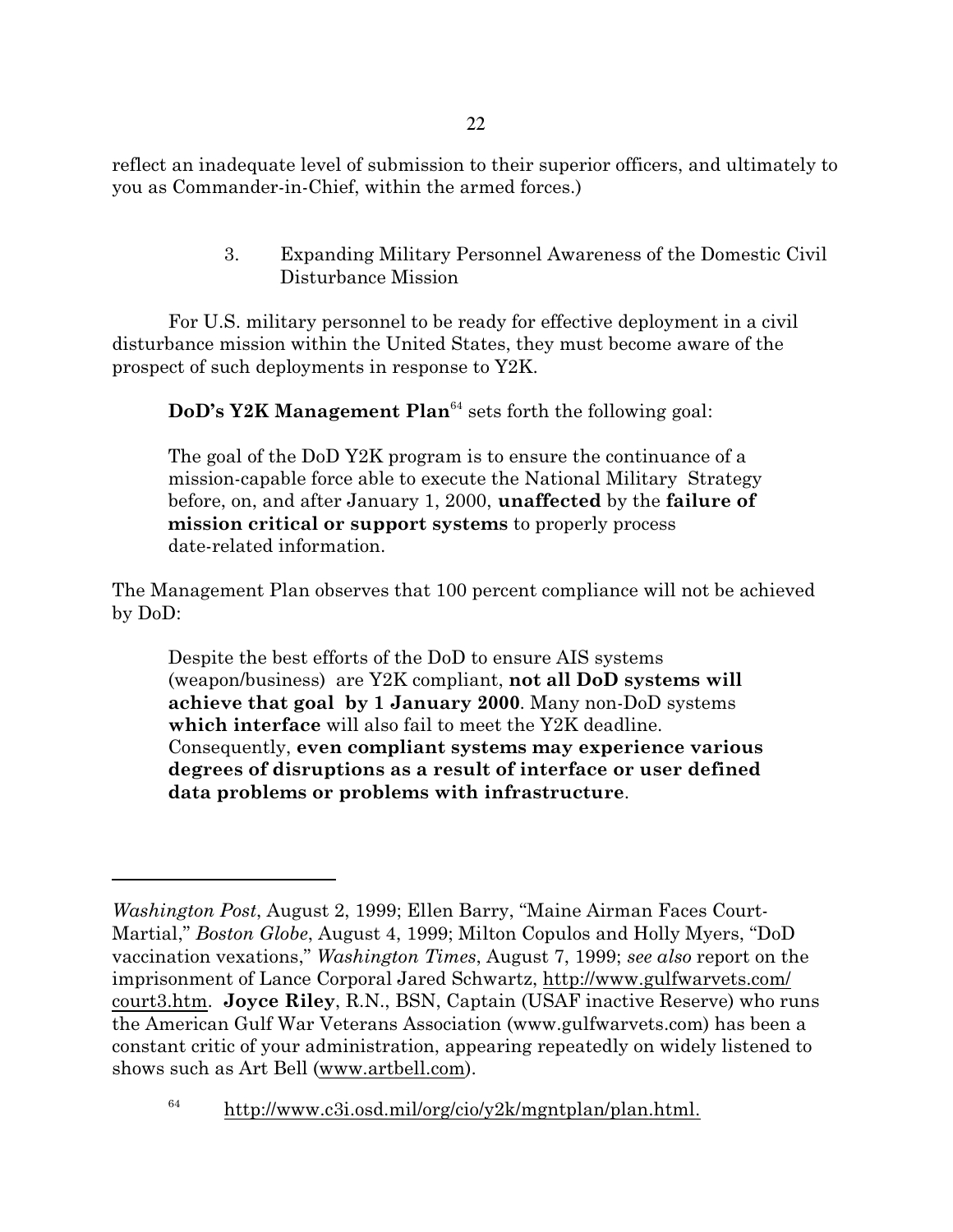The Management Plan includes the conduct of exercises which "will focus on policy and crisis management in response to a National Security emergency."

Besides general awareness of Y2K concerns, it is important that military personnel receive formal and informal notice that civil disturbance deployments within the U.S. are anticipated. In part towards this end, on February 22, 1999, Deputy Secretary of Defense John Hamre issued a memorandum, to the secretaries of the military departments, the Joint Chiefs of Staff, the chief of the National Guard Bureau, and others, setting forth priorities entitled "DoD Year 2000 (Y2K) Support to Civil Authorities." This memo set forth the standards governing military responses to civil disorders, including some Y2K-specific criteria.<sup>65</sup> For example, the memo observes that:

past DoD responses typically have been applied to localized acute situations, most of which have not been simultaneous. **By contrast the Y2K problem has the potential to involve a large number of events that occur over broad geographic areas within a short time frame.**

The **broad, near-simultaneous, systemic nature of potential problems** during the Y2K date transition could lead to two types of stresses on DoD resources and operational readiness:

Immediate responses that **appear rational from a local perspective**, but could **collectively undermine** the Department's ability to execute operational missions, and

Prioritizations, which are made on the basis of requests **as they are received**, but which may quickly become **outdated** as **higher priority requests are received for support already committed elsewhere**.

Against this background, it is important to establish a set of criteria that more clearly establishes the Department's focus and response to domestic and foreign requests for military assistance. Accordingly, this memorandum amplifies existing

<sup>65</sup> Joe Bauman, "Military Plans for Y2K Disruptions," *Deseret News*, May 9, 1999, http://deseretnews.com:80/dn/views/1,1249,85001943,00.html. Hamre's memo is at http://www.army.mil/army-y2k.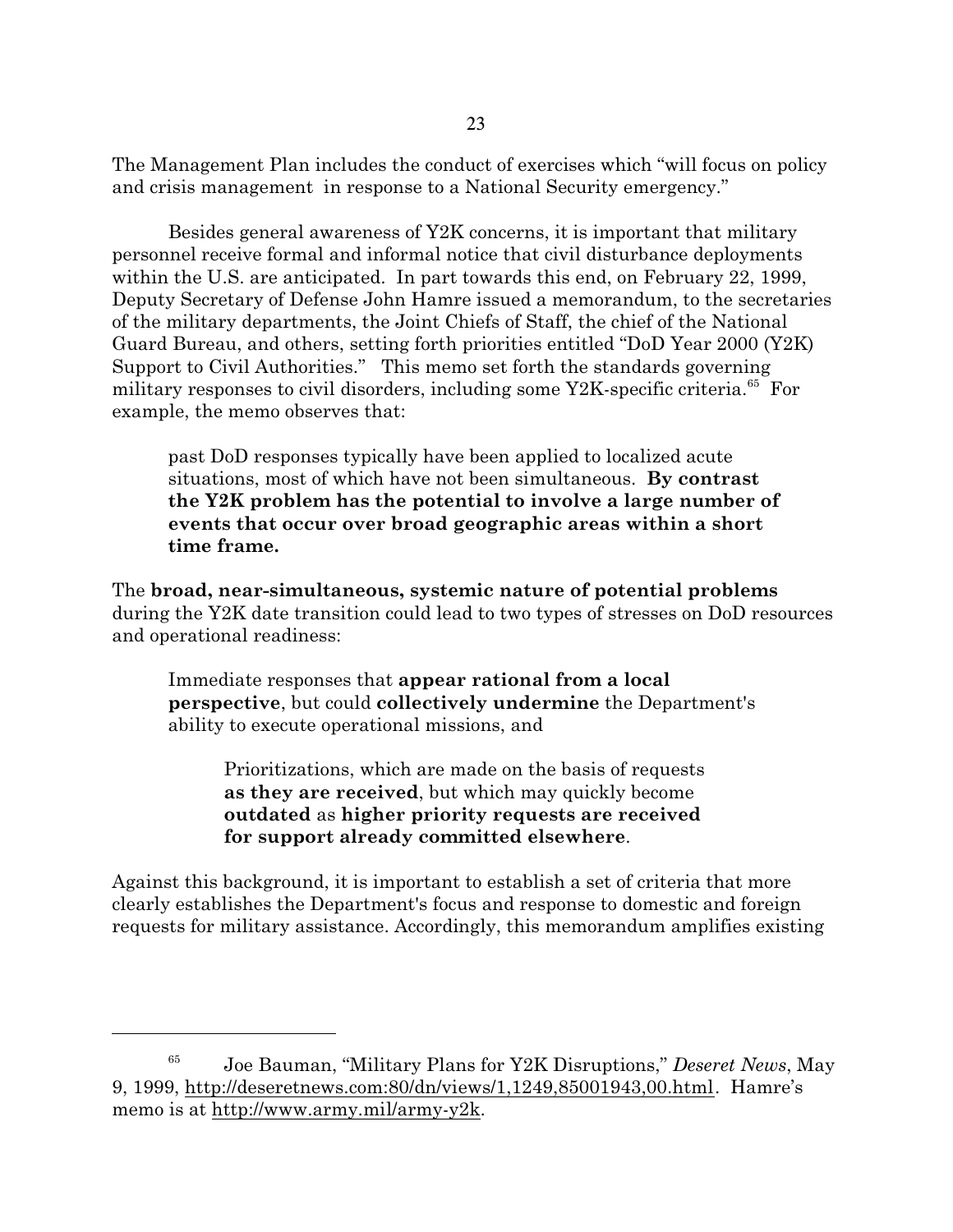guidance both to utilize and to protect DoD resources for warfighting priorities through the Y2K date transition. $66$ 

Yet, notwithstanding these expressed concerns, the memo makes the following allowances:

Within the United States, **local commanders** may undertake **immediate, unilateral, emergency response actions** that involve measures to save lives, prevent human suffering, or mitigate great property damage, only when time does not permit approval by higher headquarters. Overseas, immediate response may be undertaken when time is of the essence and humanitarian considerations require action.

The memorandum proceeds to set four levels of priorities. The **first priority** is for DoD to "retain the capability to take all actions necessary to carry out its essential national security missions." The **second priority** is to ensure the availability of adequate "resources in military units and combat support organizations, to include the Reserve Components, assigned to support standing operations" so that they will be prepared to engage in such operations. There is, however, an exception to the second priority "for immediate response situations." The **third priority** is "[m]aintenance of domestic public health and safety," which involves support to civil authority. The **fourth and last priority** is "[m]aintenance of the economy and the Nation's quality of life."

Orders have been given to disseminate this information among military personnel:

The DEPSECDEF recently issued some general priorities for DOD Y2K support to civil authorities. A copy of his 22 February 1999 memo is on the Army Y2K homepage. Additionally, we are initiating a Y2K awareness campaign in conjunction with the Army Public Affairs Office. Our intent is to get reliable and germane Y2K information out to our soldiers, civilians, and family members. Recommend you task your public affairs offices to provide relevant information throughout your installations and local communities.<sup>67</sup>

 $^{66}$  Emphasis added. This memorandum can be found at http://www2.army.mil/army-ywk/depsecdef dod civil support.htm.

 $^{67}$  Lieutenant General William Campbell, Memorandum Regarding Y2K Progress.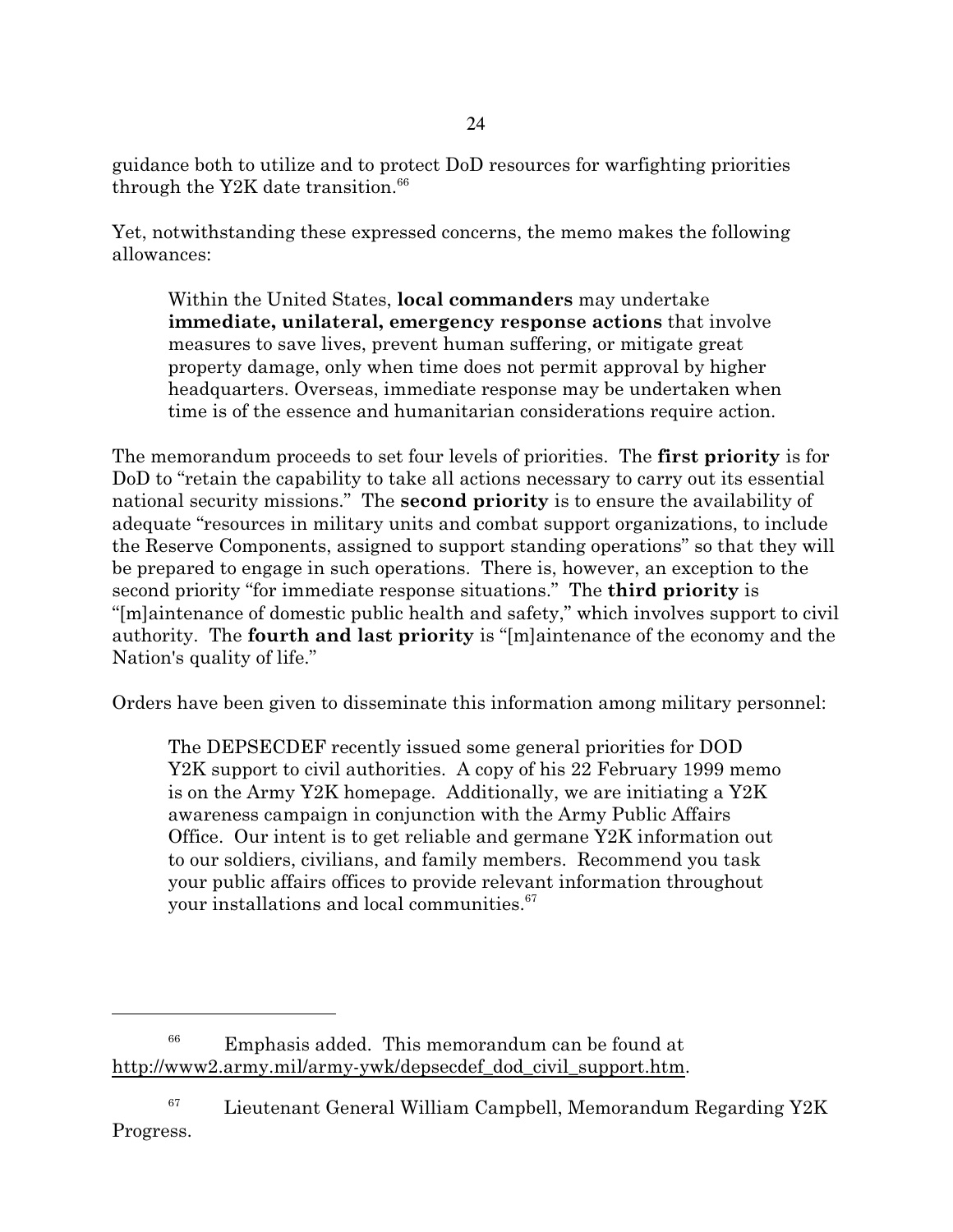25

DoD has also established and publicized a weblink on DefenseLINK for military personnel entitled "Confronting Y2K."<sup>68</sup> With regard to military missions arising from Y2K, it assures military personnel that:

DoD is working closely with the White House, the Federal Emergency Management Agency (FEMA), and other organizations to coordinate DoD's role in responding to potential domestic problems caused by Y<sub>2</sub>K.<sup>69</sup>

DoD is preparing to respond to requests for assistance from civil authorities both domestically and overseas during the Y2K transition period. DoD recognizes:

 that it is possible that localized Y2K system failures may occur in the public and private sectors.

 that there is the possibility of widespread, systemic Y2K problems in the public or private sectors (domestically & internationally).

All requests by civil authorities for military assistance shall be evaluated by DoD approval authorities against their impact on DoD's ability to perform its primary national security missions.

## Exceptions:

**Within the U.S.**: Commanders may take immediate, unilateral emergency response actions that involve measures to save lives, prevent human suffering, or mitigate great property damage only when time does not permit approval by higher headquarters.

**Overseas**: Immediate response may be undertaken when time is of the essence and humanitarian considerations require action. [Emphasis added.]

The website also reiterates the priorities set forth in Deputy Secretary Hamre's February 22 memo. The website also directs military personnel not to panic, but rather to prepare as for a winter storm.

In addition, as described in greater detail below, a consistent and expanded program of unit training for civil disturbance deployments, particularly in urban settings, has been a critical means of increasing the awareness and preparation of military personnel.

 $^{68}$  http://www.defenselink.mil/specials/y2k/home.html. DefenseLINK is produced by the Public Affairs Office of the Secretary of Defense

 $^{69}$  http://www.defenselink.mil/specials/y2k/mission\_fdod.htm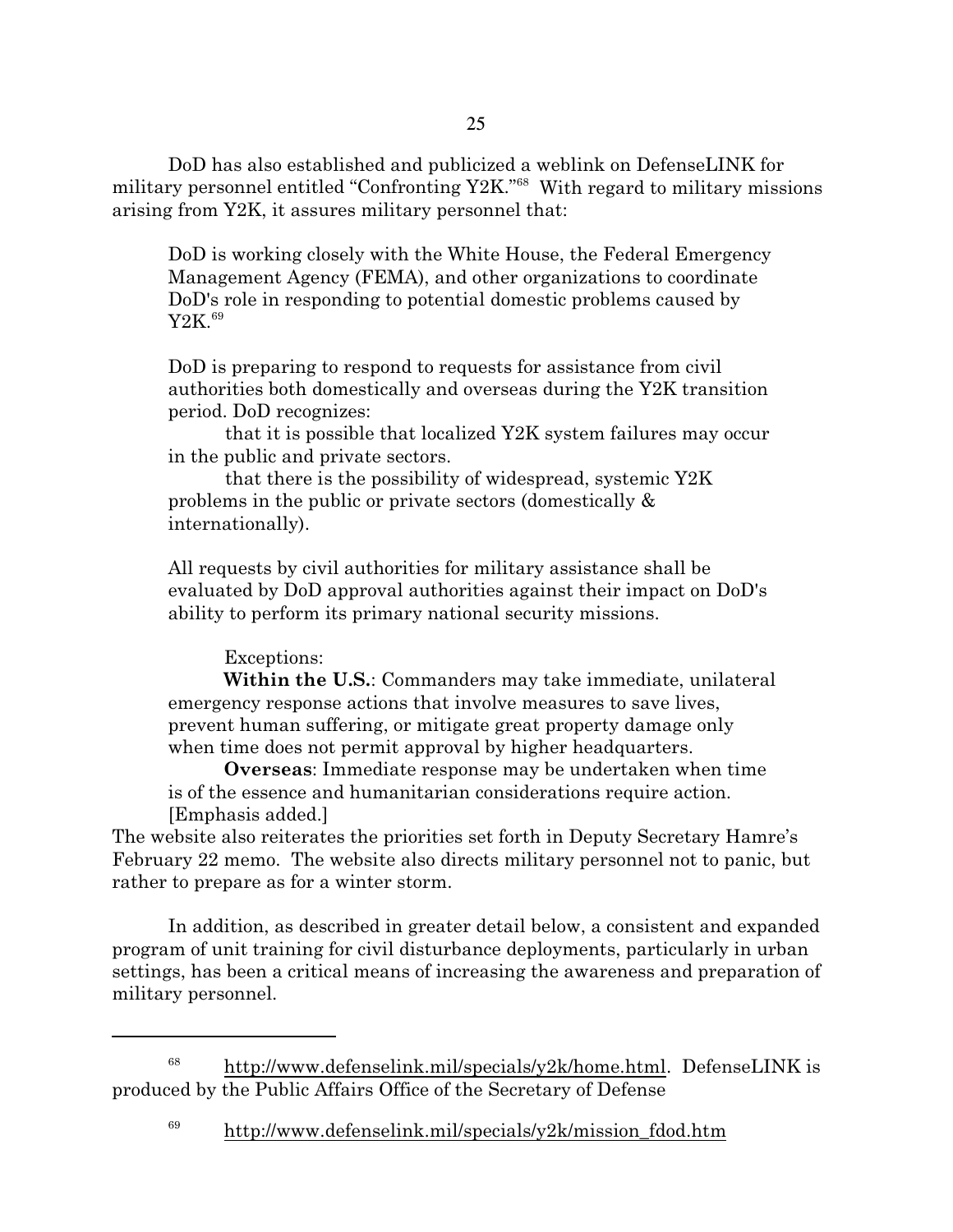- C. Additional Preparations for the Effective Deployment and Utilization of U.S. Military Personnel for Domestic Civil Disturbance Mission
	- 1. Training Military Personnel for Domestic Civil Disturbance Deployment

Another critical aspect of preparing military assets for civil disturbance deployments is live fire and other non-base exercises. Such exercises serve to increase confidence and efficiency by military personnel (both are factors which increase the likelihood that individual servicemembers will participate in actions against civilians without any mental reservation.)

In our preparation for such deployments, we have built upon experiences gained in the most recent civil disturbance deployment. Major General James Delk, commander of California National Guard troops during the 1992 **Los Angeles riots**, described the riots as a **case study** in urban warfare.

In assessing the Los Angeles civil disturbance operation, General Delk suggests that "**MOUT**" training (short for **Military Operations in Urban Terrain**) is needed for urban conflict. This underscores the seriousness of military roles in support of civil authorities as we face a new century of uncertainty and challenge.<sup>70</sup> [Emphasis added.]

MOUT, which has been designated a key **Advanced Concept Technology Demonstration** ("ACTD"), has thus become a foundational element of DoD's preparations for the 21<sup>st</sup> Century.<sup>71</sup> Lieutenant General Paul J. Kern, Military Deputy to the Assistant Secretary Of the Army for Research, Development, and Acquisition, testified before Congress, stating:

The MOUT ACTD addresses 32 requirements for operations by soldiers and Marines in urban terrain. These requirements were

 $71$  The 1996 Joint Warfighting Science and Technology Plan cites MOUT as one of the Joint Chiefs of Staff ten Joint Warfighting Capability Objectives. MCWP 3-35.3, "Military Operations in Urban Terrain," http://www.acq.osd.mil/at/mout.htm.

<sup>&</sup>lt;sup>70</sup> William Mendel, "US Forces: Many Roles in the  $21<sup>st</sup>$  Century," Foreign Military Studies Office Publication, 1996.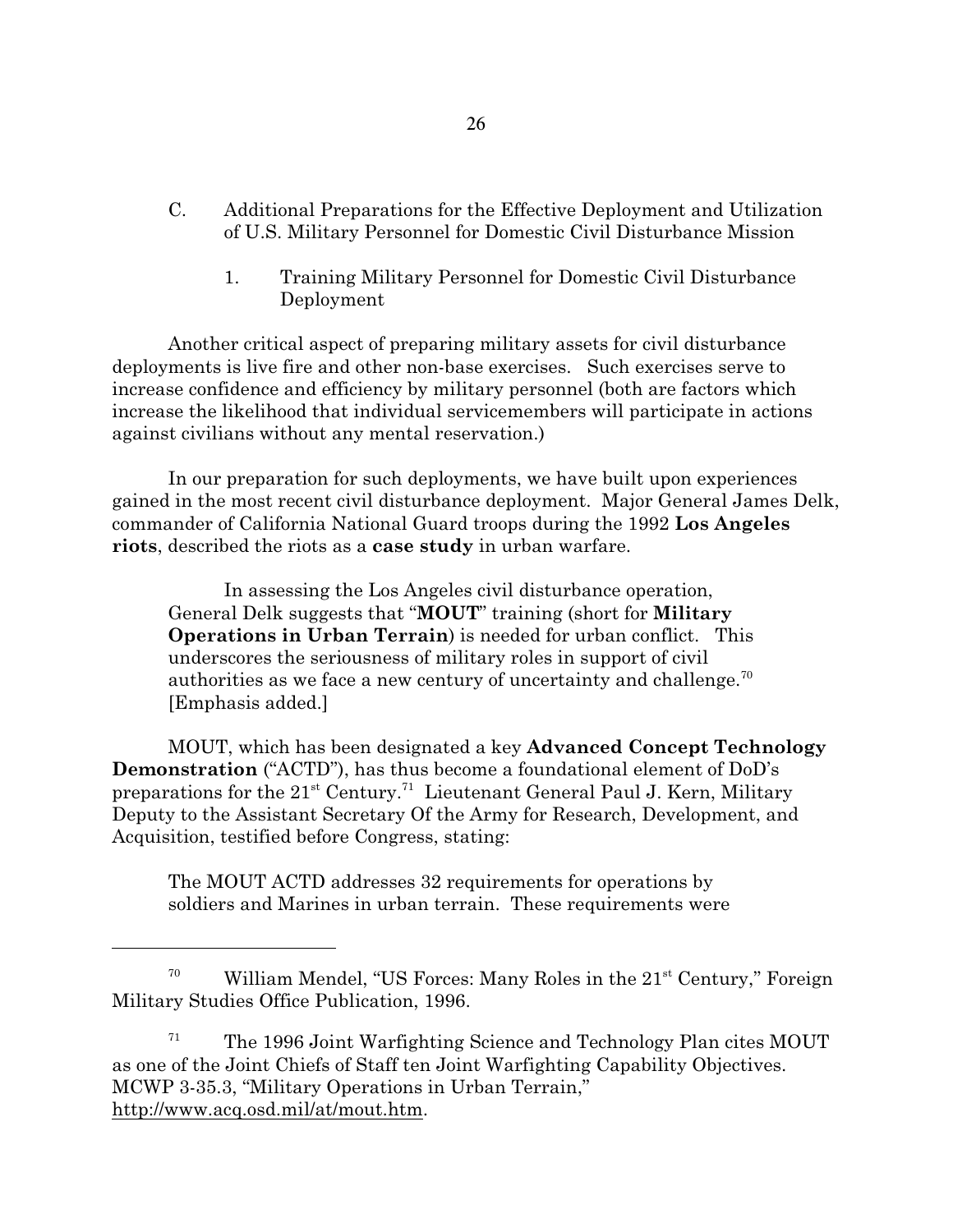developed in concert by the Army's Dismounted Battlespace Battle Lab and the Marine Corps Warfighting Lab. Technologies to be experimented with during this ACTD have been divided out by agreement between the Army and the Marine Corps and will be integrated into the ACTD....

MOUT ACTD consists of squad, platoon, company, and battalion level experiments conducted in progressive manner from FY98 through FYOO. Requirements being addressed are specific to Military Operations in Urban Terrain and include engagement (lethal and non-Lethal), mobility, protection, and C41....

**Non-Lethal Weapons** (NLW) are being developed in concert with the USMC as the executive agent. This effort will provide operational commanders with a readily accessible tool box to conduct operations across the spectrum of conflict.<sup>72</sup>

Besides on-base MOUT training at Fort Benning, Fort Polk, Fort Bragg, Camp LeJeune, Camp Pendleton, and Schofield Barracks, live-fire MOUT exercises have taken place in several urban and suburban locations. As Marine Lt. Col. Gary Schenkel observed, "We discovered long ago that to truly train for urban conflicts, there is no MOUT facility large enough." He explained that "MOUT facilities have small isolated training that cannot occupy large units."<sup>73</sup>

This perspective was echoed by the **Center for Army Lessons Learned** ("CALL"), Ft. Leavenworth, Kansas. George Mordica, a CALL Analyst observed that:

Training in villages will not prepare the Army for combat in the large metropolitan areas. The Army has invested a tremendous amount of money and assets in developing a series of first-class MOUT sites at

 $72$  March 11, 1998 testimony of Lieutenant General Paul J. Kern, Military Deputy to the Assistant Secretary Of the Army for Research, Development, and Acquisition, and Lieutenant General John N. Abrams, Deputy Commanding General United States Army Training and Doctrine Command, Before the Senate Armed Services Committee Airland Forces Subcommittee (emphasis added).

<sup>73</sup> "Urban Warrior Looks 'Over-the-horizon,'" *Regulatory Intelligence Data*, October 2, 1998.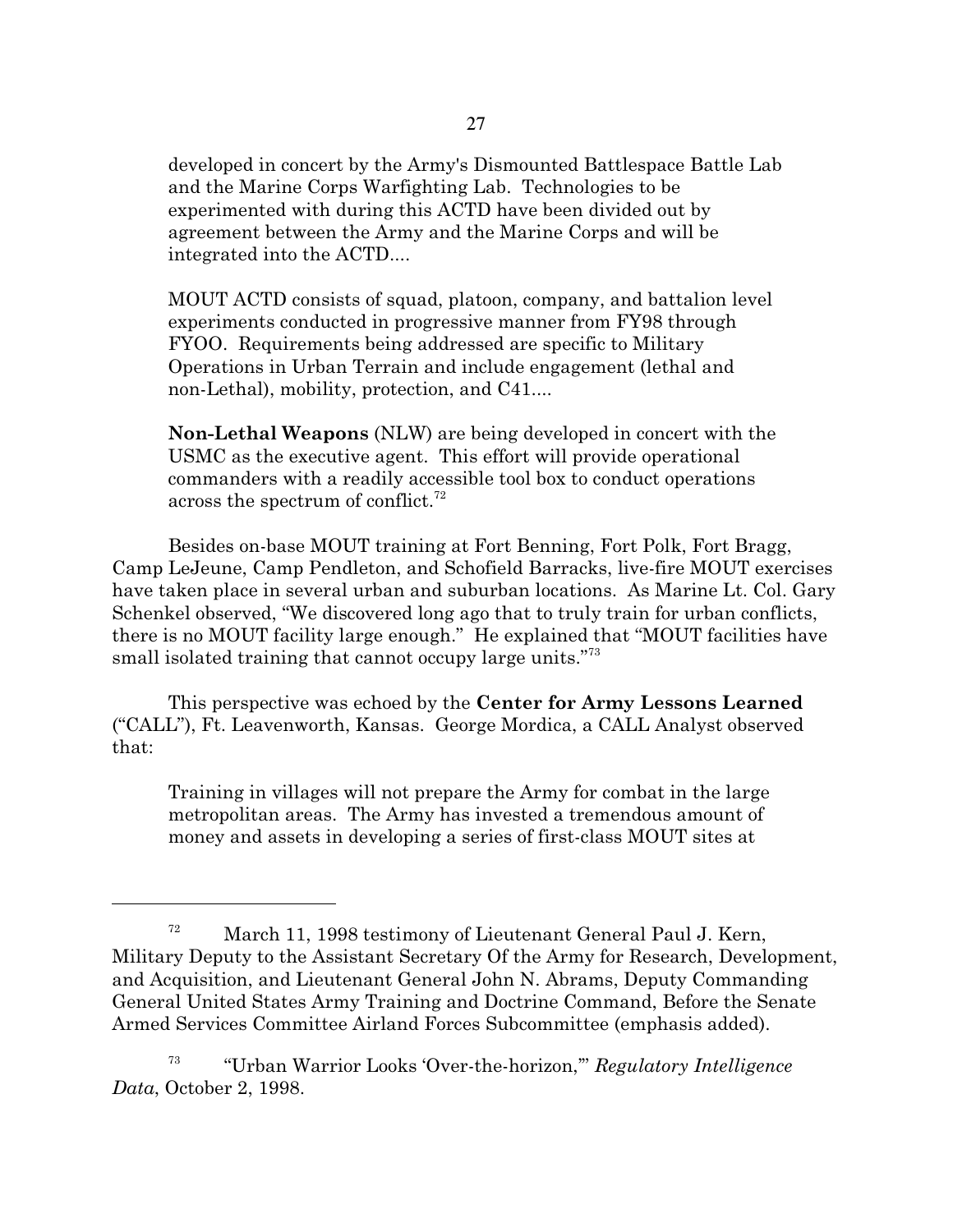various training centers to help train soldiers to operate in the urban combat environment.

These sites can help a soldier polish the skills he needs to clear a room, isolate a threat, or move up a stairwell, but the present training sites are unrealistic. They suggest the urban terrain can be isolated and cut off. Only in the best of circumstances would this be the case. Cities are too large and too segmented to allow for complete encirclement, and forces are not available to accomplish this task. As in Grosny, the enemy will be reinforced and supplied with open-ended support. Gone are the days when an army can prevent these enemy activities in an urban battle. Even the best weapons in the world cannot isolate the enemy; the example of the Ho Chi Minh trail should tell all military practitioners something. If the enemy is dedicated to his cause, re-arming, re-supply, and reinforcement will be something our forces must contend with and be prepared for.

Mordica recommended that "the U.S. Army work with city governments to train under as realistic conditions as acceptable to those cities. Offers of cooperation, funding, and sharing of experiences that could otherwise never be gained with **local law enforcement** agencies and other emergency services can create an exercise that will benefit all concerned."<sup>74</sup>

Mordica concludes that "[t]he Army now faces a dangerous world without a defined foe. The enemy is nebulous, and the Army is caught between a highly successful, but increasingly outmoded doctrine and the desire to prepare to meet future adversaries. Urban combat will be a small piece of any new doctrine."<sup>75</sup>

Congress has shown its support for MOUT, increasing its budget. For example, the Senate version of the FY 2000 military construction bill included \$6.8 million for phase I of the construction of an MOUT Collective Training Facility at Fort Campbell, Kentucky. This site would allow an air assault brigade of the  $101<sup>st</sup>$ 

 $74$  George Mordica, "It's a dirty business, but somebody has to do it (URBAN COMBAT)," Center for Army Lessons Learned. http://call.army.mil/call/trngqtr/tq4-99/mordica2.htm

<sup>75</sup> *Id.*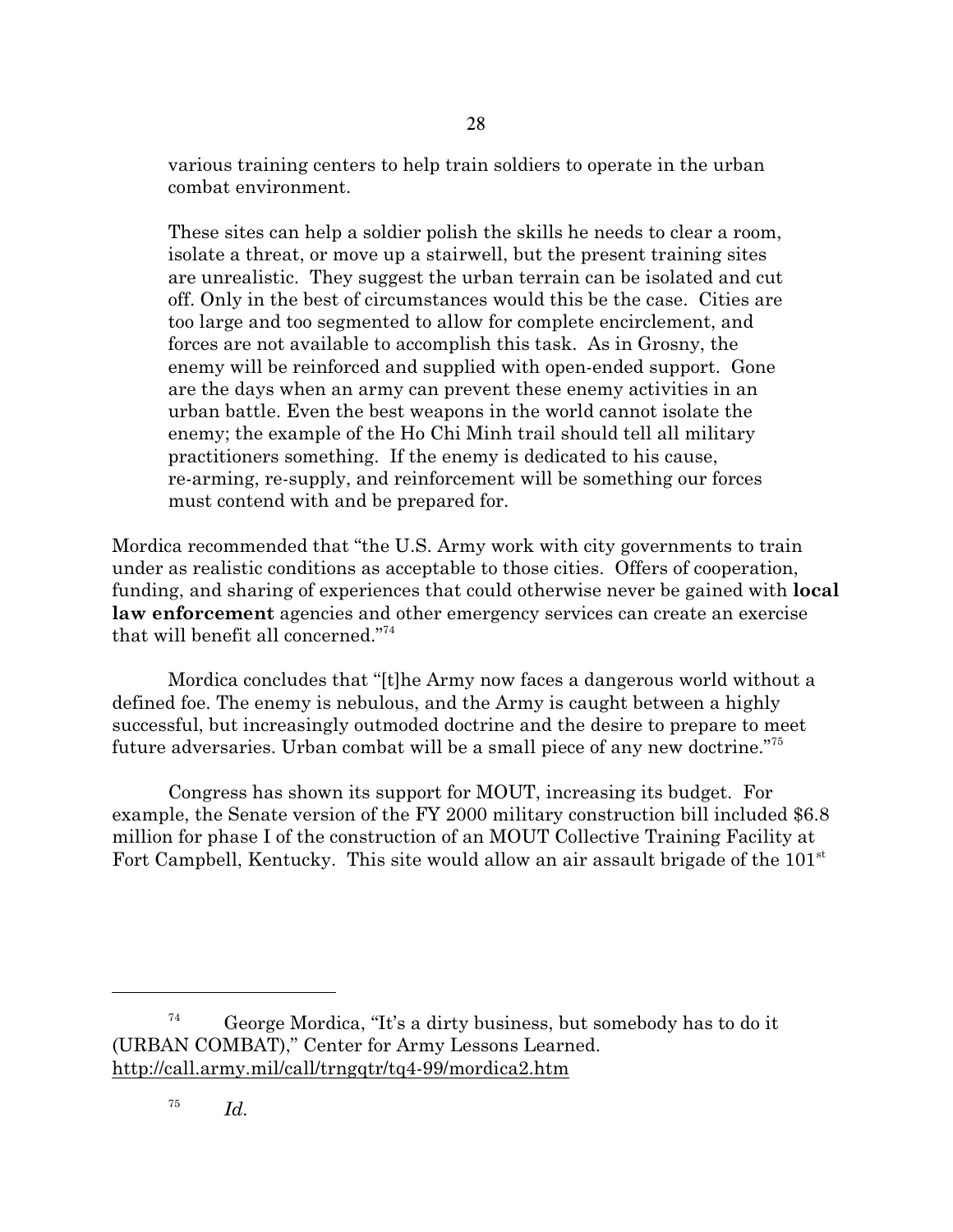Airborne to incorporate helicopters as an insertion platform into their MOUT scenario training.<sup>76</sup>

MOUT operations are a primary mission requirement of the **101st Airborne** and the **10th Mountain Division**, as well as the **2 nd Marine Division**. MOUT training has also been undertaken with foreign units. $77$ 

MOUT is a format for **Operations Other Than War** ("OOTW"). Types of OOTW include **arms control**, DoD **counterdrug operations**, and **military support to civil authorities**. <sup>78</sup> OOTW operations differs from war operations in that these operations "are more **sensitive to political considerations** and often the military may not be the primary player. More **restrictive rules of engagement** and a **hierarchy of national objectives** are followed." OOTW are conducted both outside and **within the United States**. 79

Among the concerns raised by OOTW are:

**Public affairs**, including media reporting, influences public opinion and may ultimately be a principle factor in the success or failure of the operation. **Civil affairs** may provide assessments of the civil infrastructure, assist in the operation of temporary shelters, and serve as liaison between the military and various outside groups. **Psychological operations** provide a planned, systematic process of conveying messages to, and influencing selected target groups. **Coordination with nongovernmental, private voluntary organizations** and **interagency operations** allows the JFC to gain greater understanding of the situation and the society involved. MOOTW may present unique **legal issues**. 80

78 Joint Publication 3-07, Joint Doctrine for Military Operations Other Than War, Joint Chiefs of Staff, June 16, 1995, p. ix.

79 Id., p. vii, emphasis in original.

80 *Id.*, p. ix.

<sup>76</sup> Capitol Hill Press Releases, "Thompson, Frist Announce Funding for Fort Campbell Projects," June 15, 1999.

<sup>77</sup> "Australians, Marines Attack MOUT Town," Regulatory Intelligence Data, March 4, 1999. This multi-national force training has obvious advantages as a means of addressing the concerns raised by the Twenty-Nine Palms Survey.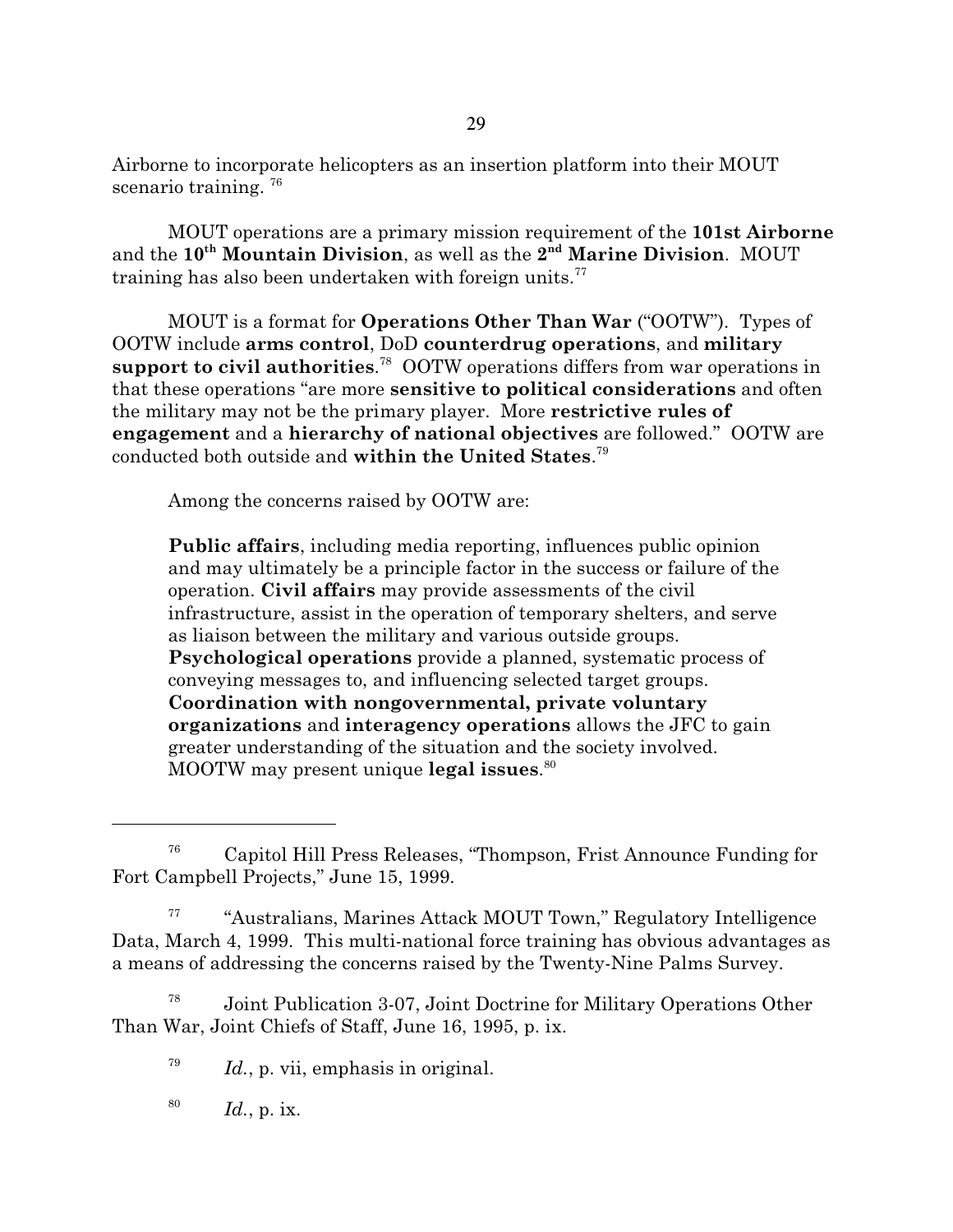MOUT live-fire exercises have involved OOTW scenarios, such as the **seizure of weapons** from American citizens. (Predictably, some dissidents, including members of the patriot movement, view such operations as a violation of the Second Amendment, which, of course, applies only to the state National Guard and has no application to the rights of citizens.) For example, one live fire MOUT exercise involved a scenario where:

Martial law has been declared through presidential powers and war powers act, and **some citizens have refused to give up their weapons**. They have taken over two of the buildings in Kingsville. The police cannot handle it. So you call these guys in. They show up and they zap everybody, **take all the weapons**, and let the local P.D.  $clean$  it up. $81$ 

The 31<sup>st</sup> Marine Expeditionary Force recently engaged in a live-fire MOUT training, which required cooperation from the local police department, government and military officials, and the FBI. <sup>82</sup> The article on the "**Training in an Urban Environment Exercise**" ("TRUEX") observed that "[m]arines today are being called more and more to operate in places where **political unrest** and **social distortion** require urban fighting tactics." (Emphasis added.)

Military-civilian law enforcement exercises are also occurring at higher levels. The Pentagon's Joint Task Force for Computer Network Defense, led by Maj. Gen. John Campbell, USAF, will meet with the FBI' National Infrastructure Protection Center (which includes other federal agencies) in October for a two-day classified conference entitled "Preparing for Cyberwar" in October.<sup>83</sup> "Year 2000" operations plans and **contingency operations** are **highlighted** in the conference schedule."<sup>84</sup>

<sup>83</sup> Bob Brewin, "Intercepts," *Federal Computer Week*, August 30, 1999; Jim Wolf, "U.S. Prepares for Possible Y2K Violence," *Reuters*, August 31, 1999.

<sup>84</sup> Brewin, emphasis added.

<sup>&</sup>lt;sup>81</sup> Quote is from Tomas Sanchez, FEMA coordinator for Kingsville, Texas. David Bresnahan, "Bush says maneuvers not his business," *WorldNetDaily*, February 16, 1999. http://www.worldnetdaily.com/bluesky\_exnews/19990216\_xex\_bush\_says\_ma.shtml

<sup>82</sup> "31st MEU TRUEX Training for the Future," *Regulatory Intelligence Data*, July 8, 1999.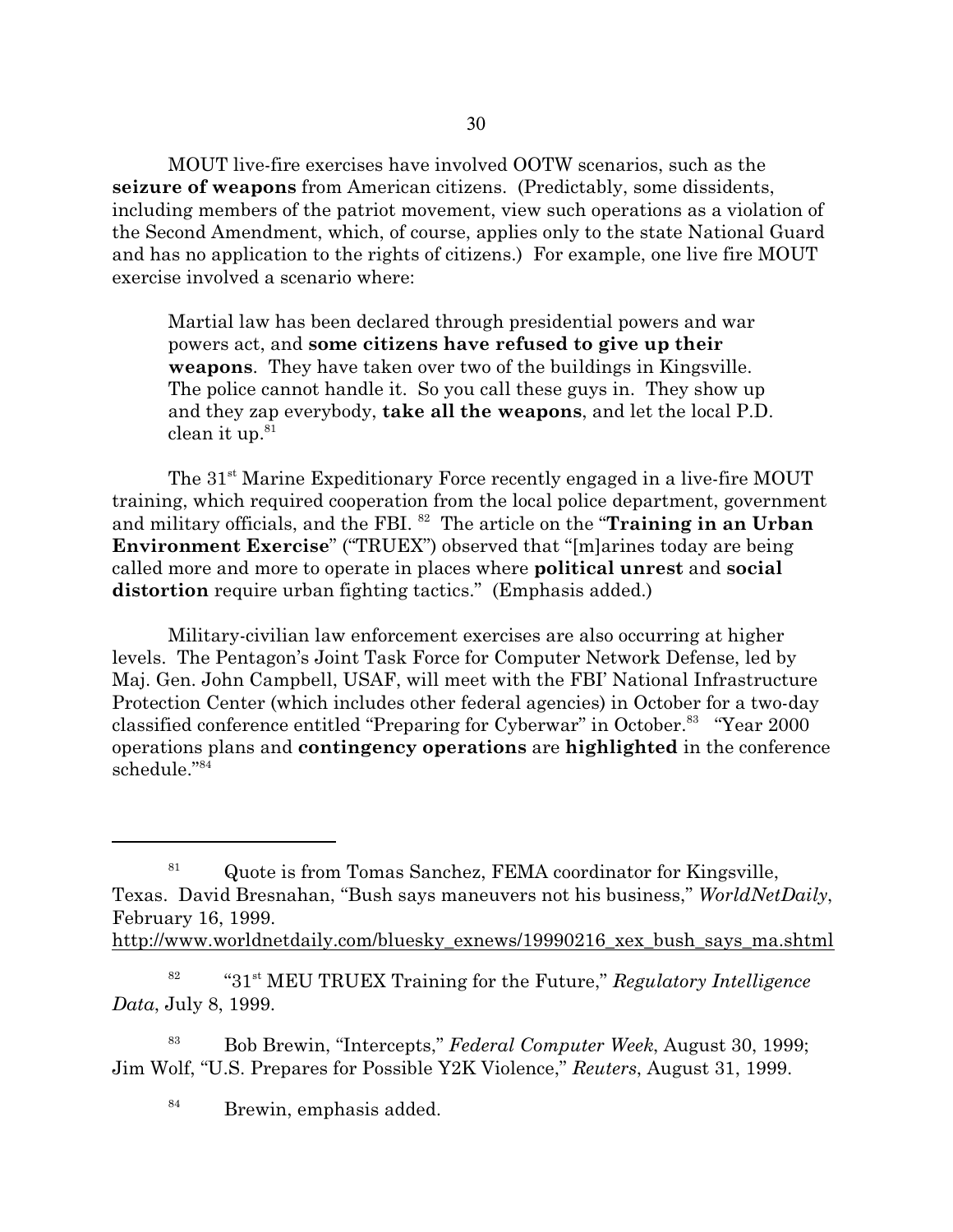Besides MOUT training in urban areas, other live-fire exercises have occurred in non-urban areas. For example, the Marines have staged a series of small town exercises.<sup>85</sup>

The schedule of live-fire exercises in populated areas has expanded from one (outside Chicago) in 1995 to five just in February and March of this year.

| Chicago, IL         | June 1995, May 1998   |
|---------------------|-----------------------|
| Pittsburgh, PA      | June 1996, March 1999 |
| Fort Lauderdale, FL | November 1996         |
| New York, NY        | May 1998              |
| Jacksonville, FL    | <b>July 1998</b>      |
| Birmingham, AL      | <b>July 1998</b>      |
| Charlotte, NC       | October 1998          |
| Monterey, CA        | December 1998         |
| Port Arkansas, TX   | February 1999         |
| Kingsville, TX      | February 1999         |
| Lowell, MA          | March 1999            |
| Oxford, AL          | March 1999            |
| Richmond, VA        | April 1999            |
|                     |                       |

Further, less traditional civil disturbance training has also been provided, such as the training received by Marines stationed at the Barracks in  $8<sup>th</sup>$  and I, SE, Washington, D.C. These Marines, equipped with riot shields and concertina wire, addressed a scenario which involved government workers whose paychecks were never issued due to computer problems associated with  $Y2K$ .<sup>86</sup>

Additional training — for the operation of civilian internment camps — is discussed below.

- 2. Preparations for Civil Internment
	- a. Changes in Civil Internment Program

http://www.abcnews.go.com/onair/CloserLook/wnt990819\_woodruff\_story.html

<sup>85</sup> Bob Woodruff, "War in the Next Millennium," *ABC News*, August 19, 1999,

<sup>&</sup>lt;sup>86</sup> Unfortunately, the Washington Post got wind of this exercise. The story appears at: http://search.washingtonpost.com/wp-srv/WPlate/1999-03/18/ 141l-031899-idx.html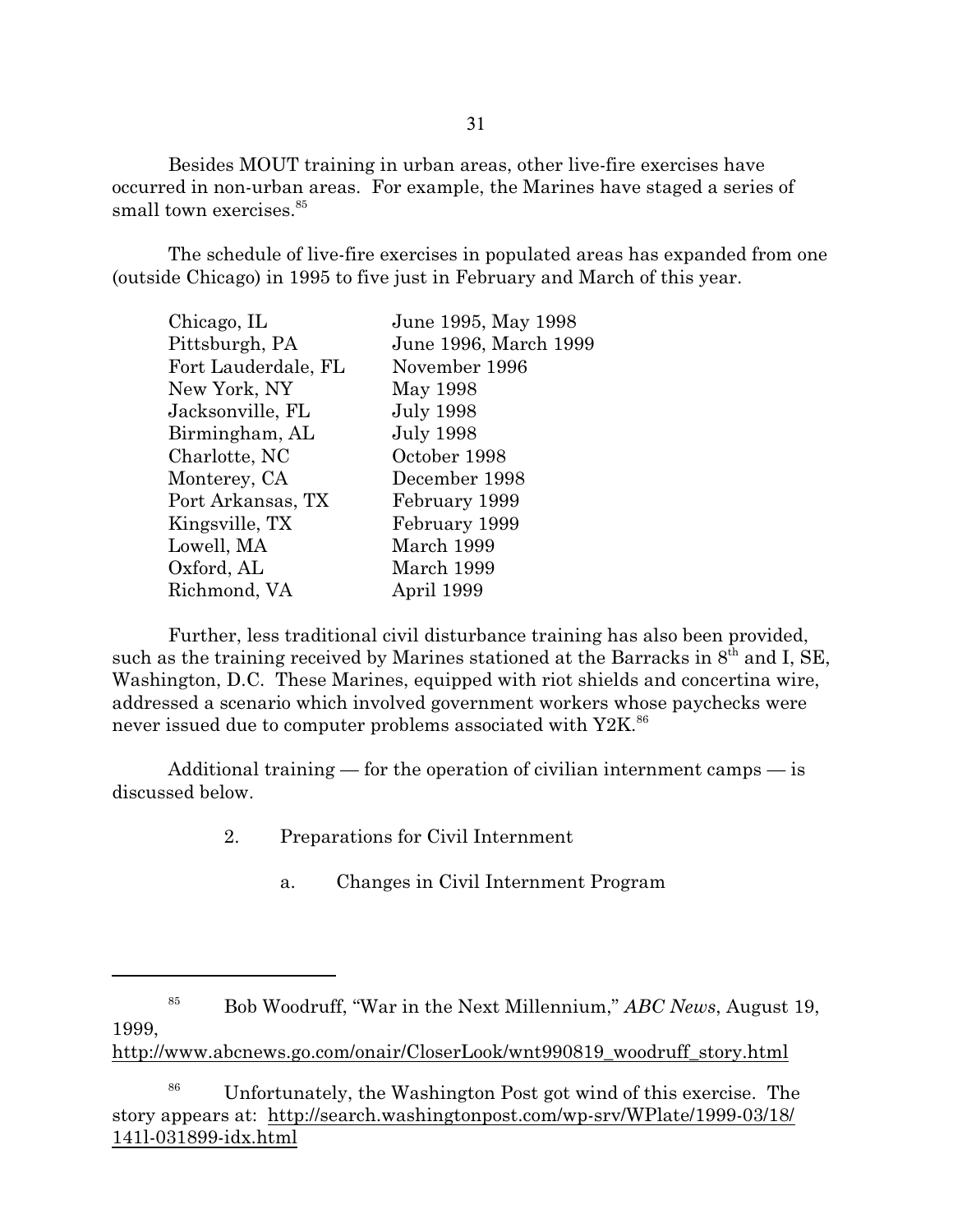Army Regulation 190-8, entitled "Enemy Prisoners of War, Retained Personnel, **Civilian Internees** and Other Detainees,"<sup>87</sup> was extensively revised on October 1, 1997. In its latest version, three of the seven chapters deal solely with **civilian internees**. When compared to a 1976 Field Manual (FM 19-40), the more detailed 1997 Army Regulations place much more emphasis on dealings with **civilian internees**, and also subtly change the definition of a civilian internee: "civilian persons ... who are interned by the United States in the occupied territory of **their country**" (another location in the 1976 Field Manual speaks of internment "by the United States Army in the occupied territory of **his** own country." This evolution in definition reflects the expansion in awareness which this administration has developed in the armed forces of using military force (including imprisonment) against other Americans. The press office needs to develop a nonthreatening response to the question that may come — what is a **"civilian internee."**

## b. New Construction of Internment Camps

Of course, changes in policy are meaningless unless the resources to carry out the policies become available. Pursuant to this end, your administration has initiated a building program of federal internment camps.

The decision to place the construction of some of the internment camps into the **Immigration and Naturalization Service** budget has been a stroke of genius. The underlying suggestion that this administration is finally taking action regarding the illegal immigration crisis has served to allay the suspicions of those members of Congress most concerned with the imposition of martial law.

There are plans for up to 10 military style compounds to be constructed by the INS.<sup>88</sup> The INS saw dramatic increases in staffing for "construction initiatives" — staffing in the Eastern, Central, and Western regions increased from 5 in FY 98 to 28 in FY 99.<sup>89</sup> The FY 00 budget seeks funds for additional construction of

<sup>&</sup>lt;sup>87</sup> This regulation is also designated OPNAV Instruction 3461.6, Air Force Joint Instruction 31Ø304, and Marine Corps Order 3461.1. This regulation supersedes AR 190-8, (June 1, 1982), and rescinds AR 190-57 (March 4, 1987).

<sup>88</sup> Report on FreeRepublic.com, http://www.freerepublic.com/forum/ a36a6af1873fl.htm.

<sup>89</sup> Immigration and Naturalization Service, Office of Public Affairs, Fact Sheet: FY 1999 Resource Enhancements, February 1999.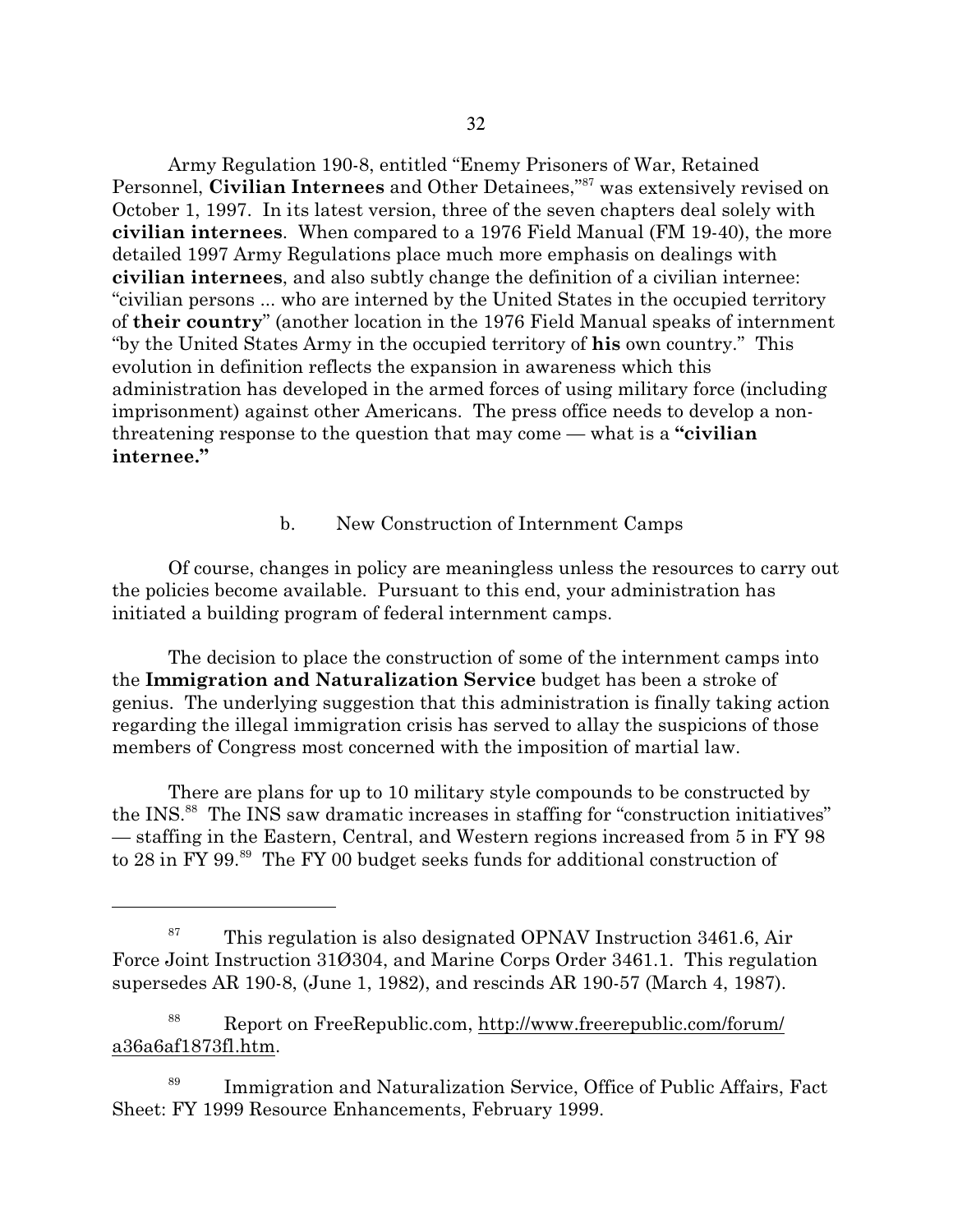detention facilities in four states, two to be completed in FY 00.<sup>90</sup> The FY 00 request also includes "\$6.0 million for military projects."<sup>91</sup>

#### c. Training for Civilian Internee Camps

Training for POW/civilian internee camps was conducted for 2575 soldiers at Fort A.P. Hill. The exercise, entitled **Gold Sword IV**, drew 68 Army Reserve, National Guard, and active duty units from every state, as well as participants from several foreign countries.<sup>92</sup>

Preparations for the use of these camps further advanced when the Department of Justice ("DoJ") established the **Center for Domestic Preparedness** at Fort McClellan (the Army training base for military police and chemical weapons training) in 1997. DoJ has used the base to train medical, law enforcement, and other emergency personnel. Additionally, more than 40,000 National Guard and Reservists now train at Fort McClellan each year. This year, the Army is giving the base over to DoJ and the Alabama National Guard, however military police will continue to train at Fort McClellan through the end of the fiscal year. 93

The Military Police Corps and Regiment is being transferred to Fort Leonard Wood, where a "Center of Excellence for Homeland Defense" will be instituted with the new fiscal year. This program "is so new that **the Department of Defense has not formally defined its mission**, but the department has earmarked \$49.2 million **in this year's budget** to launch the program. 'This is going to be a training program to deal with a **calamity** at a national or state level,' said Mike

<sup>91</sup> March 24, 1999 congressional testimony of Doris Meissner, INS Commissioner, before the House Appropriations Subcommittee on Commerce, Justice, State & Judiciary.

<sup>92</sup> Richmond Times Dispatch, June 23, 1998; saved at http://www.garynorth.com/y2k/detail\_cfm/1913.

93 "Fort McClellan Ends 84 Years as South's Showcase," Regulatory Intelligence Data, May 20, 1999.

<sup>90</sup> "INS Budget Draws Critics on Two Fronts," States News Service, February 2, 1999; March 16, 1999 congressional testimony of Doris Meissner, INS Commissioner, before the House Appropriations Subcommittee on Commerce, Justice, State & Judiciary.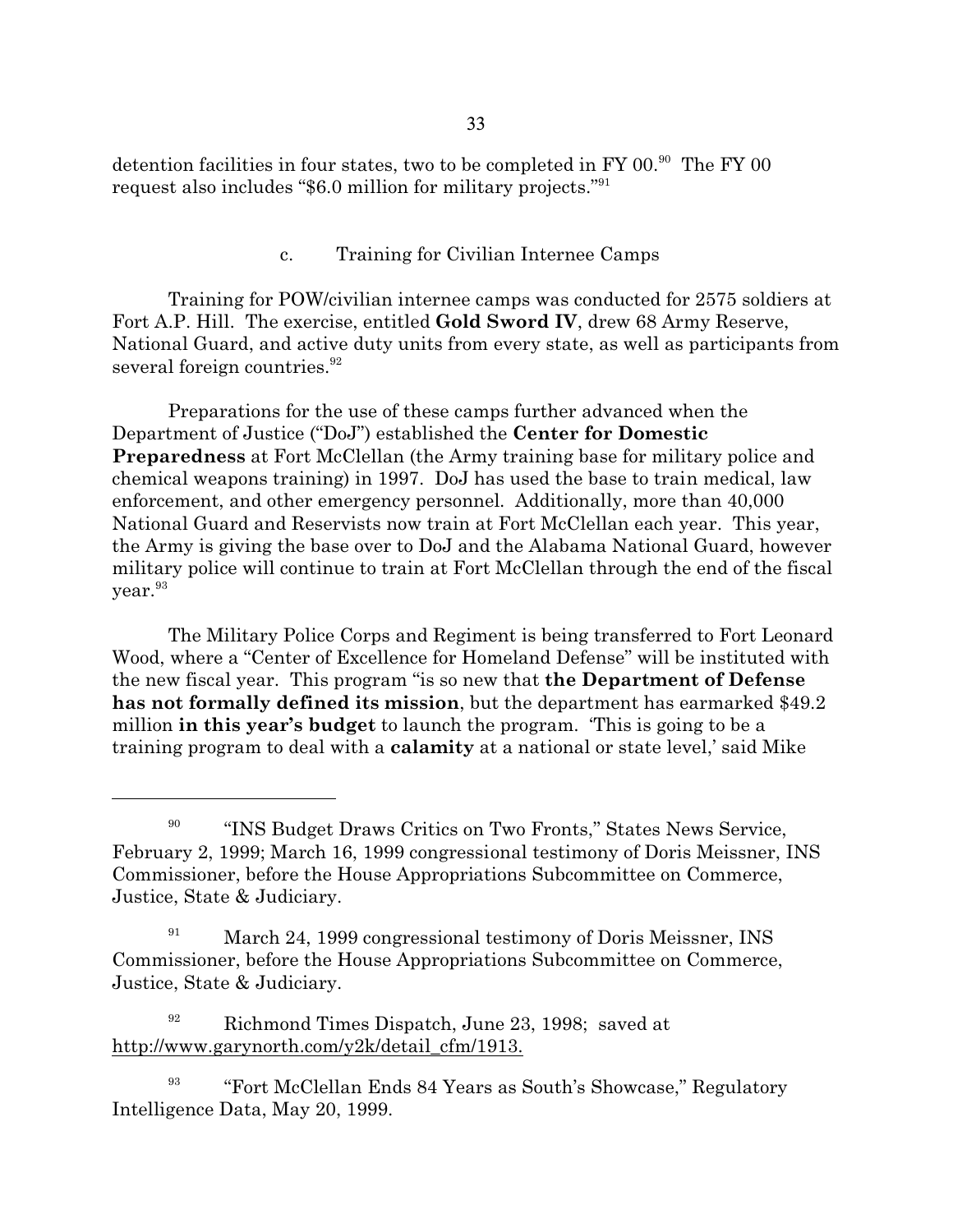Wood, a spokesman for Fort Leonard Wood." Among the public targets of this program are **domestic terrorism** and **organized crime**. 94

# **II. Local and State Government Preparations for Civil Disturbances**

A bright spot in the preparations for civil disturbances has been the preparations and contributions of state and local governments, under the leadership of your Administration. The federal contribution to the ability to disarm Americans has been substantial. The ATF Form 4473s required for every gun purchase from a licensed dealer will prove useful for any gun confiscation that you may order.<sup>95</sup> Also, your 1994 and 1998 bans on the importation of semi-automatic rifles will save lives in the coming civil disturbances (as well as establish an important precedent of executive authority.)

However, most of the governmental preparations necessary to pre-pacify the American people must be undertaken by the state and local governments. In many instances, their performance has been exemplary. The outlawing and seizure of guns, outlawing of gun shows, preparations to ensure that full contingents of law enforcement and other emergency personnel are available, and development of emergency urban bunkers and emergency powers ordinances have assisted our preparations for the new millennium.

## A. Millennial Gun Control

**California** has been a leader in both the seizure and prohibition of firearms. Earlier this year, the state made it illegal to own SKS-style rifles (sales of these rifles had earlier been prohibited).<sup>96</sup> More recently, California's Governor Gray

<sup>94</sup> Emphasis added. Pamela Brogan, "\$49.2 Million Earmarked for Fort Leonard Wood Homeland Defense Terrorist Program," Gannett News Service, June 25, 1999.

<sup>&</sup>lt;sup>95</sup> Such an operation was melodramatically — yet accurately portrayed in that ultra-Reaganite fantasy movie *Red Dawn*, written and directed by neanderthal John Milius. In the movie, a Cuban colonel advises his Nicaraguan troops invading the United States that they can identify gun owners easily by using ATF Form 4473s required by federal law to be maintained at all gun shops.

<sup>96</sup> If the gun is returned in a certain manner, a voucher for \$230 may be issued. http://www.sksbuyback.org. A federal bill to seize every privately-held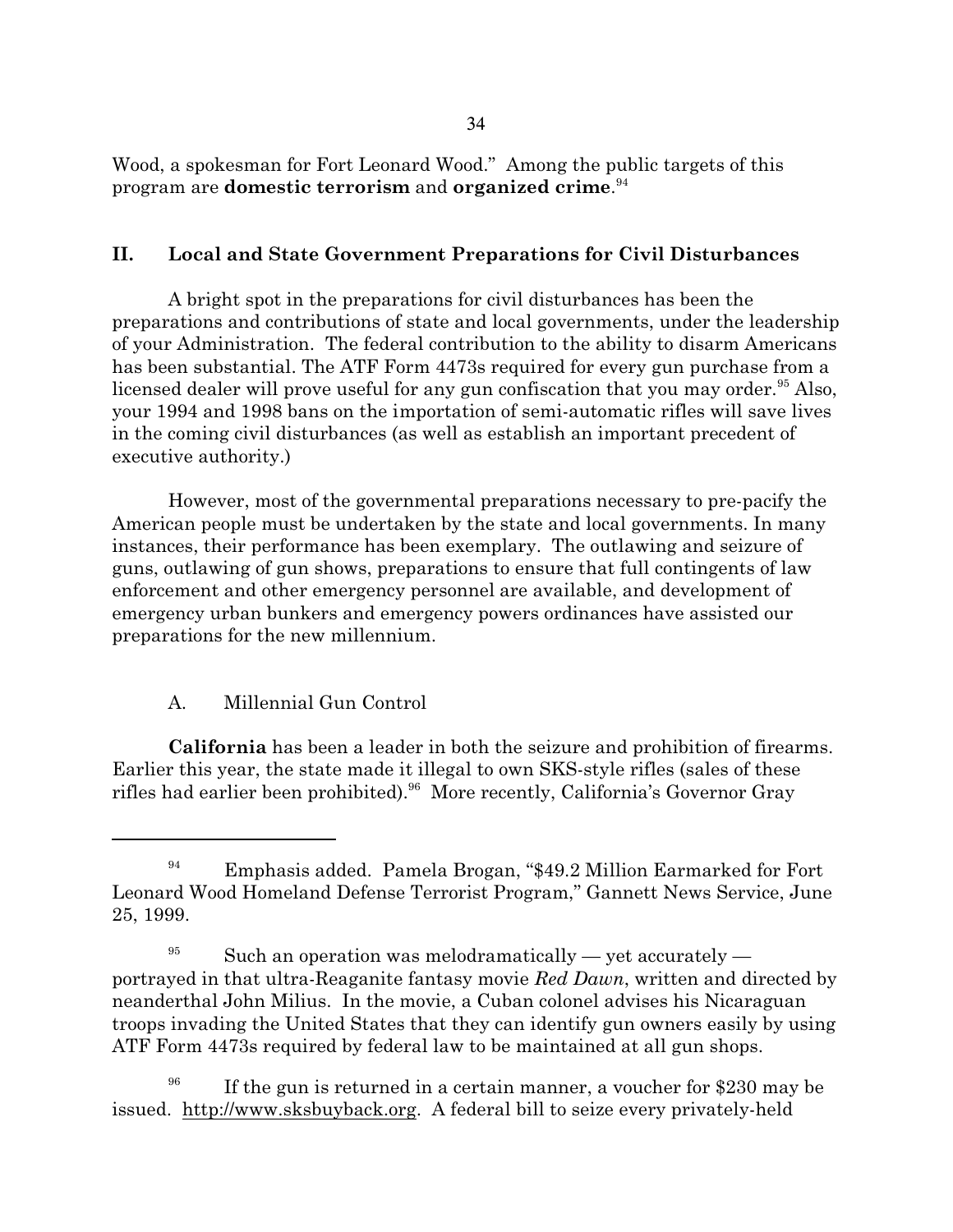Davis signed three gun control bills: one which prohibited the sale of **pistols designated unsafe** by the state government; a second which would require all guns manufactured or sold in California to have a **trigger lock** (an effective means of inhibiting their use in an emergency); and a third which heavily regulates **gun shows** (further reducing opportunities for survivalists and gun nuts to build arsenals).<sup>97</sup> Governor Davis also prohibited state agencies from selling, trading-in, or transferring firearms except directly back to the manufacturer, reducing the number of guns available on the market.<sup>98</sup>

Other states have also legislated greater gun control. The governor of **Illinois** signed a bill which criminalizes owning firearms where a minor obtains access to the firearm and causes injury (this should also ensure that less guns are available for emergency use).<sup>99</sup> Similar legislation is under consideration in the State of **Washington** (HB 1424).

Other bills currently under consideration include **Connecticut's** Senate Bill 1167, which expressly seeks to both limit gun sales and randomly criminalize sales (*e.g*., if someone initially passes a background check but is later found to be a prohibited person, the seller who relied on the background check is held responsible). S. 1167 also will facilitate outright gun seizures, permitting unproven allegations to provide a sufficient basis for such seizures. The bill would also consume tax dollars in the development of "safety" technology which should make the purchase of such guns prohibitively expensive. This bill has passed several committee votes, and is awaiting a vote by the State Senate.

**Delaware's** SB 172 would reduce handgun transfers between private individuals by imposing a requirement that background checks be conducted. This bill is currently before the State Senate. The North Carolina legislature is considering H. 1275, a bill which would harass most gun shows out of the state, and, at the remainder of the gun shows, compile a government database of gun

<sup>98</sup> Executive Order D-7-99, August 19, 1999. http://www.ca.gov/s/governor/ d799.html.

<sup>99</sup> Public Act 91-0018.

weapon identified as an assault weapon will be filed by Sen. Dianne Feinstein. Matt Lait, Tina Daunt, "Officials Raise Battle Cry Against Gun Proliferation," *Los Angeles Times*, August 18, 1999.

Robert Gunnison, "Davis to Sign Get-Tough Bills on Guns," San Francisco Chronicle, August 27, 1999.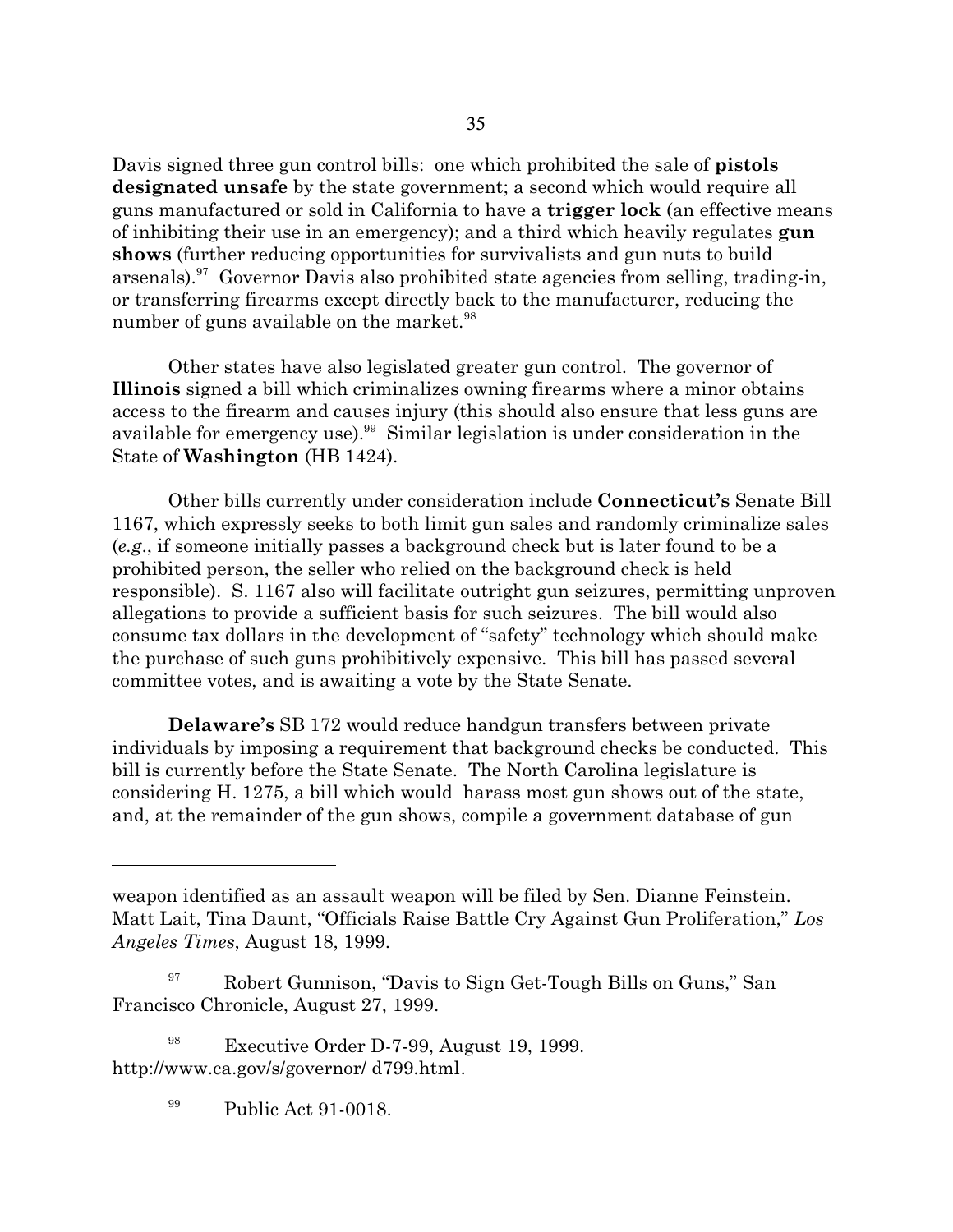buyers for use later during confiscation raids. The value of such databases was discussed with regard to the ATF Form 4473 records.

The **New Jersey** Senate has passed a bill, S. 2045, which requires that all handguns be sold with trigger locks, until child-proof technology is adopted. The Pennsylvania House is considering HB 218, which would make it a crime for a parent to possess a firearm while dropping their kids off at school, or for teachers who hold valid permits to defend themselves and their students at their workplace. The South Carolina House is considering Bill No. 3128, which would prohibit the discharge of a firearm within a  $\frac{1}{2}$  mile radius of any school (including public, private and perhaps even home schools), including hunting and self-defense. All will help keep citizens less armed, and thus more responsive to armed government officials and representatives.

Other bills are expected to be submitted in **Colorado**, where the governor will submit bills which would raise the minimum age for firearms purchases, to facilitate prosecutions of persons alleged to be "straw" buyers of guns, and to severely punish adults when children access their guns.<sup>100</sup> **Maryland's** governor will submit legislation which would require that all handguns sold in Maryland be child-proof, technology which does not yet exist, and may not exist for years to  $come.<sup>101</sup>$ 

#### B. Other Local and State Preparations for Civil Disturbances

1. Construction of Emergency Bunkers

Besides disarming their citizens and restricting their access to firearms, state and local governments have made other preparations to protect themselves from the voters during Y2K. **New York City** established an \$13 million emergency command center on the  $23^{\rm rd}$  floor at 7 World Trade Center, which has its own power supply and air circulation system.<sup>102</sup> Los Angeles has an operations center which is five floors beneath a federal building, with vault doors, a secret elevator, and its

<sup>101</sup> Michael Dresser, "Maryland Will Be the First in Fight for Smart Guns," *Baltimore Sun*, August 27, 1999.

<sup>102</sup> Graham Rayman, "City Unveils Command Center" *Newsday*, June 8, 1999.

<sup>100</sup> Mike Soraghan, "Owens to Push Gun Bill," *Denver Post*, August 21, 1999.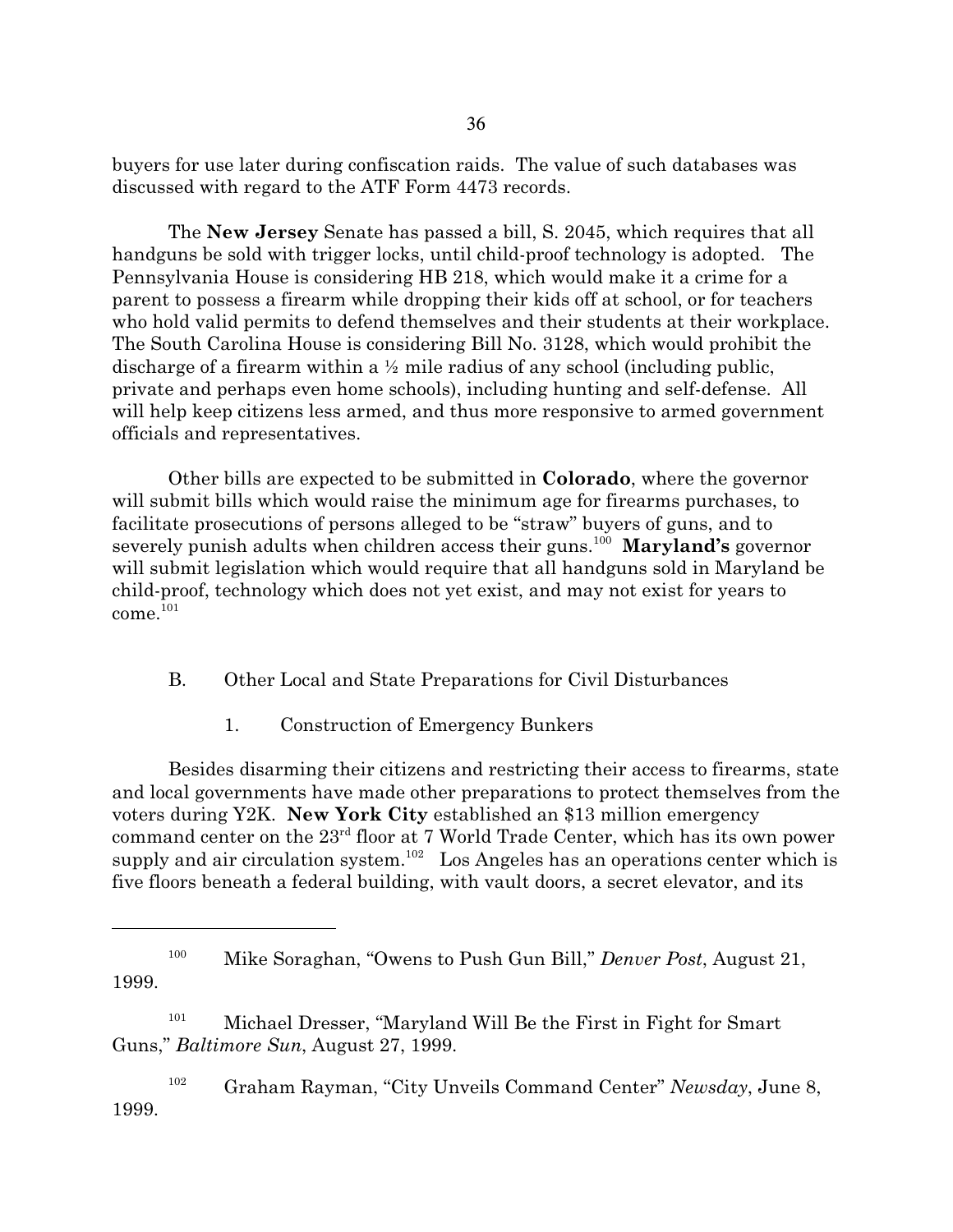own power supply. It is supposed to be able to withstand an earthquake or nuclear explosion.<sup>103</sup>

The **Ohio Emergency Management Agency** will be burrowed underground on January 1, in a reinforced concrete emergency operations center that is 12 feet below ground, surrounded by barbed wire, with dormitories, a well, food, a filtered air supply, and its own power supply. The center is directly linked to Ohio's national guard and highway patrol offices.<sup>104</sup> The states of Maine, New **Mexico, Pennsylvania, Rhode Island, and Wisconsin** also have Emergency Operations Centers or Tactical Headquarters.<sup>105</sup> **Montgomery County, Maryland** has an emergency operations bunker that is so solid, cellular communications can't penetrate it.<sup>106</sup>

**Baltimore, Maryland** has ordered 2,700 riot helmets, while Baltimore County police have obtained 200 M-16s from the military.<sup>107</sup>

## 2. Emergency Powers Laws

Several **Oregon** communities, including Portland, Beaverton, Eugene, and Springfield, have established emergency ordinances which authorize confiscation of private property, the closing of public streets, curfews and evacuations, prohibit the sale or possession of firearms in public, and regulate the use, sale, or distribution of food, feed, fuel, clothing, and other commodities, materials, goods, and services, by rationing, freezing, quotas, prohibitions on shipments, price fixing, or other means.<sup>108</sup>

104 "State Has Emergency Underground Bunker," *UPI*, March 8, 1999.

 $105$  Tustin Amole, "National Guard Makes No Special Plans for Y2K," *Rocky Mountain News*, January 25, 1999.

<sup>106</sup> Stephen Dinan, "Cities, Counties Test Year-2000 Readiness; Some Aren't Taking Threat Seriously," *Washington Times*, January 1, 1999.

<sup>107</sup> Sanford Abrams, "Why aren't media screaming about Curran's repression?", letter to the editor, Journal Newspapers, August 30, 1999.

<sup>108</sup> Scott Marin, "Official Clarifies Intent, Powers of Disaster Law," *Eugene Register-Guard*, July 21, 1999.

<sup>103</sup> James Langton, "US Sets Up Bunkers to Beat Millennium Chaos," *Daily Telegraph* (London), April 18, 1999.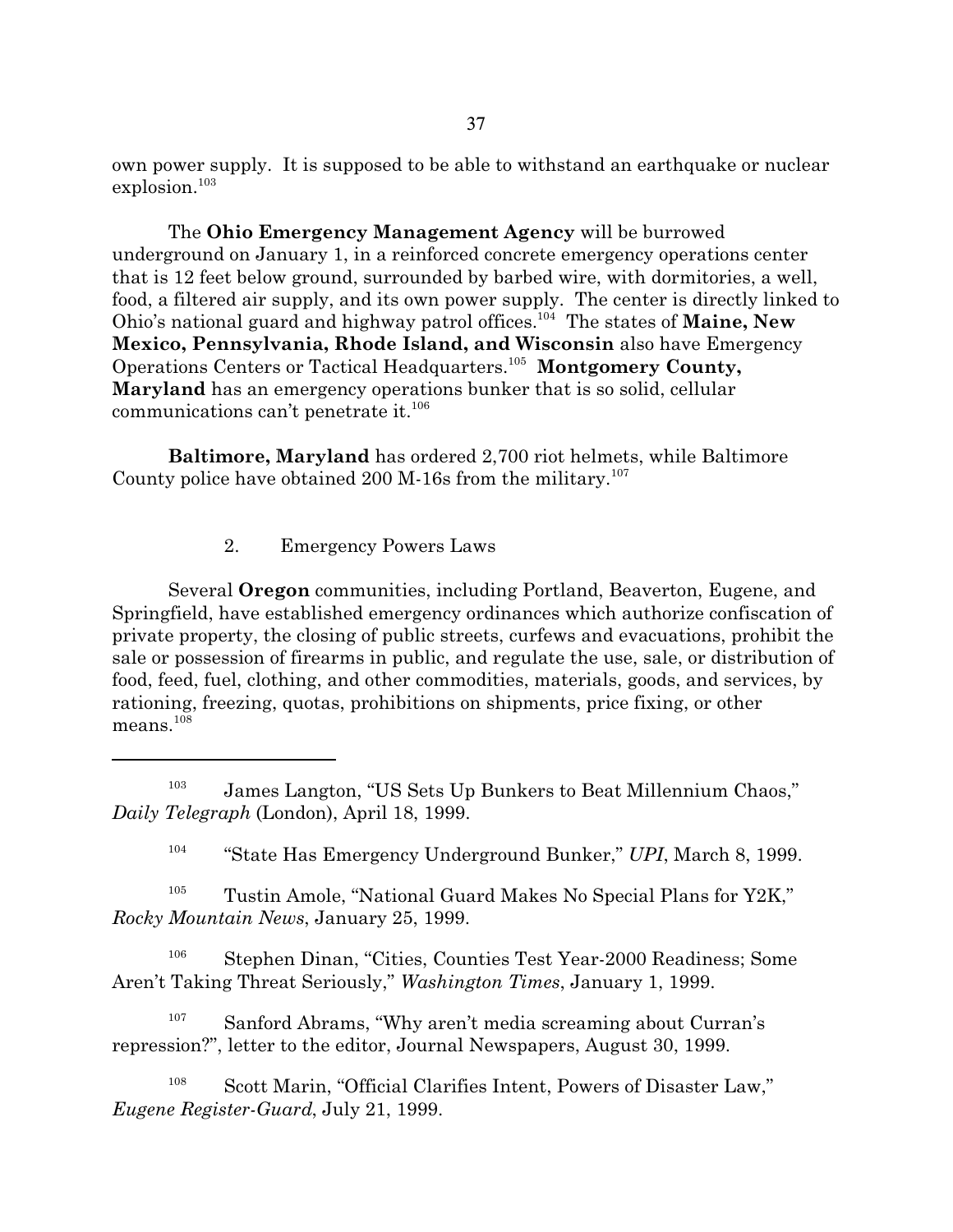#### C. General Local and State Preparations for Y2K

Preparations for the provision of public services have been less complete. The GAO found in July that only two of 21 cities have completed their Y2K preparations, while 10 cities — **Chicago, Los Angeles, Baltimore, Washington, Detroit, Phoenix, San Antonio, Columbus, Ohio, and El Paso, Texas** expect to have their preparations complete by December  $31.^{109}$  Also according to the GAO, by mid-August only **Iowa, Nebraska, and North Dakota** had completed their Y2K preparations.<sup>110</sup> Beyond the \$13 million spent on its command center, **New** York City has spent \$300 million on other Y2K preparations, yet approximately half of its agencies received scores of "fair," "poor," and "doubtful," by the start of September. $111$ 

#### **CONCLUSION**

While concerns remain about the Y2K readiness of so-called "high impact federal programs,"<sup>112</sup> this memo demonstrates that substantial progress has been made towards what may be identified as the ultimate contingency — deployment of the U.S. military to address civil disturbances. And, irrespective of Y2K, your administration will be well poised to carry out your wishes as you seek to implement policies for the benefit of our country and the peace and stability of the world community. Further preparations are continuing. Thus, there appears to be a firm basis for assurances that you will be able to fully exercise your powers as commander-in-chief in the new year, so long as damage control is maintained on various issues of concern, such as the efforts to question the authority and integrity of your administration, and so long as the American people do not "connect the dots" in time to act to stop you from doing what is in the best interests of both the American people — and your place in history.

<sup>111</sup> Melanie Carroll, "New York City focuses on Y2K preparations," Associated Press, September 1, 1999.

<sup>&</sup>lt;sup>109</sup> Darryl Taft, "Government & Education: Bad Shape: Only Two of 21 Major U.S. Cities Have Completed Preparations -- Report Out on Y2K Readiness in U.S. Cities," *Computer Reseller News*, August 2, 1998.

<sup>110</sup> *Washington Post*, August 14, 1999.

<sup>112</sup> General Accounting Office, "Year 2000 Computing Challenge: Readiness Improving Yet Essential Actions Remain to Ensure Delivery of Critical Services," T-AIMD-99-268 (August 17, 1999).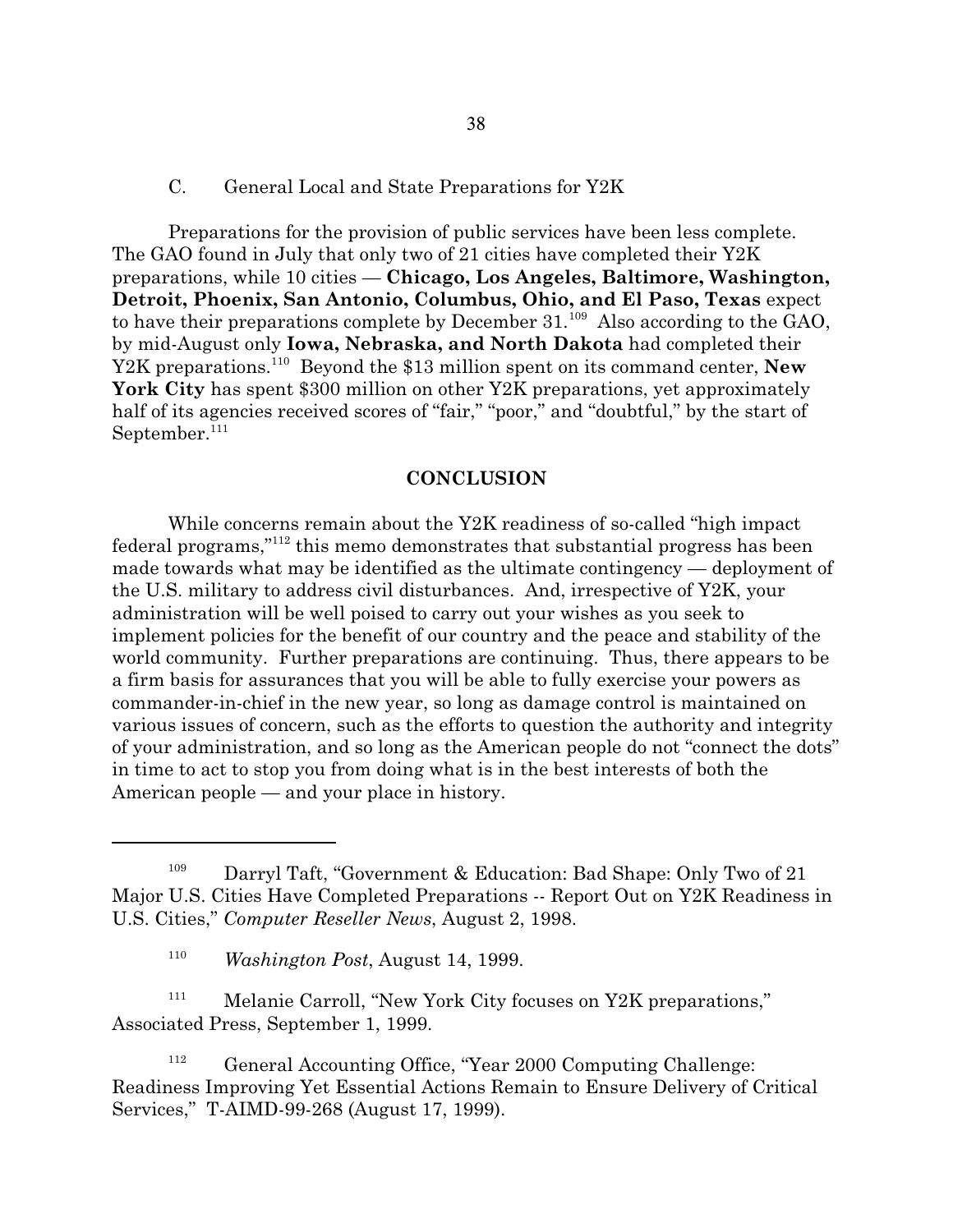## **APPENDIX ONE STATUTORY AUTHORITY FOR LIMITED DOD PARTICIPATION IN CIVILIAN LAW ENFORCEMENT**

## A series of statutes entitled **"Military Support For Civilian Law Enforcement Agencies,"** are found at Title 10, Chapter 18.

For example, 10 U.S.C. § 371 permits the Secretary of Defense to **provide information** collected during the normal course of military training or operations to Federal, State, or local civilian law enforcement officials. Moreover, § 371(b) requires him to consider the needs of civilian law enforcement officials for information in the planning and execution of military training or operations, and § 371(c) requires the Secretary to ensure that intelligence information held by DoD and relevant to civilian law enforcement matters is provided promptly to appropriate civilian law enforcement officials.

Another statute, 10 U.S.C. § 372, authorizes the Secretary of Defense to provide any **DoD equipment, base facility, or research facility** to any Federal, State, or local civilian law enforcement official for law enforcement purposes. Under this statute, the Secretary may also provide any appropriate DoD material or expertise to prepare for or respond to an emergency involving chemical or biological agents if the Secretary determines that the item is not reasonably available from another source. Pursuant to these ends, the Secretary of Defense, in collaboration with the Attorney General, shall conduct an **annual briefing of the law enforcement personnel within each State** regarding information, training, technical support, and equipment and facilities available to civilian law enforcement personnel from DoD, including an explanation of the procedures for civilian law enforcement officials to obtain surplus military equipment, information, equipment, training, expert advice, and other personnel support. 10 U.S.C. § 380.

The Secretary of Defense may further make DoD personnel available:

- ! to **train** Federal, State, and local civilian law enforcement officials in the operation and maintenance of DoD equipment (10 U.S.C. § 373);
- ! to **maintain DoD equipment** for use by such law enforcement officials (10 U.S.C. § 374);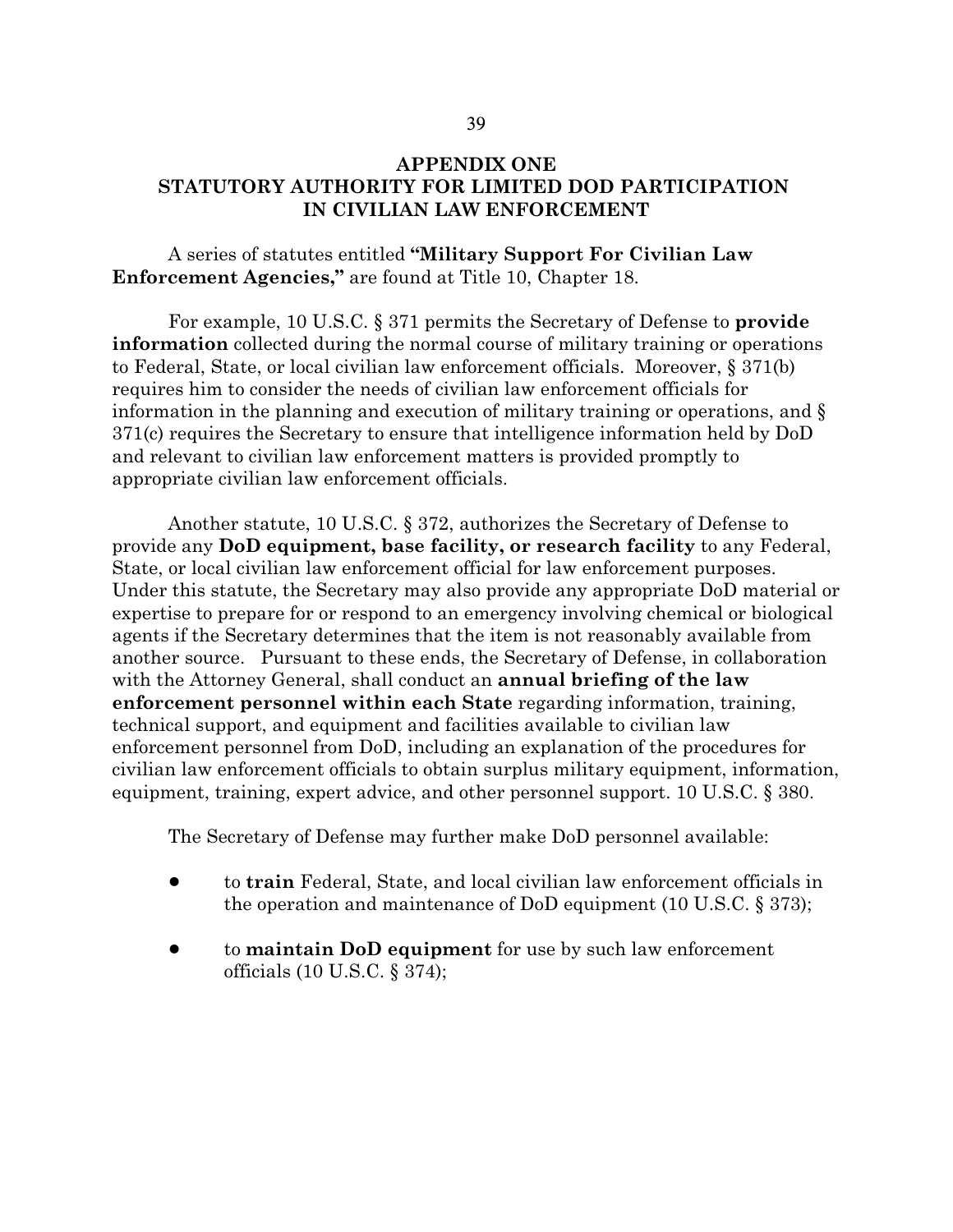- ! to **operate DoD equipment** on behalf of such law enforcement officials, where authorized by law (10 U.S.C.  $\S 374$ );<sup>113</sup> and
- ! to provide such law enforcement officials with **expert advice** (10 U.S.C. § 373).

Your administration has yet further expanded DoD's ability to support domestic law enforcement with two statutes. The first, 10 U.S.C. § 381, requires the Secretary of Defense to establish procedures whereby **States and units of local government may purchase DoD equipment** for anti-drug law enforcement purposes. The second, 10 U.S.C. § 382, permits the Secretary of Defense to support Department of Justice activities during an **emergency situation involving a biological or chemical weapons** of mass destruction.

Department of Defense resources, including personnel of the Department of Defense, may be used to provide such assistance if the Secretary of Defense and the Attorney General jointly determine that an emergency situation exists; and the Secretary of Defense determines that the provision of such assistance will not adversely affect the military preparedness of the United States. DoD personnel may **directly participate in arrests, searches for or seizures of evidence, and the collection of intelligence for law enforcement purposes**, if necessary for the immediate protection of human life, and civilian law enforcement officials are not capable of taking the action, or such activities are otherwise authorized under applicable  $law.<sup>114</sup>$ 

However, several statutes place some limitation on this authority. For example, 10 U.S.C. § 375 permits the Secretary of Defense to prescribe regulations

 $113$  The equipment may be operated for the following purposes: Detection, monitoring, and communication of the movement of air and sea traffic, or of surface traffic outside of the geographic boundary of the United States, or of surface traffic within the United States not to exceed 25 miles of the boundary if the initial detection occurred outside of the boundary; aerial reconnaissance; interception of vessels or aircraft detected outside the land area of the United States; and facilitation of communications in connection with law enforcement programs. Additionally, subject to joint approval by the Secretary of Defense and the Attorney General, DoD personnel may operate equipment to further the transportation of civilian law enforcement personnel and the operation of a base of operations for civilian law enforcement and supporting personnel.

 $114$  Similar authority exists for the use of DoD military assets to address the prospective or actual use of a **nuclear device**, 18 U.S.C. § 381.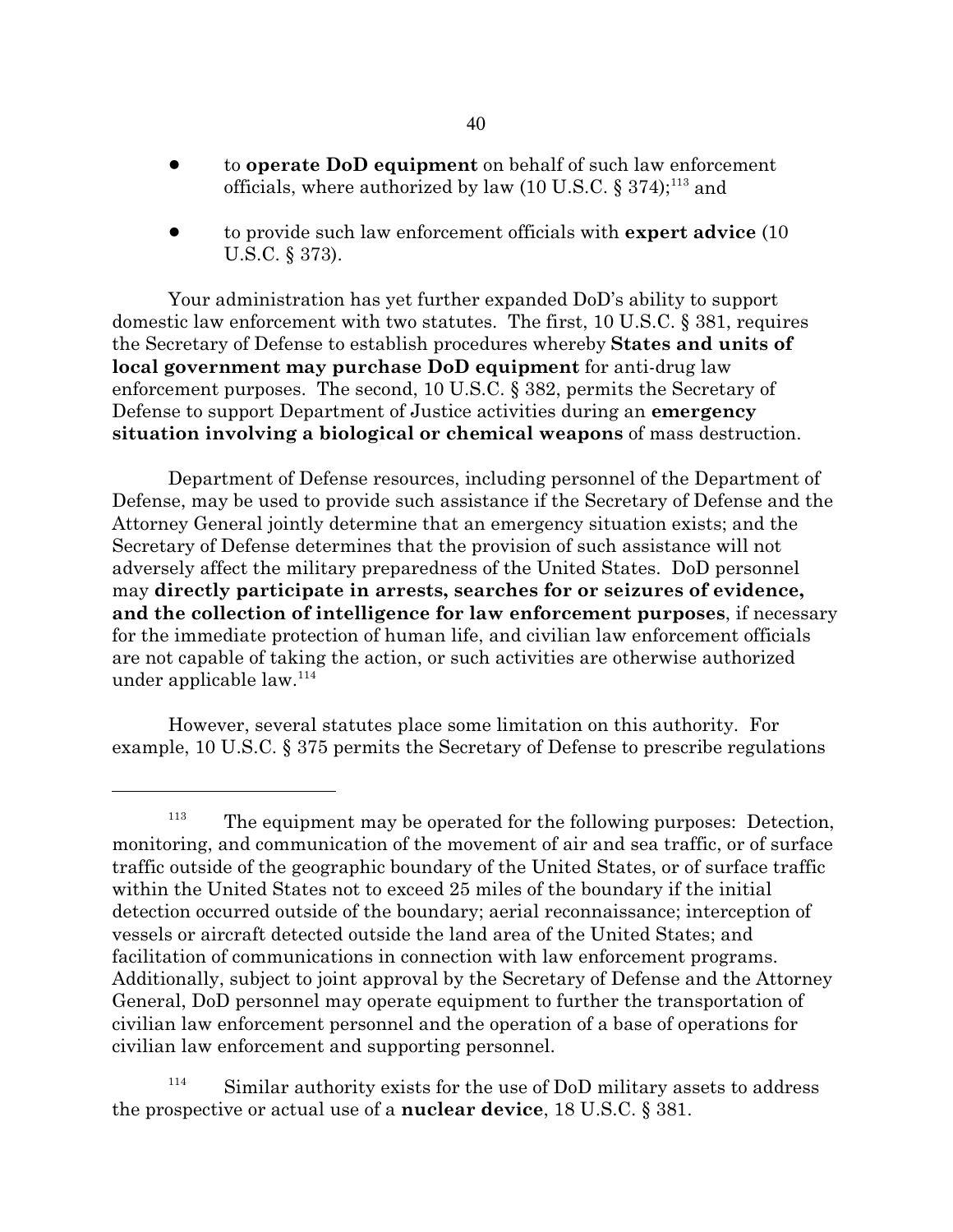**as may be necessary** to ensure that the provision of any equipment or facility or the assignment of any personnel does not result in the direct participation by a member of the Army, Navy, Air Force, or Marine Corps in a search, seizure, arrest, or other similar activity.<sup>115</sup> Another statute, 10 U.S.C. § 376, provides that support may not be provided to any civilian law enforcement official if the provision of such support will adversely affect the military preparedness of the United States. Section 377 provides that a civilian law enforcement agency must reimburse DoD for that support, unless such support is provided in the normal course of military training or operations; or results in a benefit to DoD that is substantially equivalent to that which would be obtained from military operations or training. However, even these minor limitations are themselves limited (10 U.S.C. § 378), as they expressly do not "limit the authority of the executive branch in the use of military personnel or equipment for civilian law enforcement purposes beyond that provided by law before December 1, 1981."

<sup>&</sup>lt;sup>115</sup> While Secretary of Defense Caspar Weinberger of the Reagan Administration promulgated the called-for implementing regulations soon after the enactment of this law in 1981, your administration wisely **"removed" these regulations** on April 28, 1993, observing that they were **no longer necessary**. No regulations published in the Code of Federal Regulations now implement this code section. Without implementing regulations, this statute will be unlikely to impede any anticipated deployments.

Other regulations governing the provision of military assistance to civil authorities are found at 32 CFR Part 501.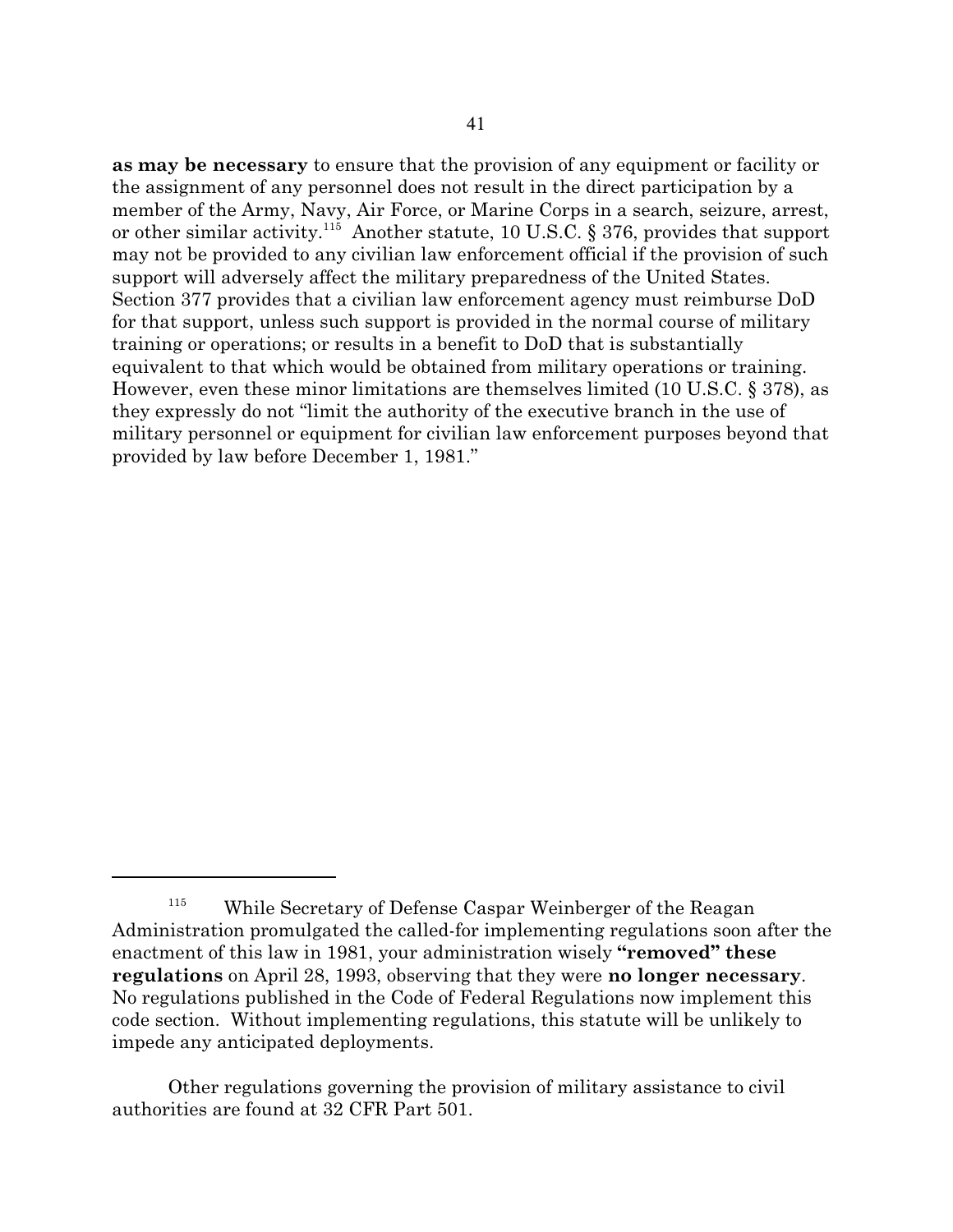## **APPENDIX TWO FOREIGN MARTIAL LAW PREPARATIONS FOR Y2K**

While our militarization plans for Y2K, counter-terrorism and other purposes are proceeding, for the most part, out of the public eye, other countries have been able to be more open about their plans, including the United Kingdom (under the leadership of your close friend Prime Minister Tony Blair) and Canada.

For example, **Canada** has made Y2K the nation's top defense priority.<sup>116</sup> Y2K preparations include "the biggest peacetime deployment of troops ever in case computer failures caused by the Year 2000 problem disrupted [sic] key services," named Operation Abacus.<sup>117</sup> This operation is expected to cost \$386 million (Canadian) and involve  $14,500$  active duty troops and  $4,000$  reservists.<sup>118</sup> However, the Department of National Defense noted that this figure could increase (or decrease.)

The deployment is expected to last three months, and could involve 20,000 troops. Canadian officers are identifying and eliminating "all non-essential national and international tasks and activities not related to **Operation ABACUS**." Stocks are being prepositioned to "permit the cancellation of sustainment flights during the millennium transition period."<sup>119</sup>

Training is being provided to the Canadian military "in case they need to use force in dealing with millennium bug problems, or to handle terrorist attacks by groups wanting to take advantage of the year  $2000.^{120}$  The training will involve the use of force "in domestic operations," including the provision of armed and unarmed assistance to law enforcement agencies. "Providing aid to civil powers and police is

<sup>118</sup> Press release, "Military action plan released for Year 2000 problem," Department of National Defense (Canada), February 26, 1999.

119 *Id.*

 $120$  Pugliese, "Soldiers train to fight Y2K terrorism; Selected military units preparing for 'use of force' on New Year's Day," *Ottawa Citizen*, September 4, 1999.

<sup>116</sup> Spencer E. Ante, "Canadian Army Preps for Y2K," *Wired News*, October 12, 1998. The statement was attributed to Brigadier General Walt Holmes, addressing a group of Toronto-area reservists.

 $117$  David Pugliese, "Martial law' rushed for Y2K chaos; Report warns government to be ready to invoke federal Emergencies Act," *Ottawa Citizen*, December 12, 1998.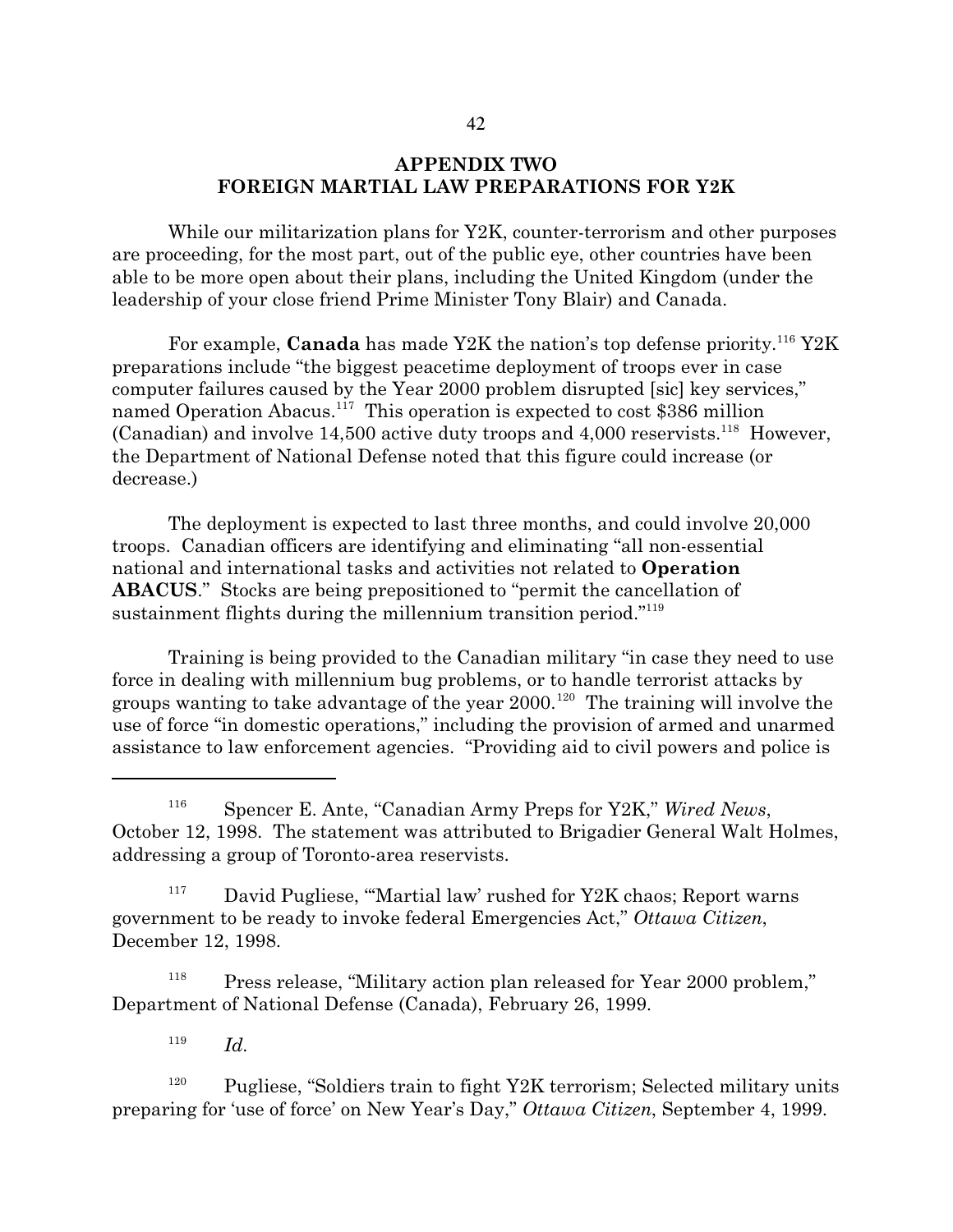one of the main jobs the Canadian Forces will have during the year 2000 transition, according to military officials." The Air Force is preparing to offer an air-dispatch service to carry messages across the country should the civil telecom infrastructure suffer a catastrophic collapse. Other training involves emergency evacuations of remote communities. Currently, the Canadian Forces have started to minimize all activities not related to Operation Abacus; "units will ramp up to 'concentrate gradually and deliberately on  $Op$  Abacus," up to November 15, 1999.<sup>121</sup>

Military units have been ordered to meet with provincial authorities and discuss the Y2K issue.<sup>122</sup> The navy has been instructed to prepare to moor ships on each coast during December 1999 and prepare to provide electrical power if needed. The development of rules to govern the military's use of force if called upon to assist in law enforcement was under consideration.<sup>123</sup>

The Canadian Army has set up a 24-hour operational "nerve centre" set up explicitly "to handle potential Y2K bug problems across Western Canada at the turn of the millennium."<sup>124</sup> A study group led by the Canadian Defence Minister called on the government to include the drafting of emergency orders and regulations in its Y2K preparations.<sup>125</sup>

In the **United Kingdom**, British officials announced the development of plans to **place troops on the streets** in the year 2000.<sup>126</sup> "Armed forces will be on standby to help local councils and police," according to an article. Local authorities are drawing up contingency plans "to deal with the 'nightmare scenario' of failed traffic lights, disabled water pumping stations, fuel shortages and other disrupted services."<sup>127</sup> Likewise, contingency plans being developed by the (national) British

121 *Id.*

<sup>122</sup> *Montreal Gazette*, September 1, 1998, article reprinted at http://www.garynorth.com/y2k/detail\_.cfm/2451.

123 *Id.*

<sup>124</sup> Bob Gilmour, "Army unveils new ops centre," *Edmonton Journal*, June 1, 1999.

<sup>125</sup> Pugliese, "Martial law," *supra*.

<sup>126</sup> *The Independent*, September 11, 1998, article reprinted at http://www.garynorth.com/y2k/detail\_.cfm/2553.

127 *Id.*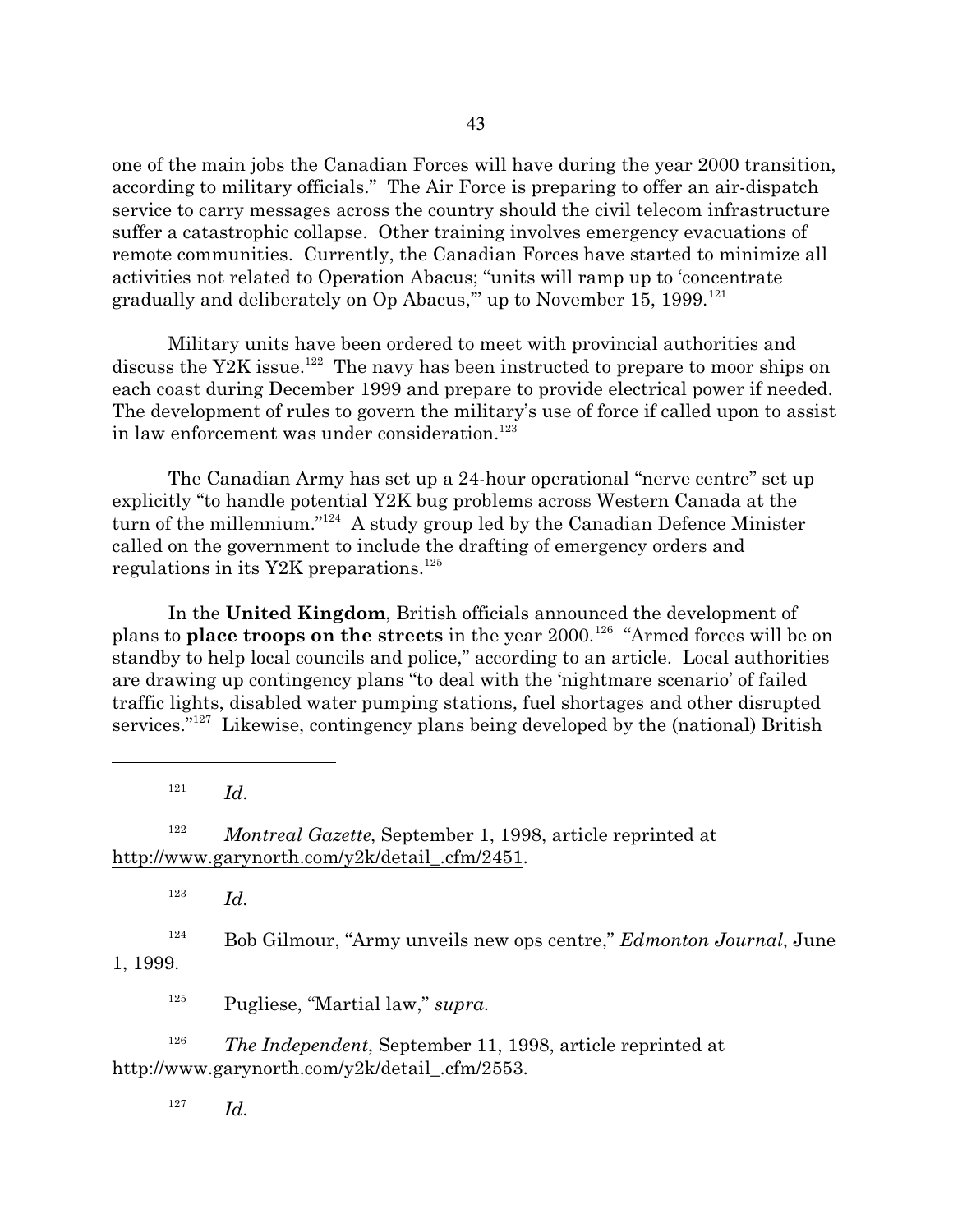government explore the prospect of power blackouts resulting in civil unrest and military deployments.<sup>128</sup> Military support to police would include "air support and other military backup."<sup>129</sup>

Millennium bug problems were viewed as posing a threat to computercontrolled emergency services and highway traffic systems, hospitals, electricity, and telecommunications systems. Discussions occurred between high ranking military officials and law enforcement officials throughout the nation. Individual police forces "are making their plans to see what military assistance they will be able to make us of in the event of difficulties." The British Army was described as an essential part of contingency planning for the year 2000 in the event of widespread civil disruption.<sup>130</sup>

The British Ministry of Defence has withdrawn the **Special Air Service ("SAS")** units from the Balkans so they will be available "to deal with outbreaks of civil disorder and the collapse of utilities.<sup>131</sup> Special forces will be deployed to protect both key government sites and civilian installations such as banks, airports, and power stations whose security systems may fail. Up to 2,000 soldiers were to be withdrawn by the end of August, to be available for problems arising from September 9, 1999 end-of-code problems. According to a source in the British Ministry of Defence:

The operation is designed to ensure that essential government and civilian functions can continue between September and February next year, which is the period of danger. It's a real threat and highly  $classified.<sup>132</sup>$ 

**Troops will be deployed with light tanks and heavy weapons**, with some form of martial law possibly necessary in localized areas. Eight leading financial institutions have asked for protection from the Ministry of Defence. Military postmen are preparing to ensure that government mail goes through, while Army

<sup>128</sup> *The Scotsman*, November 5, 1998, article reprinted at http://www.garynorth.com/y2k/detail\_.cfm/3035.

<sup>129</sup> Alan Travis, "British Army prepares for millennium bug," *The Guardian*, November 17, 1998.

130 *Id.*

<sup>131</sup> High McManners, "Soldiers pull out of Kosovo to deal with millennium bug chaos," *Sunday Times [of London]*, July 18, 1999.

132 *Id.*